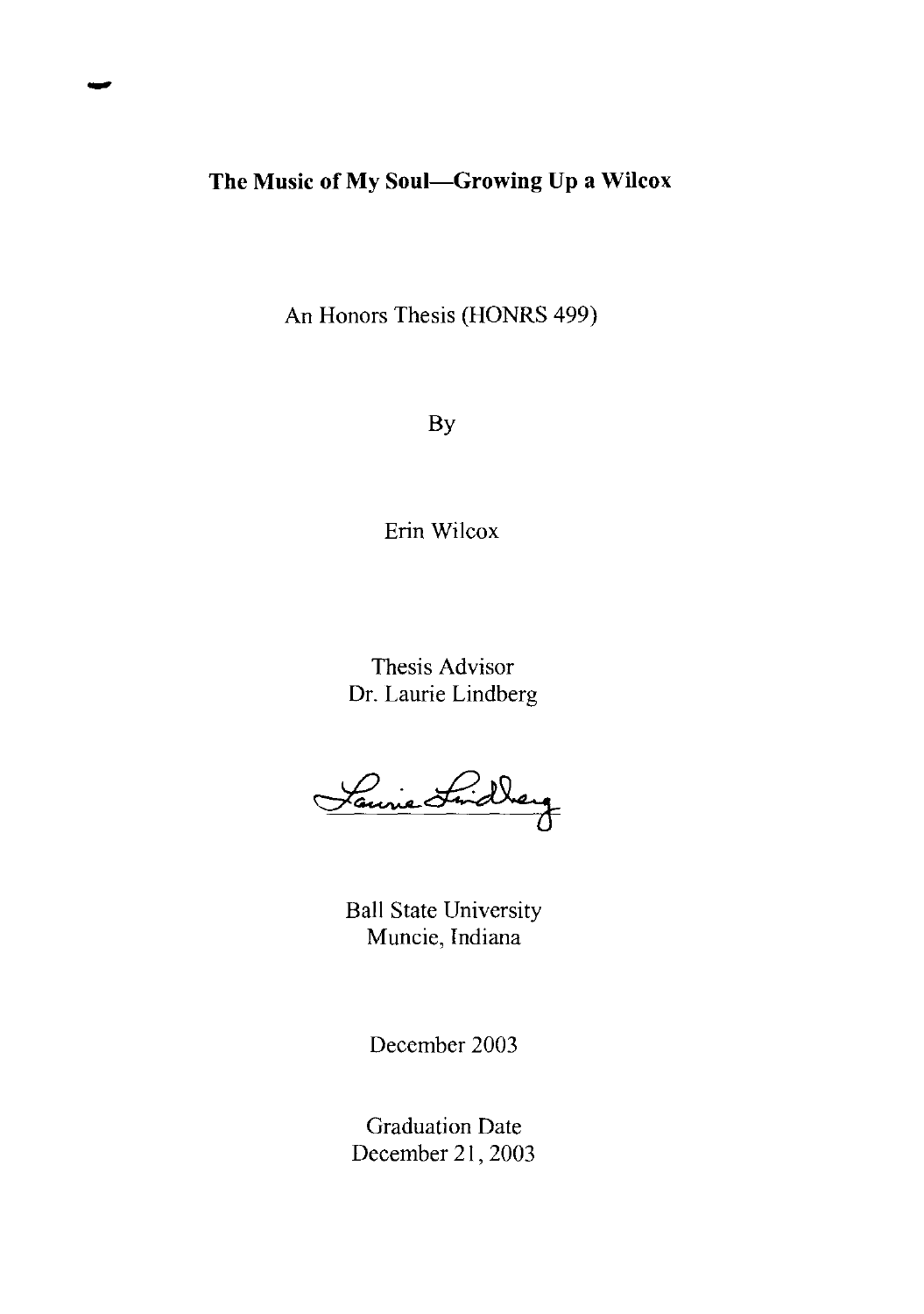## **Abstract**

 $\cdot$ 1, 4

After taking Honors 199 as a family writing course, I realized that I have a talent and a strong interest in writing memoirs about my life. I have compiled a cd of very specific songs that will forever remind me of my family as a whole or as individuals. They are our favorite artists, songs only we know, or songs with symbolic lyrics.

I have also included a memoir for each song. They include where I've heard it, what was occurring, who was there, why it's important, etc. These stories capture moments I don't want to forget. My hope is that other people will enjoy reading these memoirs as well because they will not just describe where the importance of the song takes place, but will have a meaningful and touching story to go along with it.

From doing this thesis, I have become more aware of the importance of my family and have done my best to capture it on paper. I have improved my writing skills and hope that I will continue to do so in the future. These stories are meant to be read so perhaps others can easily see themselves in a similar situation and be entertained or even moved.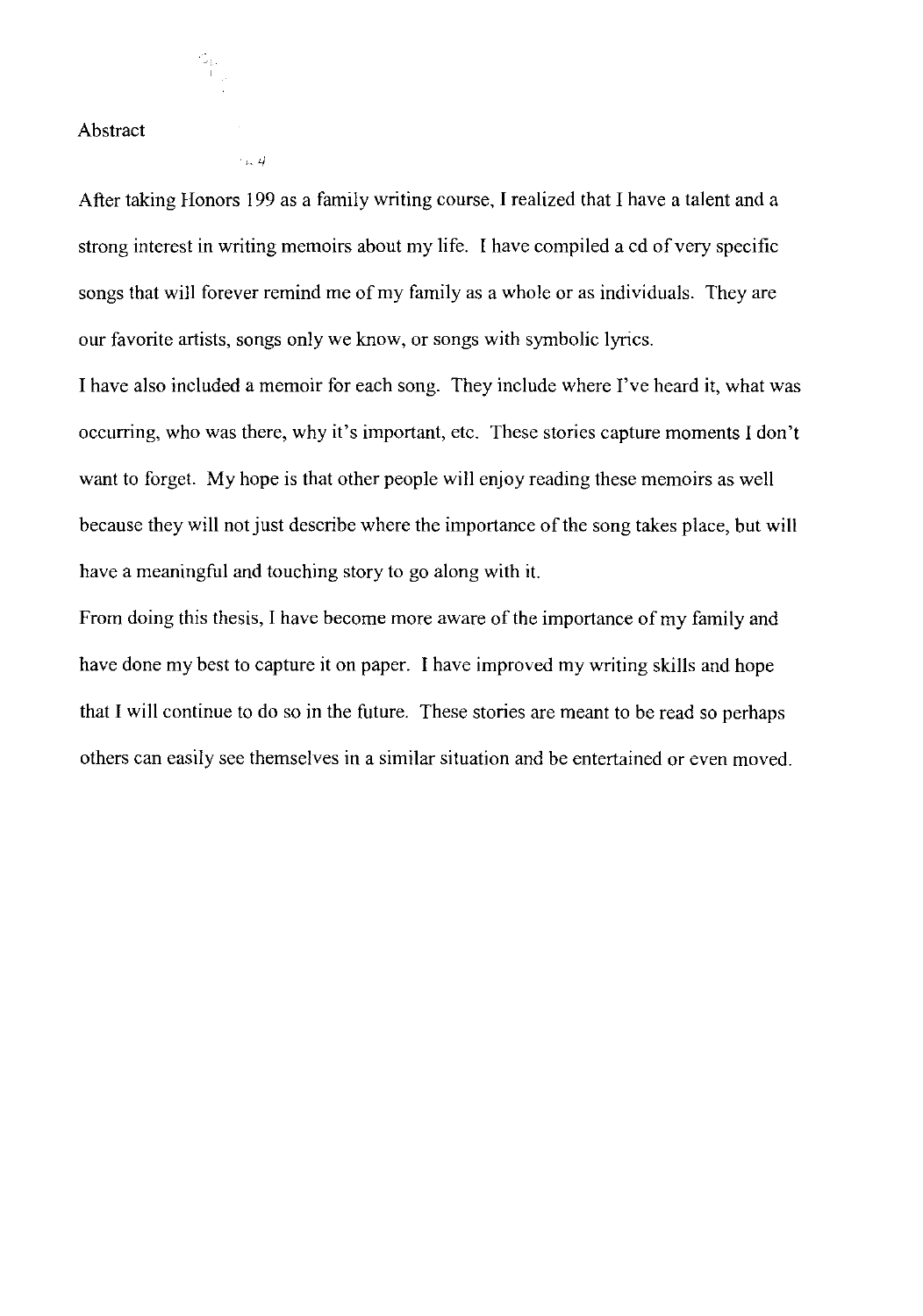# Acknowledgements

-I would like to thank Dr. Laurie Lindberg for advising me through this project. She was extremely helpful in correcting my errors and making herself available to my needs.

-I would also like to thank Dr. Joe Trimmer for inspiring my interest in this project when he was my professor for Honors 199. 1 will add this thesis to a project 1 started in his class.

-Finally, 1 would like to thank my family for giving me the opportunity and memories to write these stories. Without them, this project would not be possible.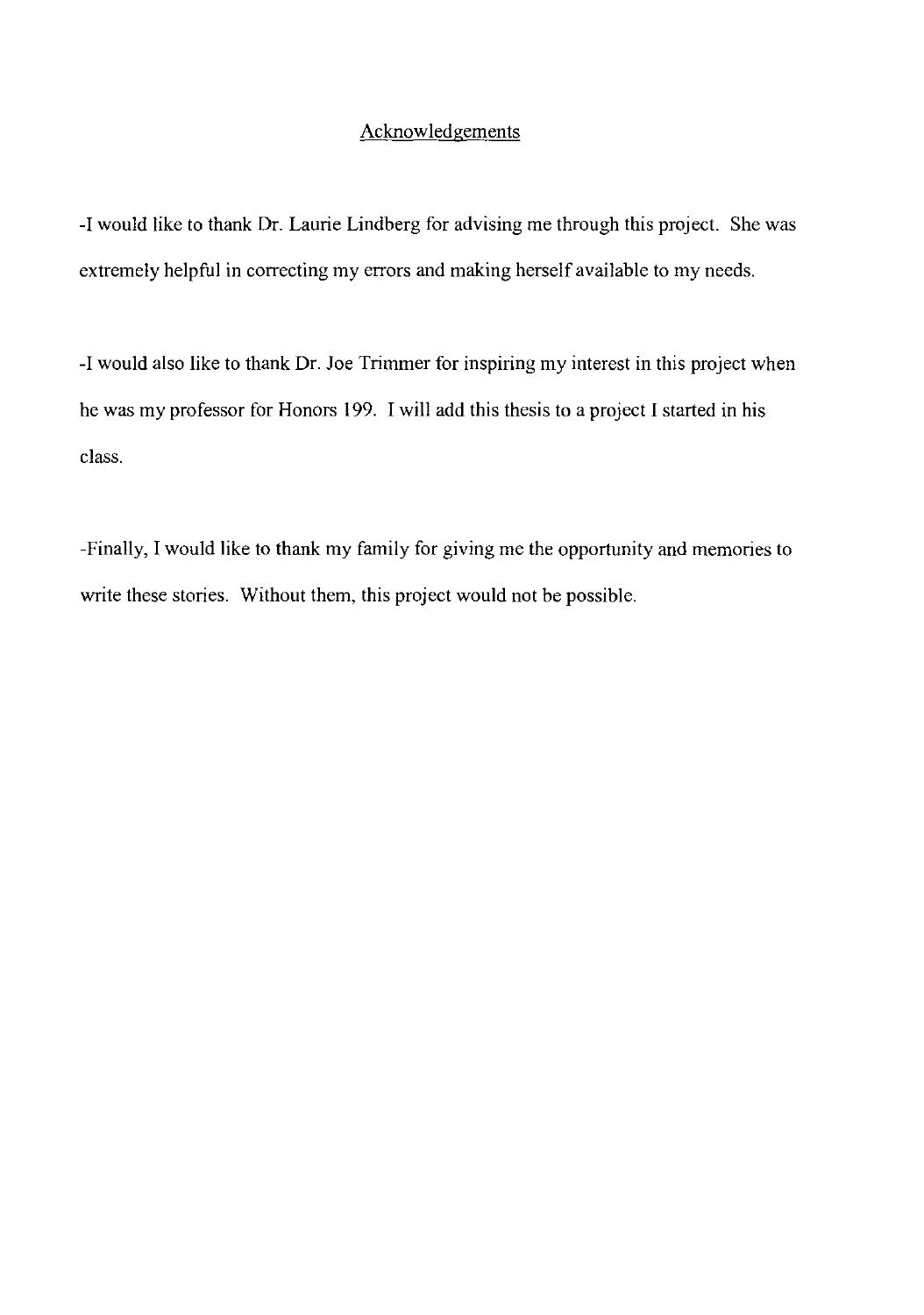#### Process

Before starting this project, I had to think of what I was interested in. I came up with the idea of writing memoirs about my family because I enjoyed doing so in Honors 199. I also tried to think of something else I could add to the stories to make them more interesting and that would tie the stories together. I had trouble coming up with this part until one day when I was listening to an old cd I had made. Almost all of the songs reminded me of someone in my family or my family as a whole. I could think of a specific scene for a few of them as well. Finally, I decided to make a list of songs that were important to me regarding the six members of my immediate family. After I had written down any song with even the slightest significance, I started to cut out ones that would be more difficult to write about, or that did not have a very specific story. I came up with fourteen songs that each had a favorite story of mine to go along with it. Then I began to gather the songs.

After I downloaded all the songs onto a computer, I made them into a cd. Before I started to write any story, I would play the song first to help me remember details of what I would say. I did not look through old picture books, call anyone for help, or have difficulty remembering any of the specifics. The stories I chose were clear enough in my mind that I could sit down and write them without struggle. I had had this idea for over a year and had been planning out a lot of the wording before I started. I chose to write about only the six of us because we are beginning to expand our family now. I thought that growing up with just us was such a good experience and I wanted to be able to remember it before we all made families of our own. I also tried to make the stories enjoyable for anyone else who might read them who did not know the kind of family we **were.**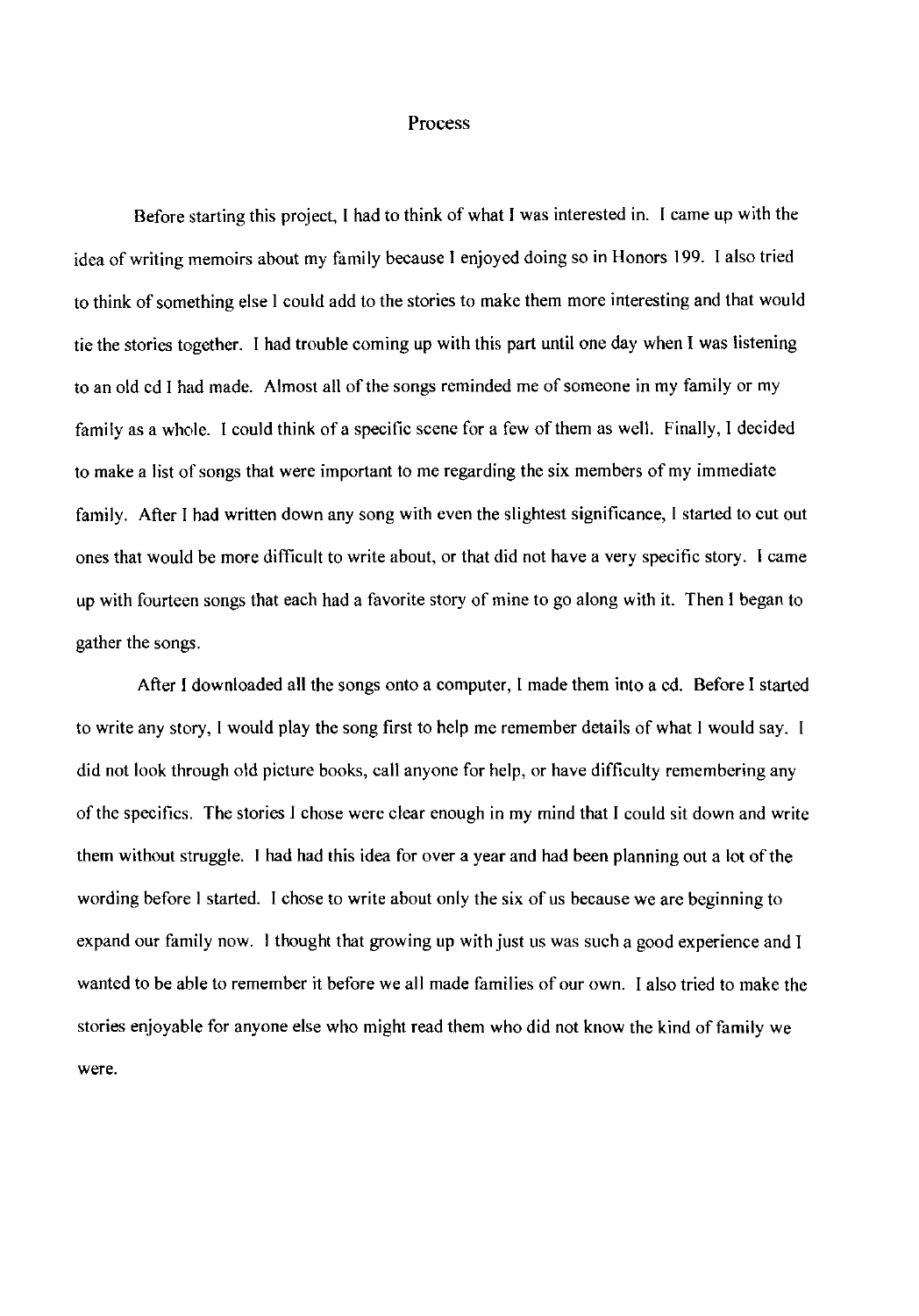

With Songs and Stories About:



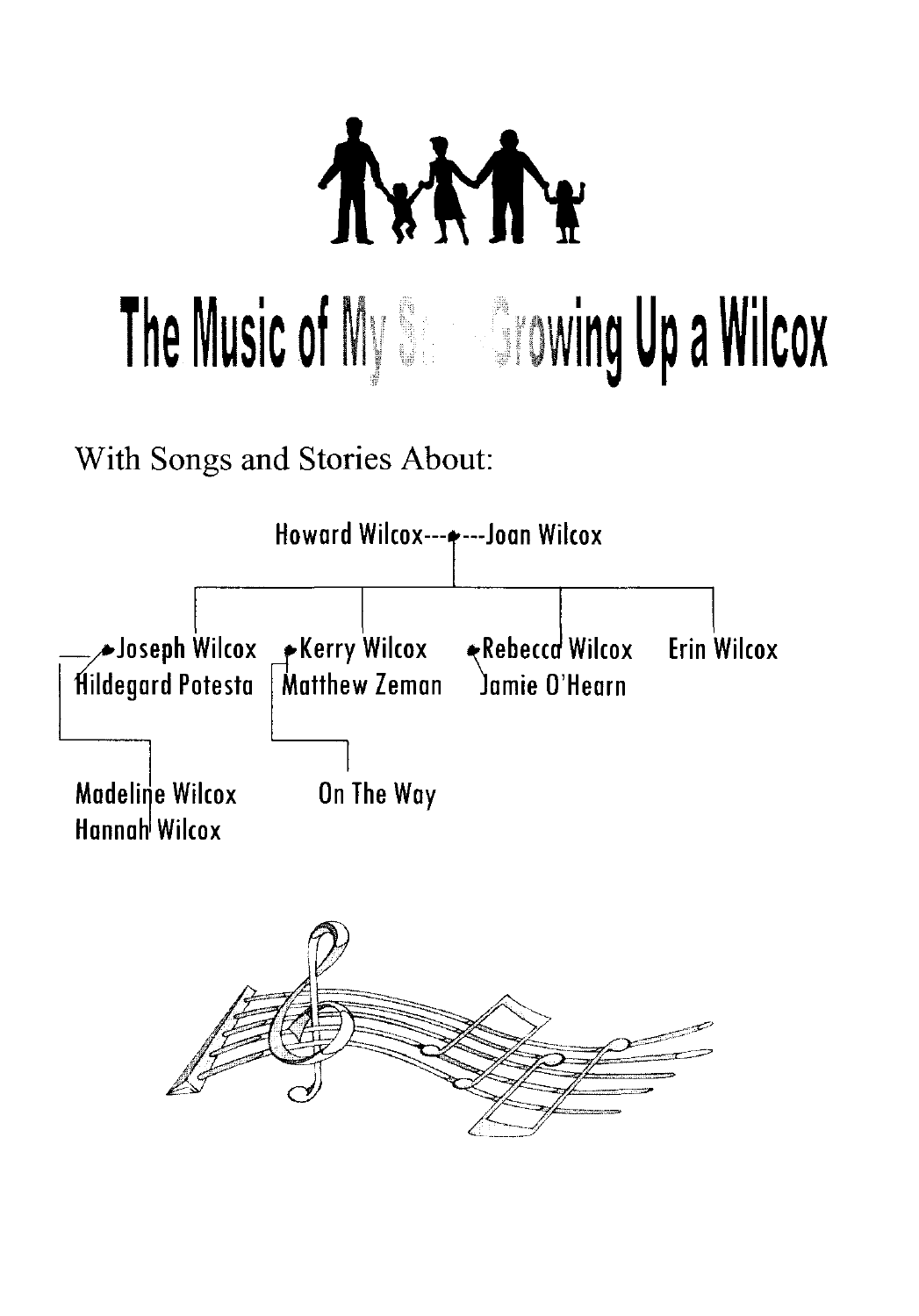## Introduction

This collection of stories I have put together is composed of personal memories of my family and me. The concept of a family may vary from one person to the next, and relationships between members of a family may also differ. But as I come to the close of my years at Ball State, I realize more than ever just how important family can be, and has been, in my life.

I know how fortunate I am to have such a strong family background. In today's culture, it seems that divorce, drugs, and disagreements are common within families. We are, in fact, surrounded by dysfunctional families in our culture; maybe they are even the majority. Stepping back to look at my own family, I realize that we are unusual. We actually do enjoy one another's company and have always stuck together. If we have struggles, we work through them and keep each other on our feet. We have never let the norms of society turn us into a group of people who are merely a collection of blood relatives. We have countless memories, and bonds that continue to form and grow.

I started to wonder why that might be. One important thing that ties us together, I realized, is music. As I recall my childhood and young adulthood, I think of any number of songs that I associate with my family and relate to our happy and sad experiences. Now I have put fourteen sketches of my family together to create a testament to a loving, stable, and secure family from the perspective of the youngest child. My hope is that I have shown through my memories and songs a good example of how music and the traditions that grow up around it can provide a bond that keeps a family close and supportive, even in the midst of a culture better known for troubled than for happy families.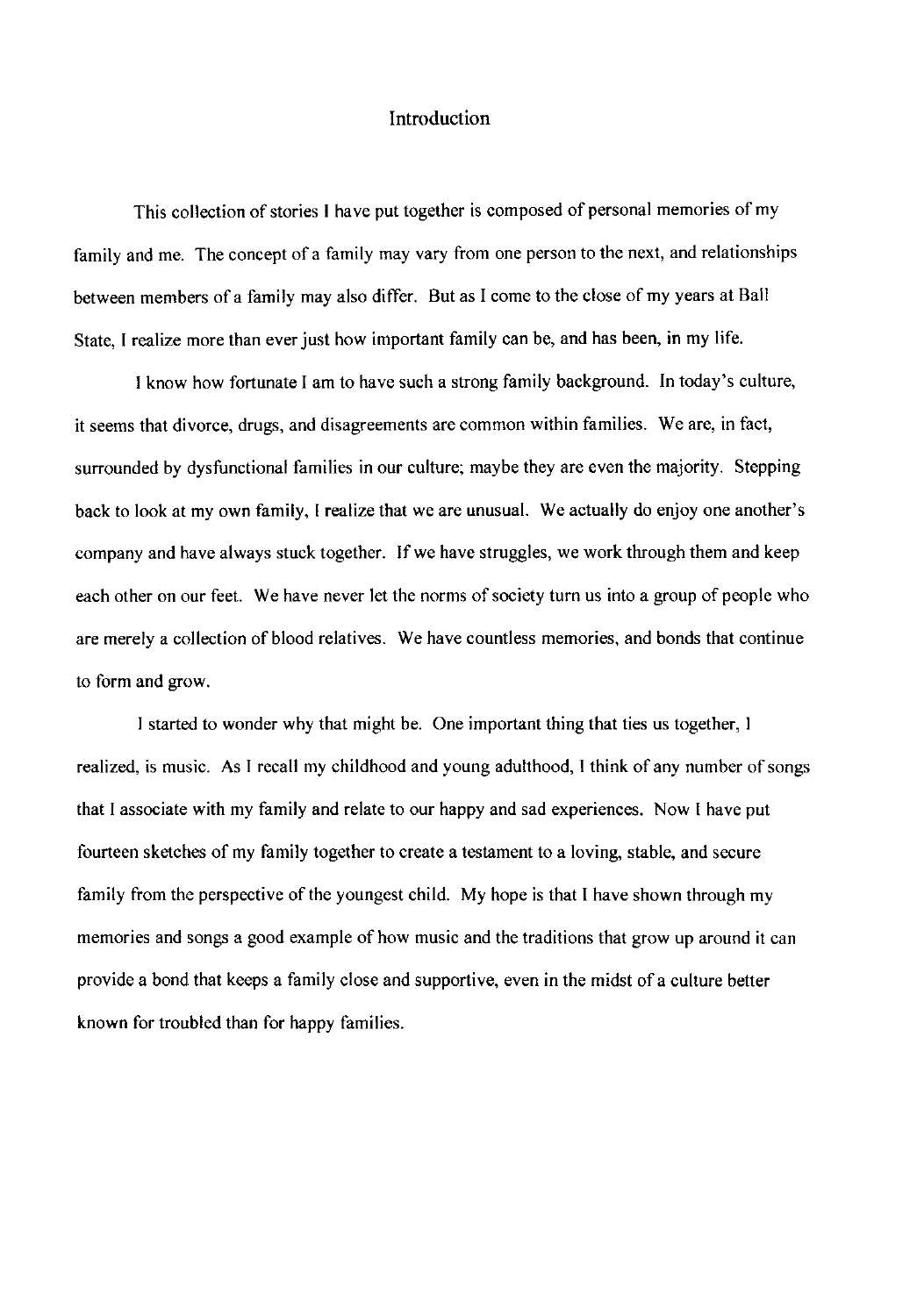### "My Girl"

Joan Maier and Howard Wilcox were two typical high school students whose knowledge of each other led to nothing but love and happiness. Although my parents have no unbelievable "run-off-to-Vegas" type of story, their eyes turned toward each other on one particular night.

My mother and father graduated from the same high school that my sisters and I did. The building is different now, and the year was around 1961. The first party of the school year was going on and both Howard and Joan, not knowing each other, had attended. When I asked my dad if there was a specific reason why he remembers approaching my mom that night, he knew exactly why. "It was because she was dancing with her eyes closed. I could tell she had a lot of soul." The song was "My Girl" and it is still, to this day, their song.

After one dance with him, my mom had to know who this guy was. He had the reputation of the cool new transfer student since everybody seemed to like him. The two of them didn't talk again at the party, even though both were deeply interested to find out more.

The party ended and Joan and Howard both left with their own groups of friends. Surprisingly, the two cars met at an intersection about two blocks away from our family's house today. There was an accident between them, which caused the car my mom was riding in to hit a brick building and a brick to fall out. About now is where my parents' stories begin to differ. According to my mom, she began to walk home alone. My dad, with his cool friends and his own cool car, pulled up beside her and asked, "Are you hurt,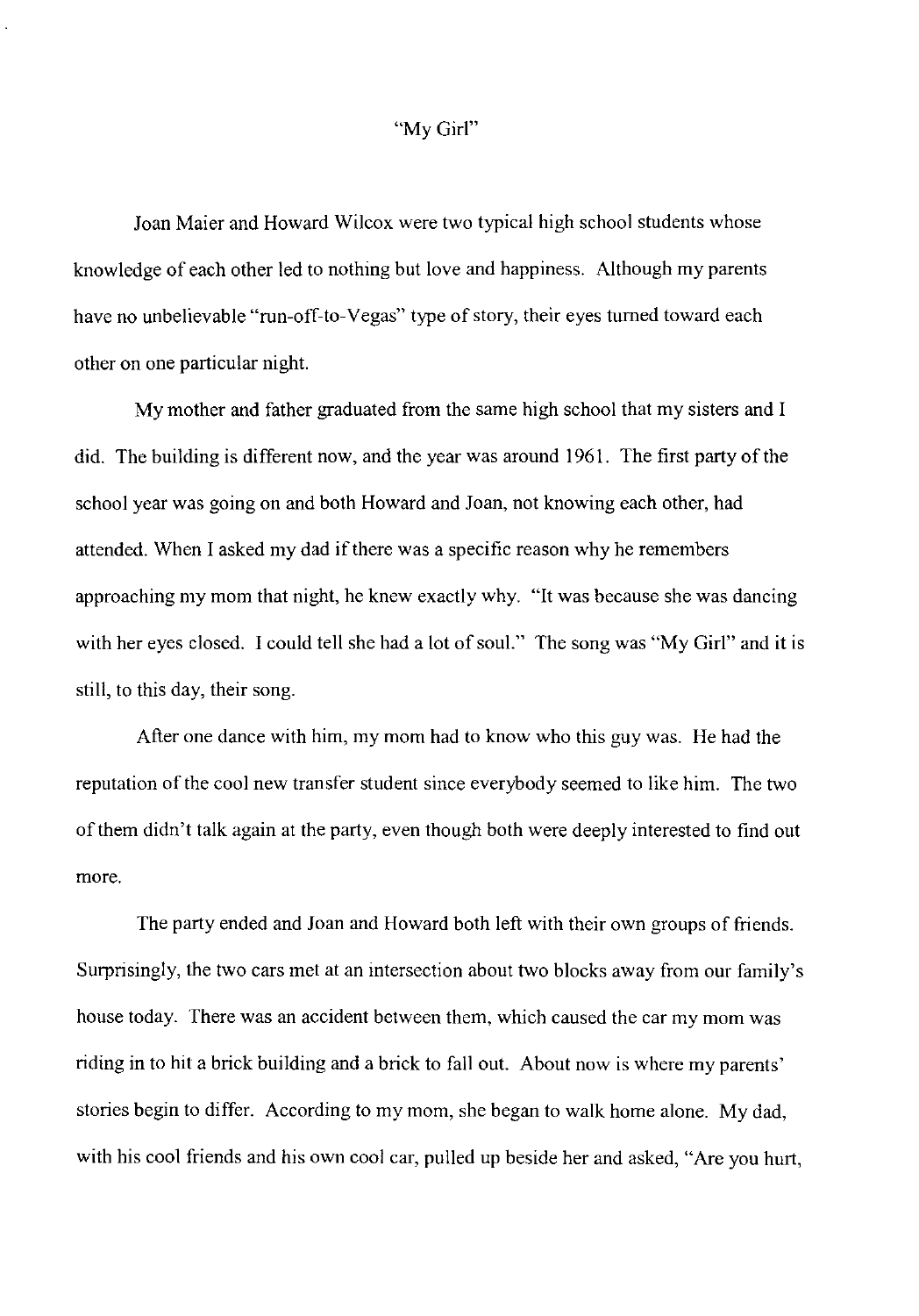little girl?" She disregarded the concerned but patronizing remark with a simple "no," and continued walking. After I asked my dad to confirm this vivid memory of my mom's, he recalled the crash as being on a completely different night from the party. Also, Howard seemed to have picked Joan up in his car since her car was so badly damaged. These stories differed, perhaps because my dad remembers himself as being pretty cool--cooler than my mom remembers.

After they were so strangely introduced, they ended up having study hall together the next day. She was uncertain about my dad's fairly big ego in his interaction with his friends, but he had an interest in her that would not weaken.

For the next few weeks, he contacted her through her friends or waves in the hallway. My mom gave in, and they immediately started dating. I found this interesting only because they were never friends before they dated. So from the 60's up to today, they have always been romantically involved.

Their proposal and marriage story was simply an act of "everybody else is doing it, so why don't we?" They did love each other, so getting married was just the next step. My dad, now sometimes called Mickey, came to pick her up for a date. As he was on the way to her room, he asked Lilian and Joe (grandma and grandpa) if they would approve of the proposal. His next stop--my mom's room, where she stood with curlers in her hair not ready for company yet. The question was asked and answered and the marriage was in less than a year. Howard was 22, and Joan was 21. They have now been married for 35 years and are in love as if they were still in St. Benedict study hall. And in a box in my mom's closet there is a brick that was picked up the day after a car accident she claims "she will never forget."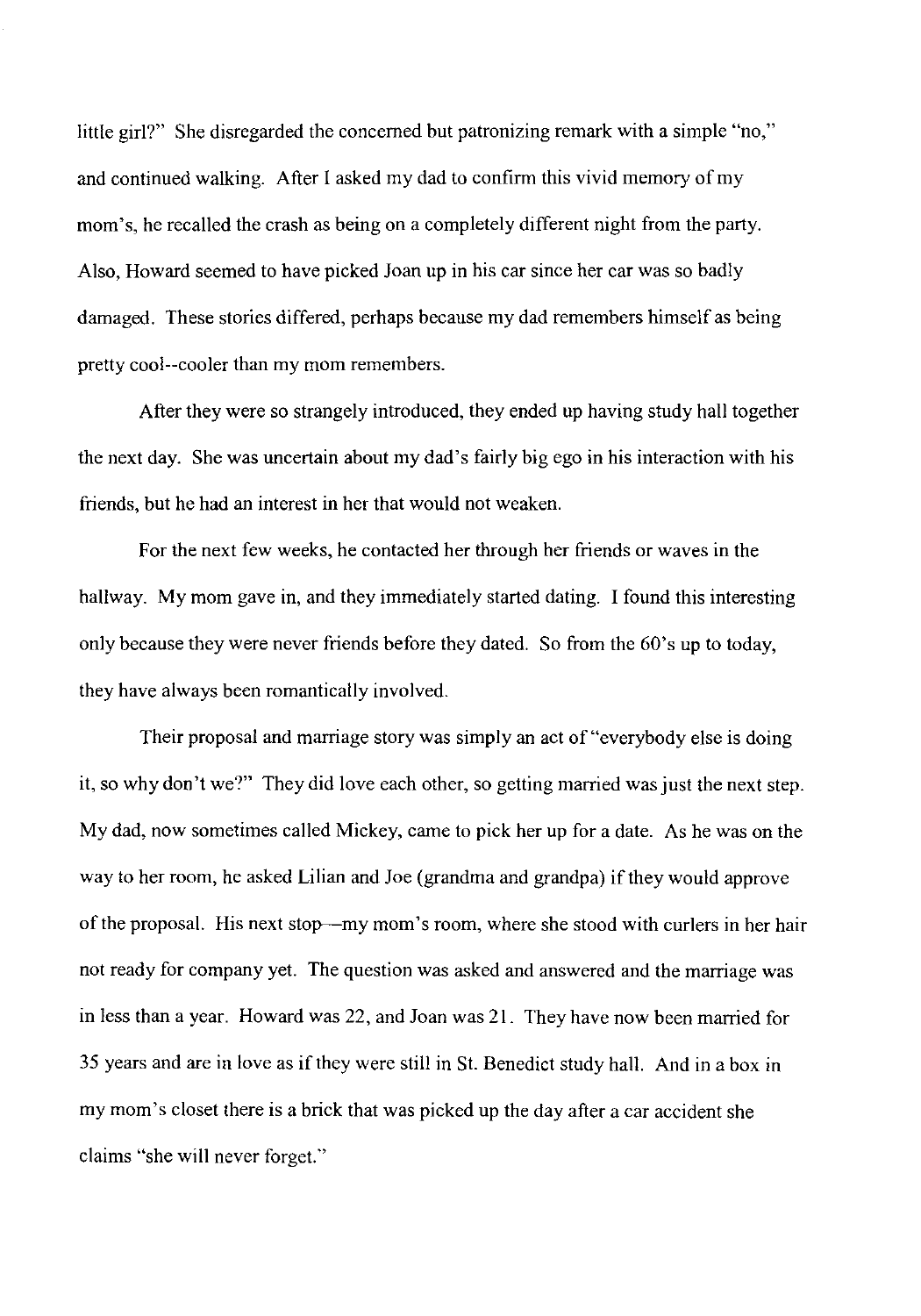This past summer, July of 2003, was my parents'  $35<sup>th</sup>$  wedding anniversary. The family, now extended to eleven members instead of six, all met for a fancy dinner. Our gift was a framed picture of their wedding to add to the collection of wedding photos in our house. It has always included every important wedding in our lives, but none of my mother and father. It only seemed right after 35 years to add one. After dinner, we went to my brother's new house. He had to get a bigger place to live since he now has two daughters and will hopefully have more soon. Since it was warm out, we all sat in the yard and lit candles. We had some wine, but not so much to make us loud enough to wake the babies. For our second gift to our parents, we sat them down on the covered swing. My brother got out his guitar and began the melody of "My Girl." The four of us stood up and sang their song for them. They watched with smiles and even held hands.

Since "My Girl" was such an important song to my parents, it had to be played at their first child's wedding. When more than half the night was over and the guests had been dancing for hours, it came on. My parents danced the way they always do, with big smiles and very close. But for this one, I got to dance with my brother. He had been very busy greeting and dancing all night, as a groom should be. It was great that I got to have some of his time for myself. During the song, I asked him, "Are you having so much fun?" He answered, "Erin, this is the best night of my life!" The look on his face was as ifhe was in heaven and had been smiling for an entire day. Now, I tell people that "My Girl" is not only my parent's song, but mine and my brother's as well.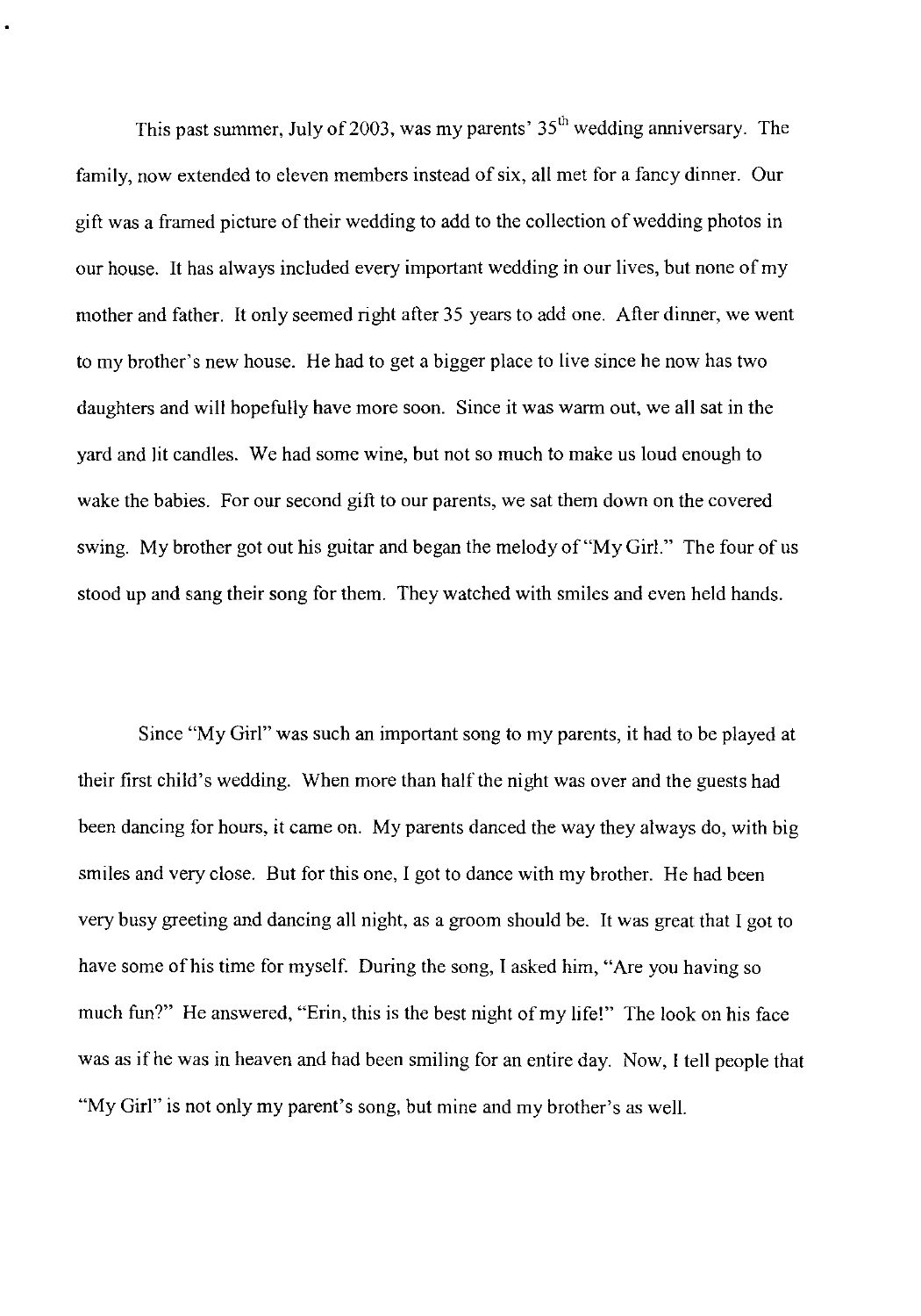# "Save The Last Dance For Me"

We had all just finished eating dinner at The Nite Cap restaurant that was about ten minutes from our farm. It was Friday night, which meant it was "fish fry" night. We were in Palmyra, Wisconsin, where our weekend house was located. My dad owned horses, but other than that, the house wasn't really farm-like. We just called it a farm. Almost every Friday, we ate at the same restaurant. There weren't that many to choose from in our town, but we liked this place because of its "dinner table" type of serving. Their potato pancakes were awesome, too. After we ate, the little kids, or me and my sister, would get bored quickly. We never understood why the older people always wanted to stay and chat, so we would go outside to play. It was pretty dark out and there weren't many buildings to light the streets. But somehow, that made it more interesting. We would sneak around, making up some sort of game rather than just walking outside. It never occurred to us that it might be dangerous to be outside at night alone and I don't think it occurred to our parents either. Palmyra wasn't that sort of town.

Behind the restaurant was a train track. We were never sure if trains actually ran on it anymore, but it was always our main attention-getter. We would first walk on the big outside rails as balance beams, putting our arms out so we wouldn't fall over. We would talk about things like what would happen if we walked down the track forever. I also remember feeling the rails to check if they were hot. For some reason, that would excite us because it meant there had been a train here recently. We would also put our ears onto the rails to see if we could hear a train coming. It was probably likely that I said I could hear one, but who knows if I ever did. Finally, we got bored with the tracks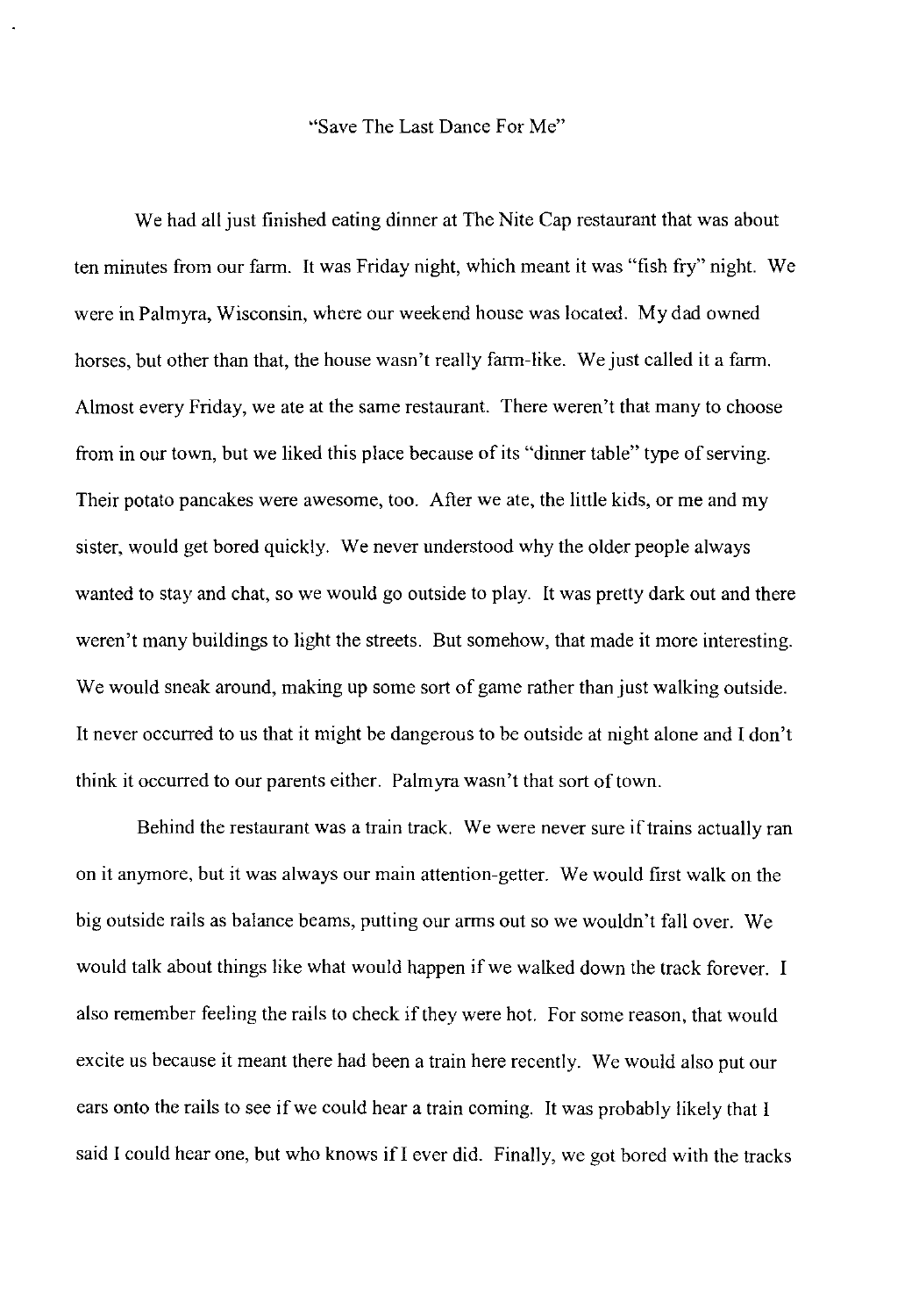and went inside to see if the adults were almost done hanging out. They knew that we would be bothering them from then on, so we would go home.

Driving back, my dad would always tum on his brights since there weren't many cars out and we drove on small back roads through the woods. He would tell us, "Okay, look for eyes!" He told us that we could see animals' eyes light up on the side of the road if we looked carefully. I never saw any, but everyone else did. I still look sometimes when I'm on a similar road. Inside the house, we would get settled in and always play our music. There are songs that I can still hear and would remind me of no other place. "Save the Last Dance for Me" is one of them. We had a fireplace with a wooden crate built into the wall to keep our wood. We would sit around that since we had no TV, which is something my mom says was always a good idea. On the middle of the floor was a big bear rug with an actual bear head. And high up on the walls all around the main room were my dad's hats that he collected. He had one from almost everywhere he had ever been. The smell of our farm was like no other. It smelled like wood for the fire and leather from the saddles hanging near the bathroom. There were only three small bedrooms, but somehow there always seemed to be many more people spending the night. Looking back, the house was not very big, but I never noticed it when I was not very big myself. We sold the farm when I was about eight years old and bought our lake house in Michigan. The rest of my family got to enjoy my dad's horses while we grew up a lot more than I did. I always had to ride the one pony we had because I was small. **If** I got to ride a big horse, I had to have my dad walk us around the house and not on the trails. It seemed to me that right after we changed weekend houses, I got a strong interest for horses. My dad sold all the horses with the house, so I felt that I was cheated and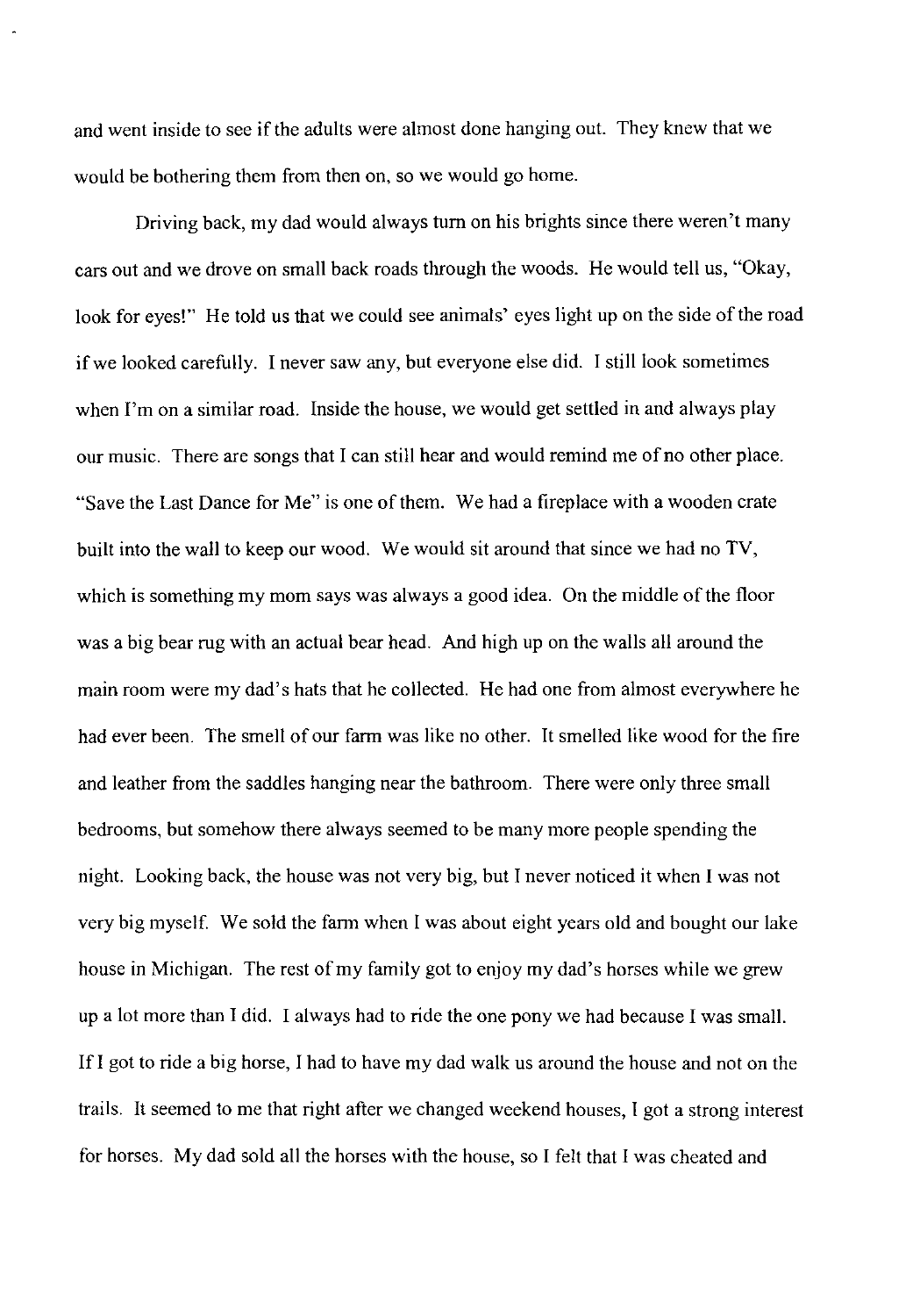made sure to make my parents feel guilty about it. There are many pictures and memories from our farm and I will always remember the main parts of it, including the giant field out back where the horses roamed. It was more of a land for me, my sister, and my friends to live in. We could run so far through it that it was hard to see our house from the other side. I remember the grass and the dandelions and the area with the small bumpy hills. That was apparently where the snakes were, though we never saw one. The fence around the field was electric and we were always warned to be careful around it. But, I don't remember it ever being turned on. I remember not leaving it alone, however, and if it had been turned on, I would have gotten hurt.

Many things about the farm made me feel lucky for growing up there. One other memory I'll always have is our tree house, complete with a trapdoor. It was a place for hours to pass by in the summer days and for games to be created. The farm was unique, and like any other place I've been, I'll always remember the nights along with music. Certain songs will make me think of no other place.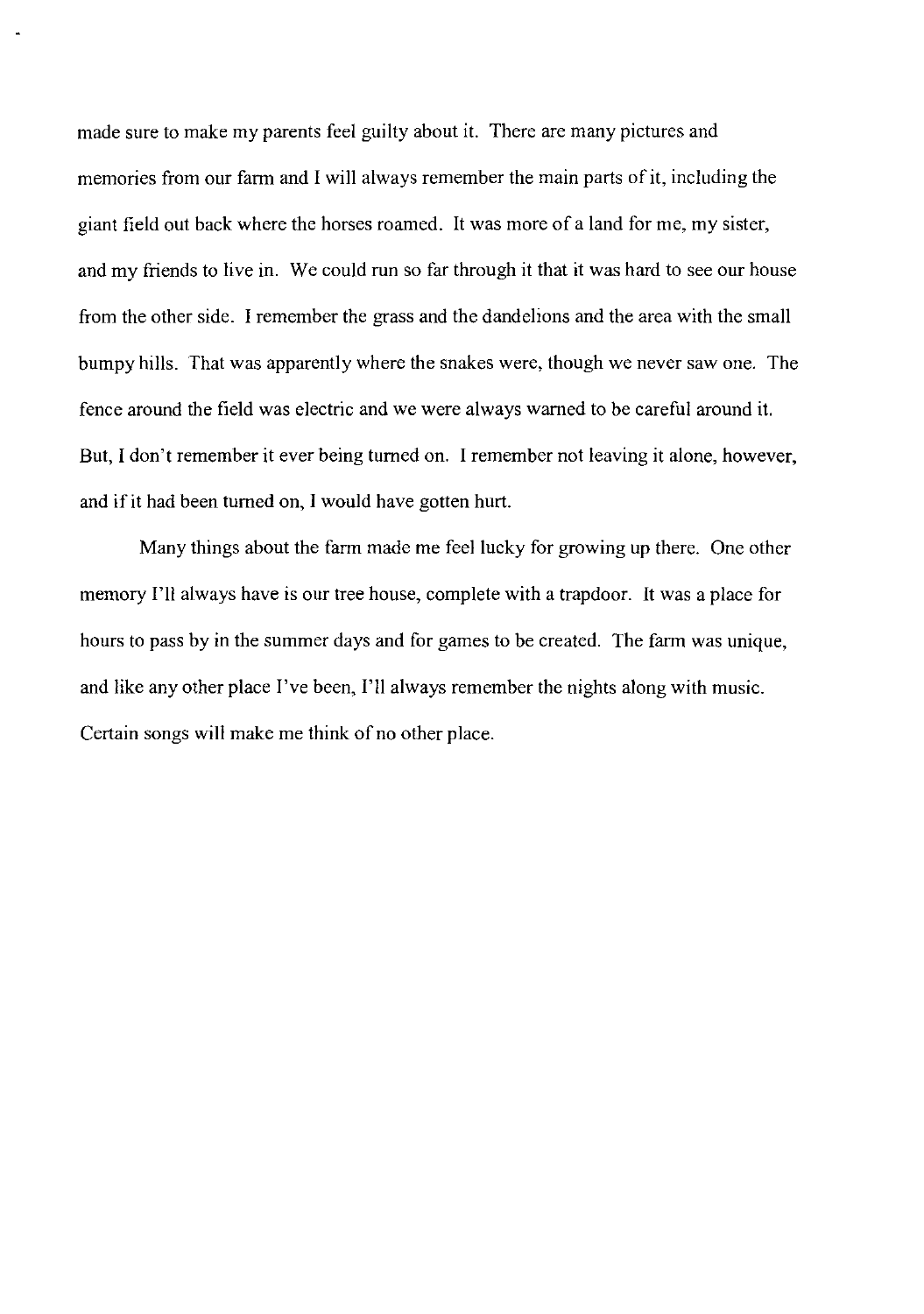### "Happy Happy Birthday to You"

Since I can remember, my family has always loved Disney. That doesn't mean we just loved Mickey Mouse. We loved Disneyworld, Disney toys, and Disney movies. We didn't have any favorite characters, we just loved them all. Many times while growing up, I went on vacation to Disneyworld. I remember being very young and experiencing it all for the first time with my whole family.

More clearly, I remember going once with just my mom. We watched the fireworks show at the closing of the Epcot park. My mom had been to these parks so many times and she knew all the tricks and I felt that she wanted to pass them down to me. She was wise enough to know that soon after the fireworks, the massive crowd of people would all be trying to get to the same place-the exit. She asked me if I was ready to run and keep my hand in hers, and I was. I would always trust my mom. She started running, darting in and out of both kids and adults, and I followed behind her. The park was huge and we did this for what seemed like ten minutes. We made it through and were some of the first people out. I thought that she was being generous and treating her youngest daughter to a vacation in a dream world, but I realized later that she most likely wanted to go as much for herself as for me. Another time, I went with my mom and my brother. As I recall, the three of us never really spent a lot of time together, so I enjoyed that trip even more. We did the basic routine of Disneyworld trips. We went to one park per day and never tried to cram themall together. And the Epcot fireworks are always a must. A few times I went with friends, but more recently, I went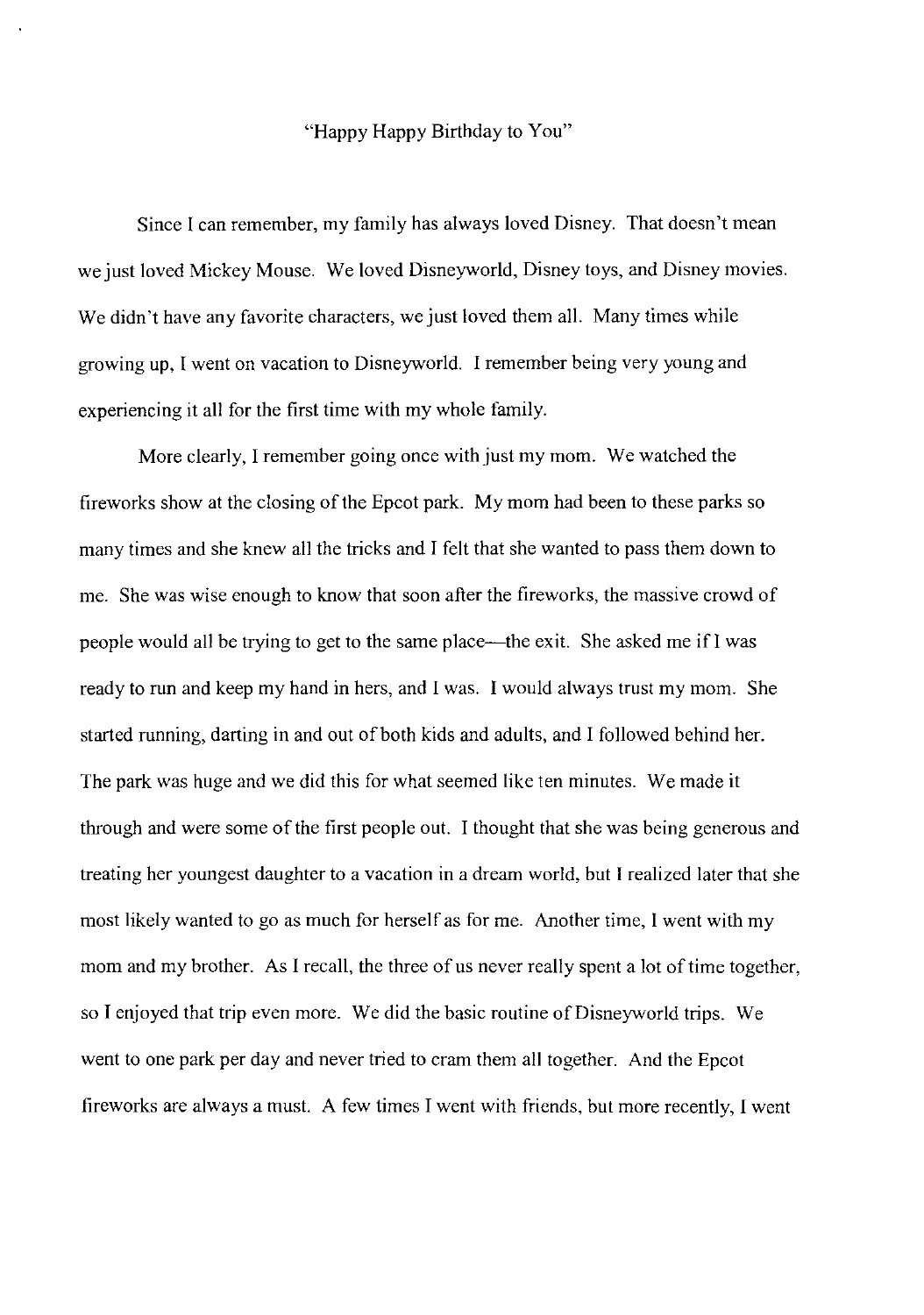with my mom and my two sisters. That was one of the more fun trips because we got to enjoy the night life of Disneyworld as well, and the four of us always get along.

Since Disney was always something we enjoyed, we had a small birthday tradition, as I like to call it. I can remember opening my eyes on the top bunk in the room my sister and I shared. It was finally my birthday and I could stop counting down the days! I would climb down, get dressed for school, and try not to be too loud. I didn't want to say anything to anyone about my birthday to see if they remembered, which of course, they always did. My mom would always be in the kitchen waiting for us to come down for breakfast. She would sit at the same chair at the kitchen table every morning. Beside her would be a cup of coffee and in front of her would be the newspaper. My dad would was always at the same table in the chair directly across from my mom. He would be sitting the same way, but instead of coffee, he would have food. I came down the stairs and knew they could hear me. I got so excited because I was ready for them to make a big deal. I also couldn't wait to get to school so I could get home faster and have my birthday dinner with all the presents! Today was for me and I was going to try not to forget that at any point during the day. If I did forget, I would quickly tell myself, "Hey! It's your birthday! Don't forget because it will be over in no time!" I walked in the kitchen ready for the attention. My mom turned around with a big smile on her face and sang the song she always sings. Unless it was time for the traditional birthday cake song, we sang it differently. Disney had its own birthday song that we had heard in a parade there once. We sang it that way for everyone's birthday in the morning and inserted our names into it as well. It went like this: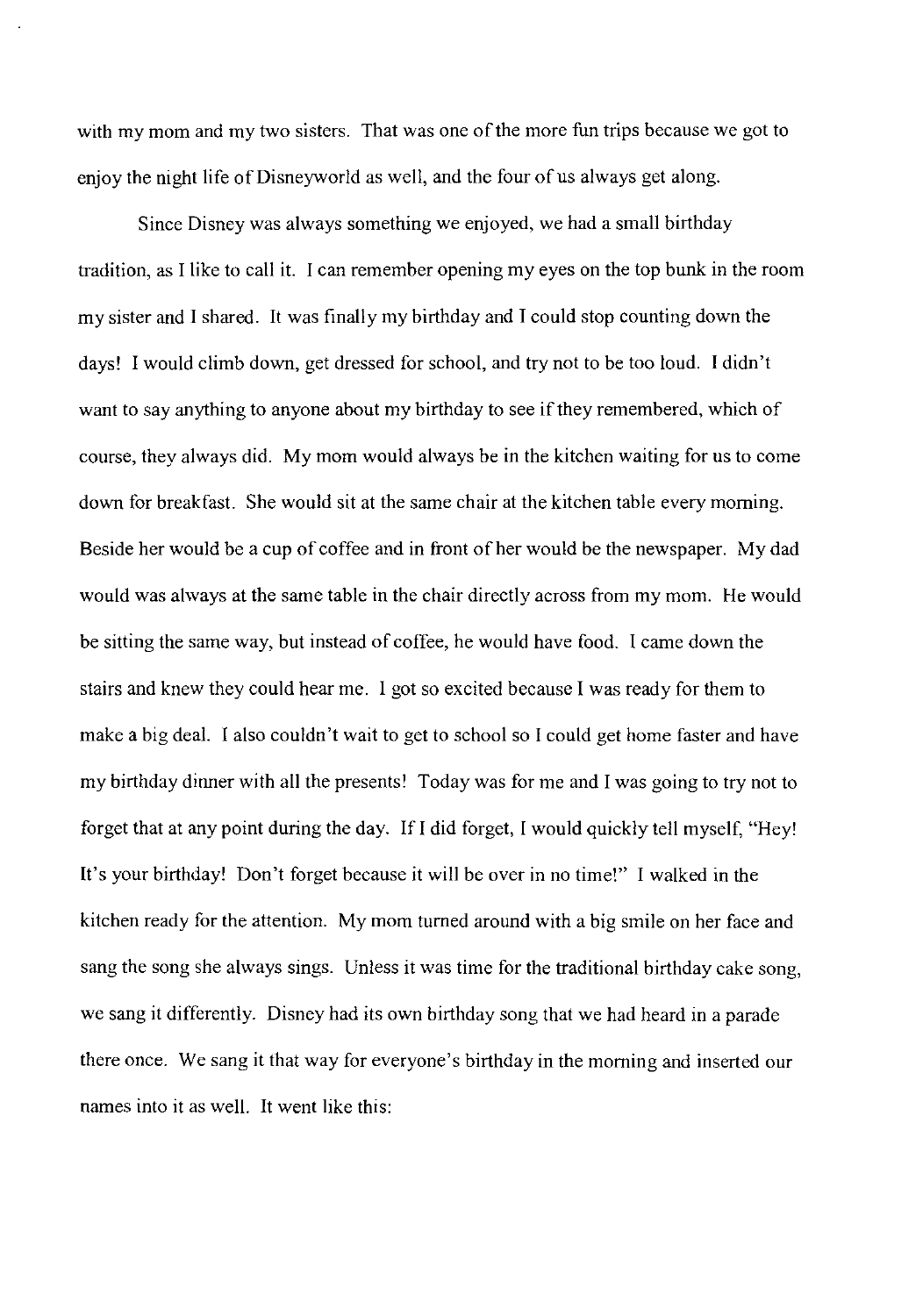"Happy birthday' It's (Erin's) birthday! Happy, happy birthday to you!" (Clap clap)

It was so much more fun to sing than any other birthday song. Whoever had a birthday that day would most likely sing along, changing the "you's" to "me's".

After a few times with the song, we would look to my dad because we knew what was coming next. No matter what, he would always tell us, "You are now the youngest (age)-year-old in the world!" That was his thing, finding it so clever of himself. The night before, he would also tell us that we were the oldest however-year-old, too. It made us smile. Without these two gestures from my mom and dad, a birthday would never seem complete.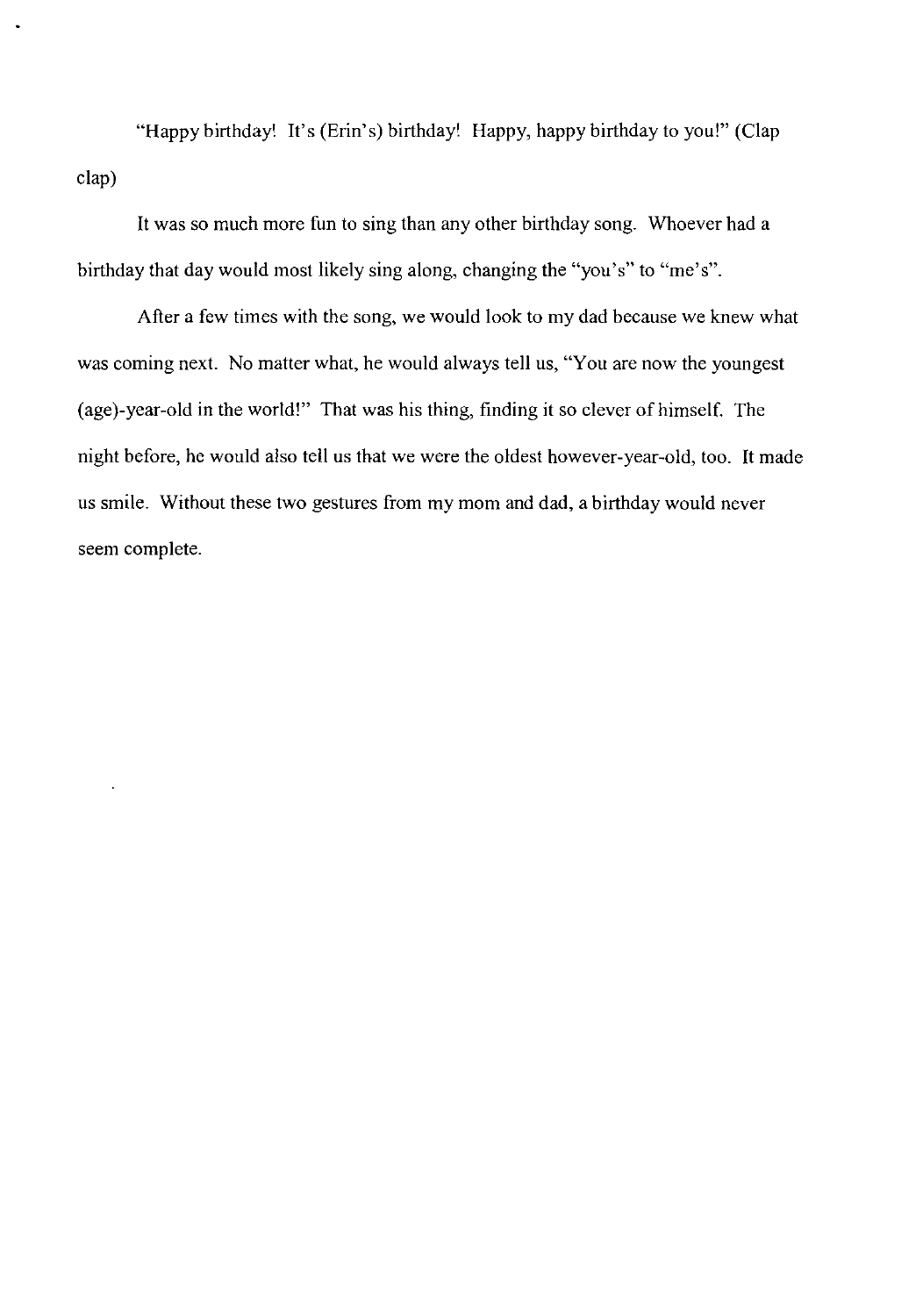# "Angel Eyes"

Looking out the car window, I saw a lot of fields. They were passing by quickly, but not as quickly as the car seemed to be moving when I looked at the road. I stared at row after row of crops that started to come alive and make designs more interesting than they really were. But as soon as I sat back for a minute, they would be back to normal boring brown lines of grass. We were on a driving vacation to Mackinac Island off the coast of Michigan. Usually, when we took a road trip, it would be to somewhere in the southeast. It seemed as if we were always going down there and stopping at all the states in between at places like "The Mystery Spot" or "Rock City." This vacation, for some reason, was just me, my parents, and my oldest sister. My dad was driving, putting on music that only he and maybe my mom would enjoy. My mom was in the passenger seat, but never with a map. It seemed that my mom and dad always just knew where we were going. No matter how far or how many different roads we had to take, they already had it all figured out before we left.

Since my sister was eight years older than me, she often tried to tell me what was cool or dressed me up in her clothes and make-up. Sometimes if her friends were over at the house, they would play with me because I was so little and cute to them. They would take turns swinging me with one person holding my right arm and leg and one person holding my left arm and leg. I would be swung over and over again in the upstairs room where there was a lot of space. Looking back, I don't know why that would have been fun for them, but still remember it being fun for me. They would also make me sing for them. I would sing "Somewhere Out There" from An American Tale because everyone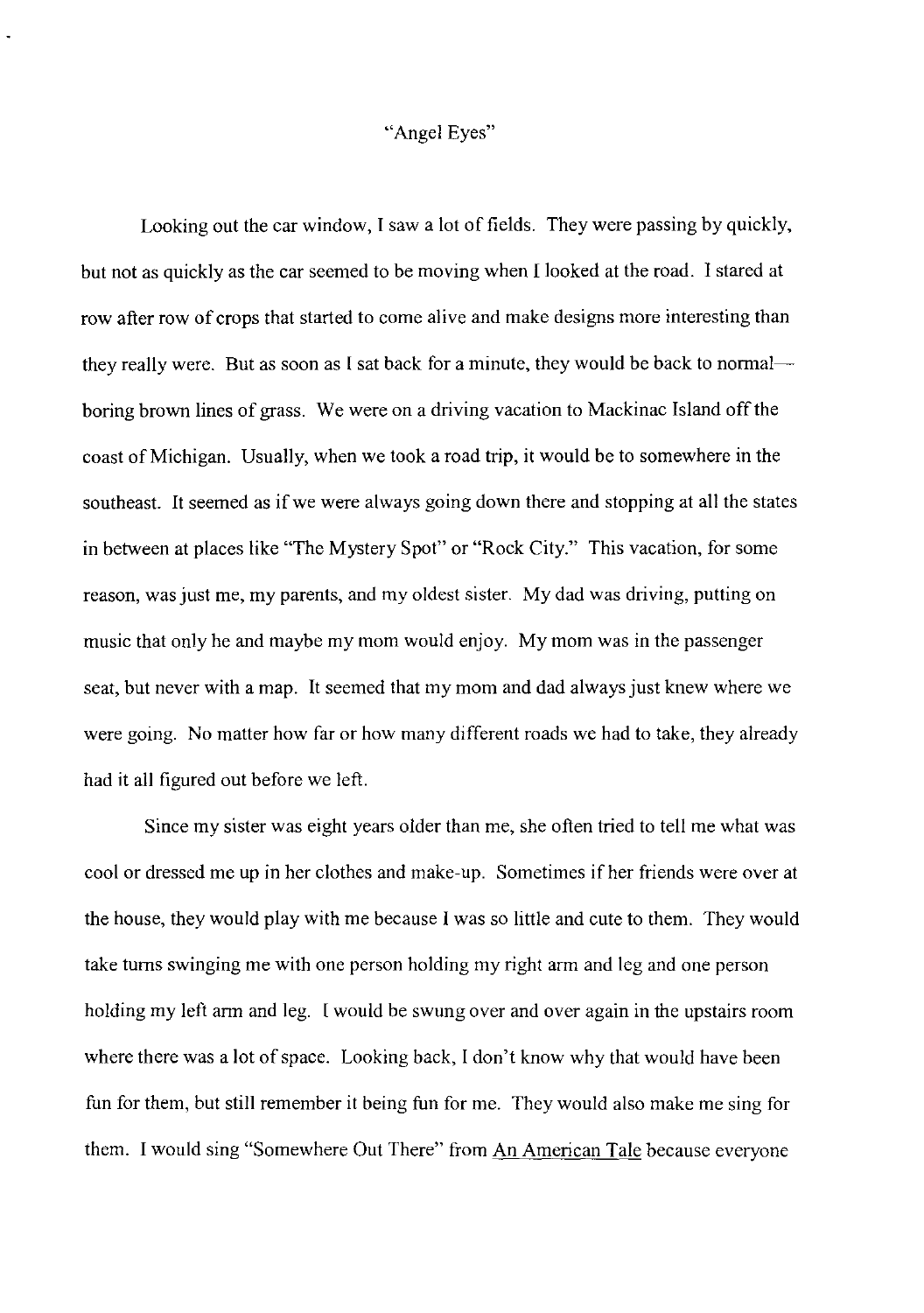used to tell me I sounded like the mouse from the movie. I would pretend to be embarrassed to sing for them, but really [ was so proud and excited that I could make myself sound like the mouse. I liked all the attention, but probably only got it because I acted as if I were too shy.

As we were driving, Kerry was listening to her walkman. She had ABBA playing, one of her favorite groups. She turned to me and said, "Hey, you should learn this cool song." I was always ready to learn anything cool from her, so I told her I would. My parents heard the idea and thought that it would be cute to hear me perform the song after I learned it completely. We made a deal that after I was sure of all the words, I would sing it for them and Kerry would be able to say that she taught them to me. So we got started. First, she let me hear the whole song. I liked it, but probably just because she did. I was always good at remembering things like lyrics to songs, so I knew it wouldn't be too hard. Next, she would play one line at a time for me and make me repeat it while she would rewind the tape. Once I had each part memorized, I would have to go back and put all the lines together. It took a while and it was a little difficult since I was only about seven years old. When I was young, it always seemed like our car was so much bigger than it really was. I felt like there was room enough to move around, sleep, play, or anything I wanted since I was small. Kerry was sitting on the floor behind my dad's driver seat and I was sitting on the seat right behind him, neither of us being squished at all. We were trying to keep quiet so as not to ruin the surprise for my parents, so we had to stay close. After learning all the way through the second verse, I was almost ready. Everything else was just being repeated, so I didn't have to concentrate too hard on memorizing new words.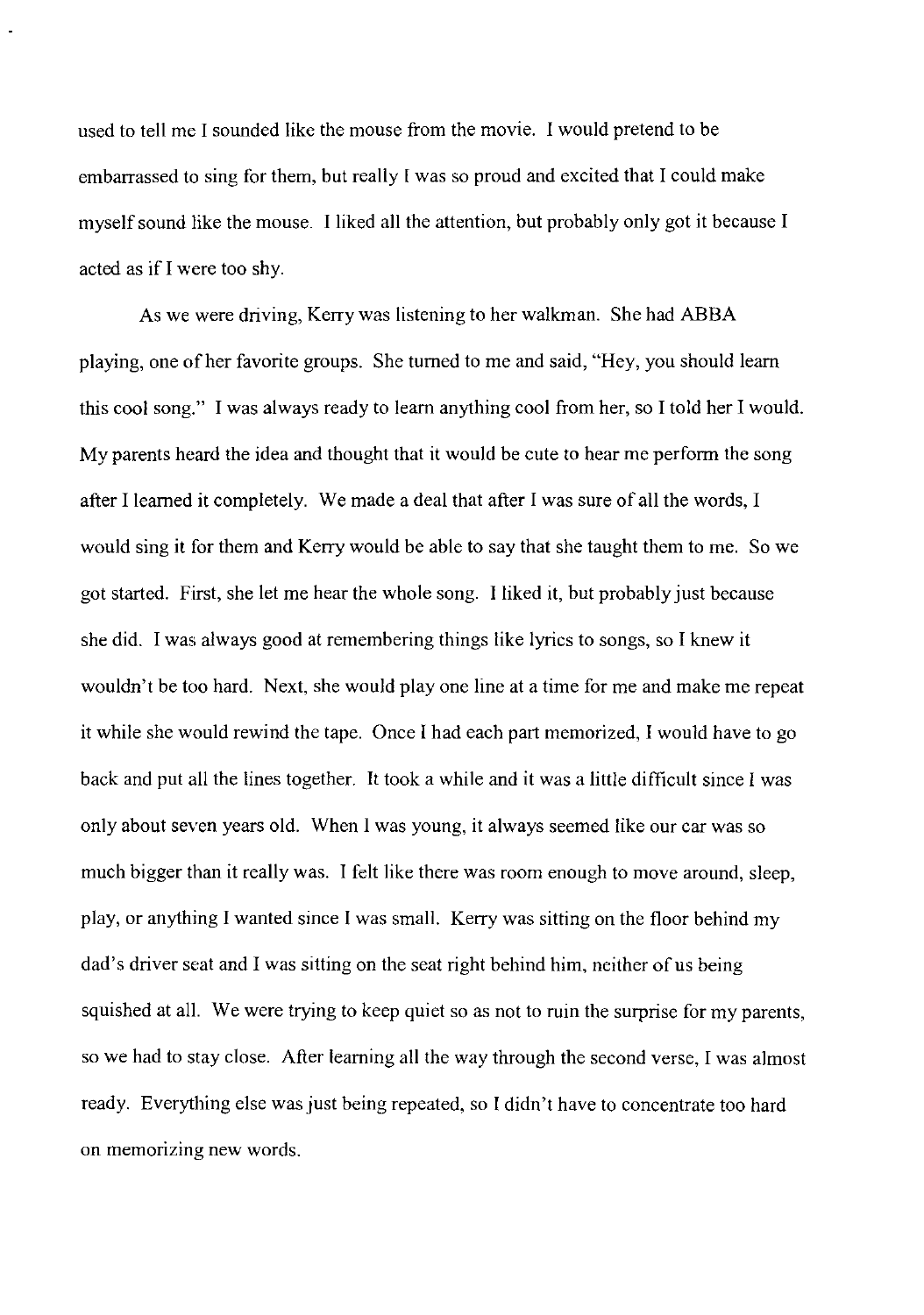Finally, I was ready. Kerry was so proud that she had taught her little sister this song and now I was going to show it off to our mom and dad. We shouted, "Okay!" They turned down their music and turned around to watch as best as they could. Kerry gave me a countdown and all three of them were staring at me with big smiles on their faces. The music started. Although it was only my family, I suddenly got nervous. The part of the song began where I was supposed to come in and I was still sitting there quiet. I started wiggling my hands around my face and putting my head down, saying, "I don't want to." At the same time, the three of them started saying, "Why not?" "Come on, you've been working so hard'" "Kerry will be so mad if you don't." They tried and tried, but I decided to act embarrassed again and pretend that I didn't know the song. I made a big deal out of nothing, and regretted it for the rest of the trip. They finally gave up on me, and my sister was mad at me for a few minutes. Right away, I started singing it quietly to myself, completely confident of all the words, hoping someone would hear me. No one did; or they did and didn't want to give me a second chance. I wanted to show them I knew it, but knew that I had been a baby and thought I didn't deserve to try again. I never performed it, but listened to it the rest of the trip on my own headphones. To this day, I still know all the words of "Angel Eyes" and remember my sister working so hard to teach it to me.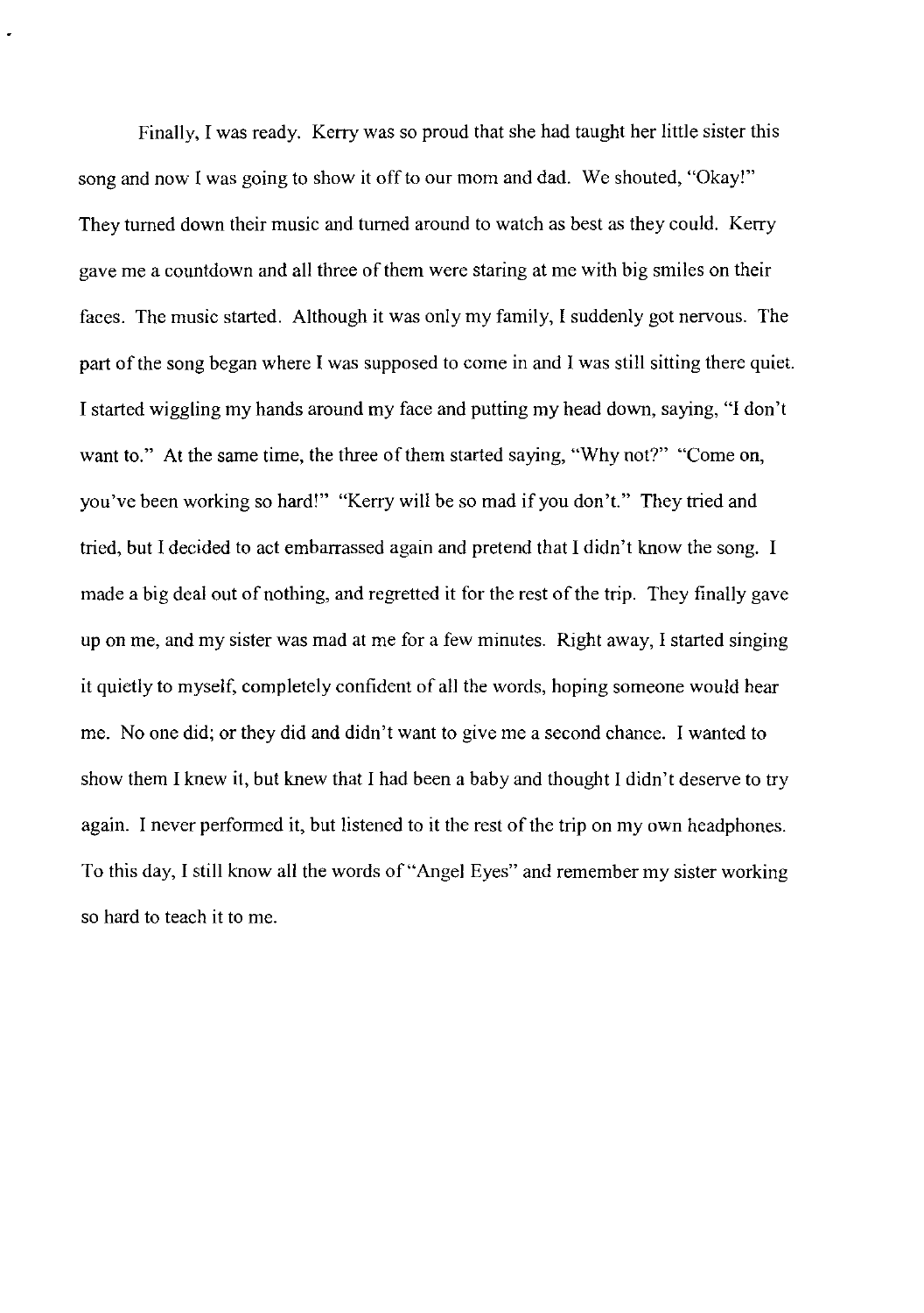### **"Popsic1e"**

I was putting up my newest batch of posters that I had ripped out of a teen magazine on a space of wall by my bed. I shared a bedroom with my sister on the second floor of our house. We had loft beds that were different from bunk beds. The top bed was like a bunk bed, but the bed underneath stuck out perpendicular to it instead of being parallel. Somehow this arrangement made it so much easier to play games like "lift you with my feet from the top bed to the bottom" and "good hand/bad hand." It was after school and my sister was on the floor looking through her trading cards while I taped up our "wallpaper" made of posters. We had been obsessed with New Kids on the Block for a few months now and so were all of our friends. We would buy any cheap magazines with picture of the boys in it, which was usually all of them since the group was so hot at the time. We had pictures plastered all over the wall to a point where I had to actually look for room to put up these new ones. They ranged from wallet sized black and whites to full sized individual posters of each one of them that took up one whole wall. We loved them. Between my sister and me, we owned the sleeping bag, the lunchbox, the dolls, almost all of their trading cards, rings, pins to wear on our jean jackets, and all of their tapes and videos. But there wasn't really a girl in school that didn't have all of that. Our favorite member of the group would change daily, but we swore every time that it wouldn't.

While Becky and I were in day camp together, there was a boy who looked like one of our very favorite boys in the band. He was more of Becky's age, so I never got to talk to him. But everyday after camp, I would ask her all about him. She knew I loved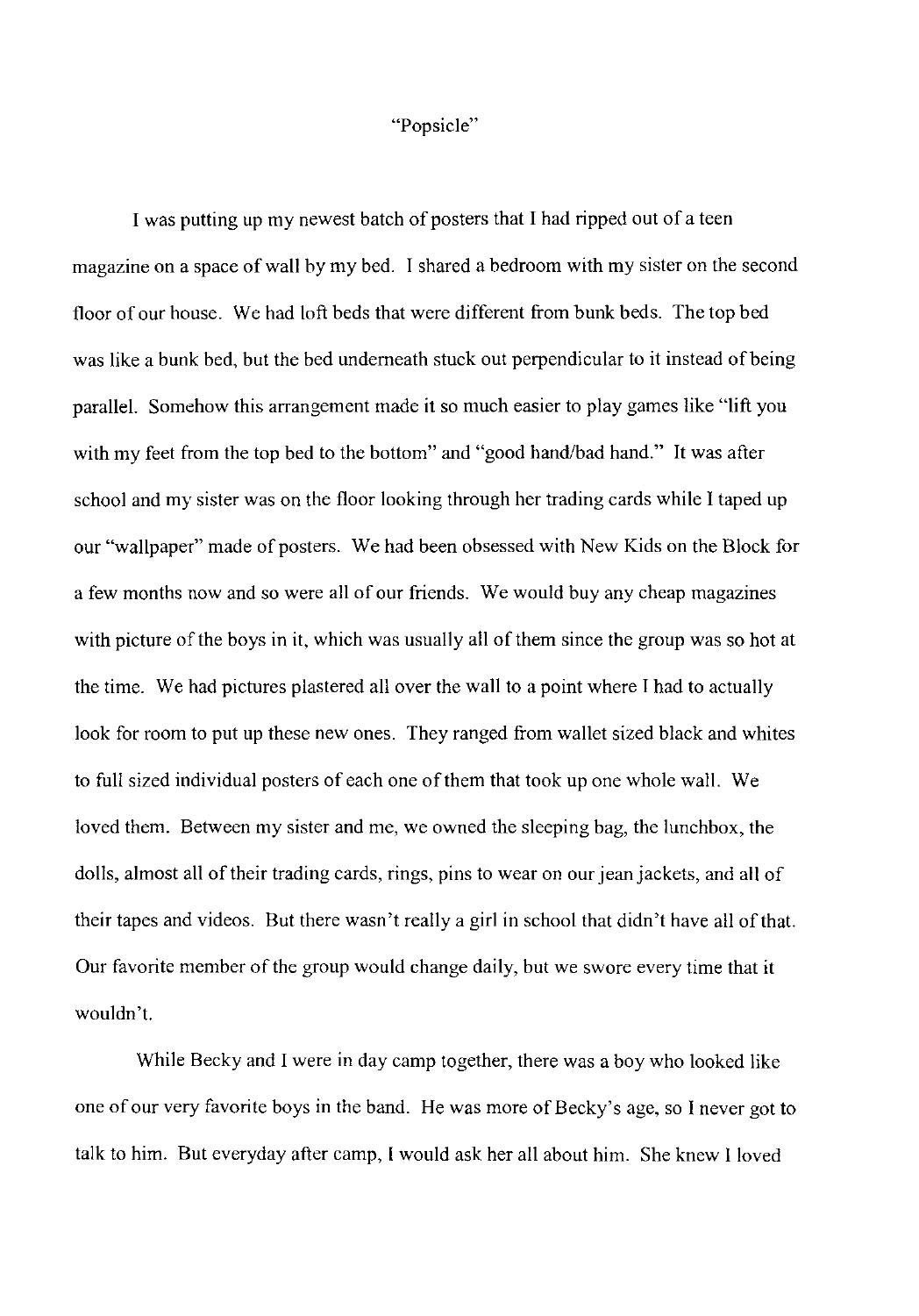him just as she and her friends did, so she would humor me. But one day, she told me that one of her friends was dating him. And they were so serious, being eleven. I was crushed. I had probably made myself believe that he was actually the boy from the band, not just a kid from camp. Later that night, I found Becky in the kitchen on the phone. She was obviously listening to someone talk, but motioned me over. She whispered, "It's him!" I was so excited. Not really for me, but just to know that he was on my phone with my sister. She had a friend with her that knew everything also. They hung up the phone and looked at me with big eyes and smiles. "Erin, he says he likes you and wants to break up with Kristi!" There was no way this wasn't a joke. I told them I wouldn't fall for it and that I knew that couldn't be true. He didn't even know me! But even after I told them, they kept swearing and swearing, which was a big deal. Maybe he did know who I was. He did know my sister and I did see him in camp every day. It took a while for them to convince me, but I believed it. All I know is that I must have stood there still with my mouth slightly open. They were going to call him back and I could talk to him. Oh my god, Joe McIntyre, I mean Chris from camp was going to talk to me. J remember that my sister and her friend had to hold the phone up to my ear for me because it was hard for me to move. They told him I was there and to go ahead. I heard a quiet boyish voice on the line say to me, "Erin, I like you. Do you like me?"

Softly, I answered, "Yes," and they took the phone away from my ear, laughing. I believed that it had really happened. Would I get to hold his hand tomorrow since we liked each other? I didn't know exactly what was happening or what I would do, but I was in a dream. On the way to camp the next morning, I asked Becky about Chris. She just laughed and told me that it had been her girlfriend on the other line using a boy's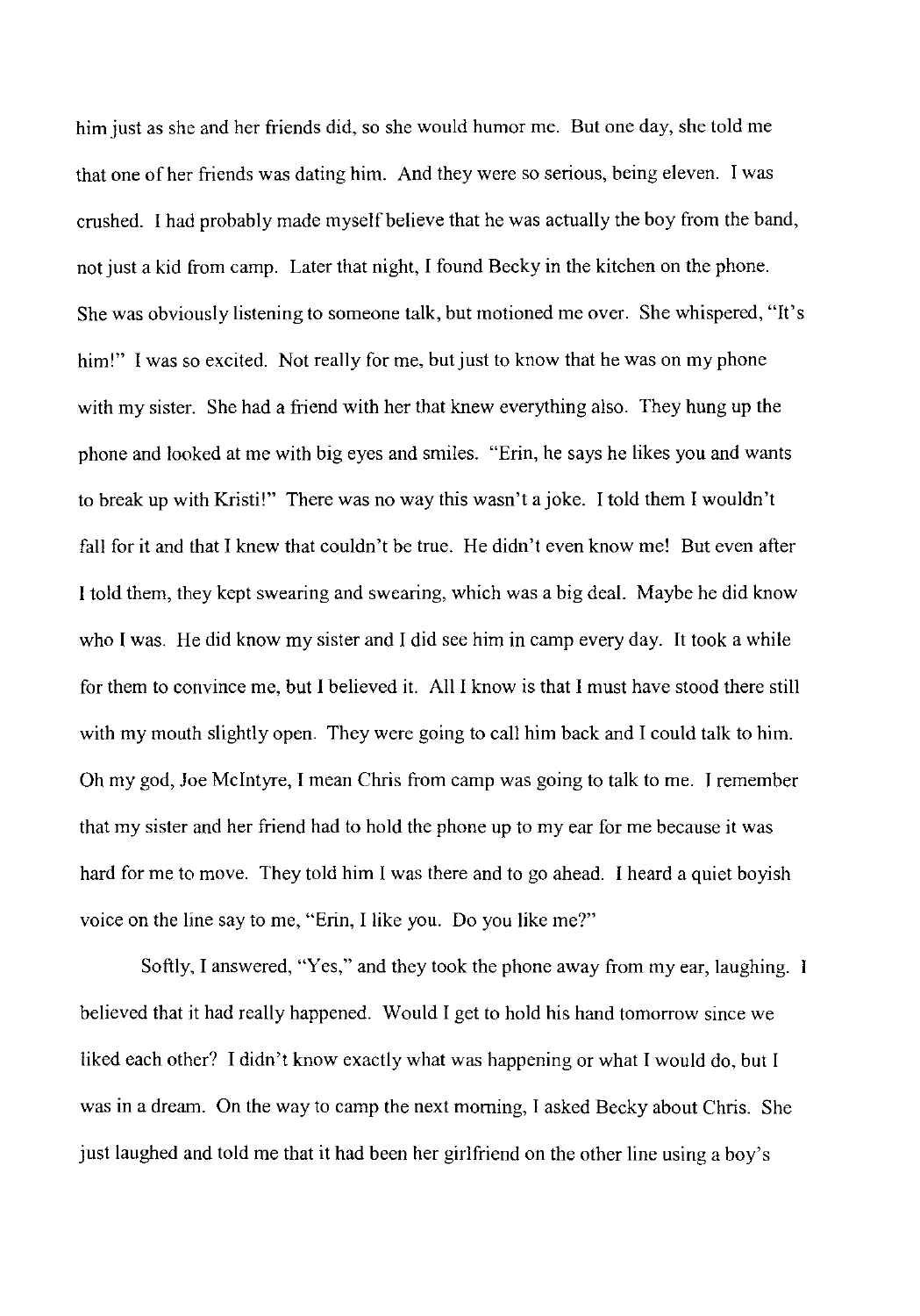voice. I had known it was too good to be true. I was embarrassed and hurt, but that was expected.

Another time, at Becky's birthday dinner, she opened her ending present that was always from dad. It was usually something small like an envelope or a box for a piece of jewelry so he could fit it in his pocket as a surprise. She opened an envelope and pulled out two tickets. "Oh my god, New Kids tickets!" she shouted as she jumped up and down with her best friend. I looked around to see if anyone had realized that I loved the New Kids just as much as Becky did! Why didn't I get any tickets for my birthday which had only been fifteen days before? I ran into the kitchen and cried. I had to go to the concert too, and I was determined to do whatever I could to get there. Finally, I cried long enough to get my way. My mom was going to buy another ticket and let me go along with them. I don't think my sister minded much, but maybe thought I was being a baby. She probably wished I hadn't come afterwards because during the whole show, I had to switch from riding piggyback on her to her friend's back. But while we were there, nothing else really mattered. I was young enough that I don't remember much of the show. But I do know that there was nowhere else I would have rather been at that time in my life, as I'm sure Becky felt too. And there would have been no one else I would have wanted to go with. We loved the New Kids together. On any afternoon, we would put their tapes in and know every lyric to every song, including their Christmas tape.

The group, surprising to us then, eventually broke up. They don't come out with new cd's or are ever seen or heard about on TV. But when I go through my closet and find the tape case, there is always something with New Kids on the Block on it. And a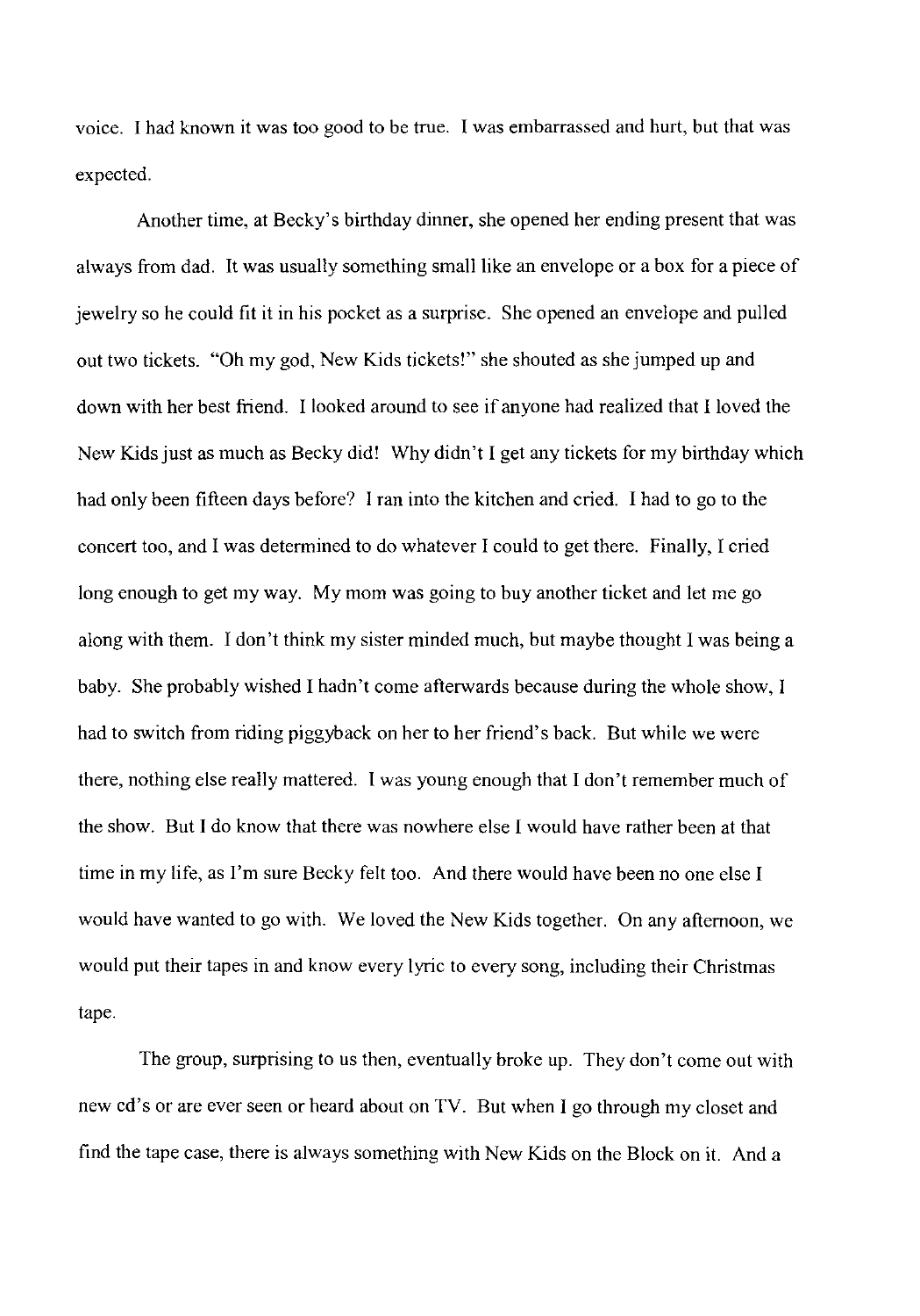few years ago, they came out with their greatest hits\_ There was no doubt that I was going to buy that. I hadn't listened to them for about ten years and I couldn't wait. Every song made me imagine my crowded bedroom filled with two young girls' things and being surrounded by the five boys' faces every night. It brought a huge smile to my face--not because of their great talent, but because I remember adoring them with my sister.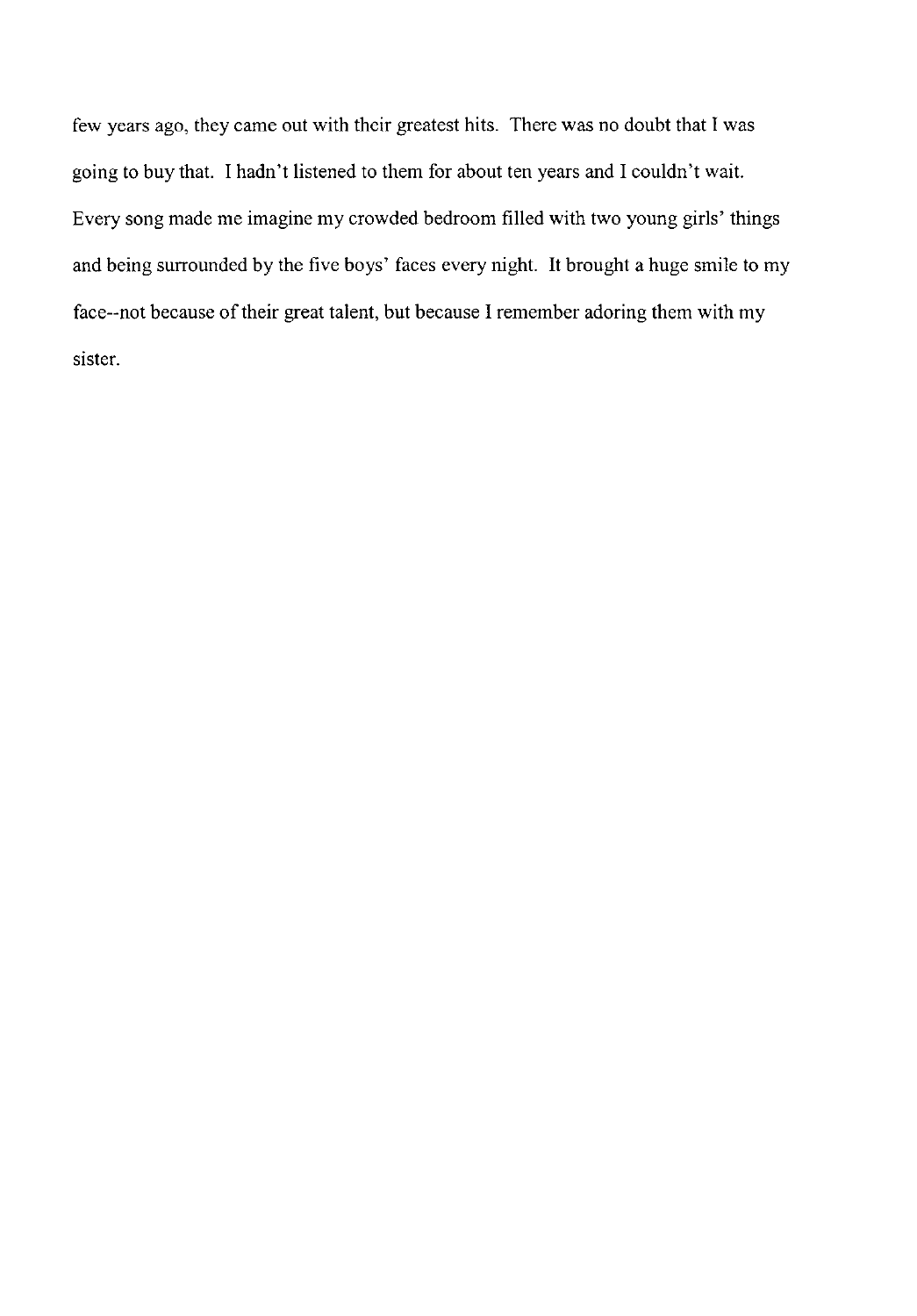#### "Matilda"

My parent's music collection has more of a variety than any collection I've seen. Their music was always very necessary to have in life and we never went anywhere without some of it. When we sold the farm and bought the lake house, the collection only got bigger.

Their music was kept in a large, wooden cabinet with a flat top on which to put the stereo, some drawers, and a few cubbies. The bigger spaces were where they kept the record albums. This music was older than the rest, but by no means, not as good. I would look through these faded record covers and not recognize any of the names or pictures. But once they were played, they were immediately familiar to me from hearing my parents play them while I grew up. I could sing along just as well as they could. And it was the same for all of us. We never knew where my dad got some of the albums, like "Songs for Well Behaved Children," but they were classics to us.

In the top drawer, we kept the cassette tapes. I rarely looked through these unless we were looking for our Fourth of July mix tapes. Our "Sesame Street in Harmony" tape was also there. It was probably never made into a cd because it was so old, but we would never lose that one. These two were usually the only cassette tapes we ever played.

Finally, our cd collection is the one that continues to grow. Wc have a two hundred cd changer, like a juke box. The music ranges from musicals to country to oldies to new number one hits on the popular charts. What we listen to during the days at the lake house is definitely an important decision. I can't remember a time floating in the pool or playing board games when there wasn't music playing. Someone usually brings a new favorite cd and plays it for the rest of us before we get to our favorites.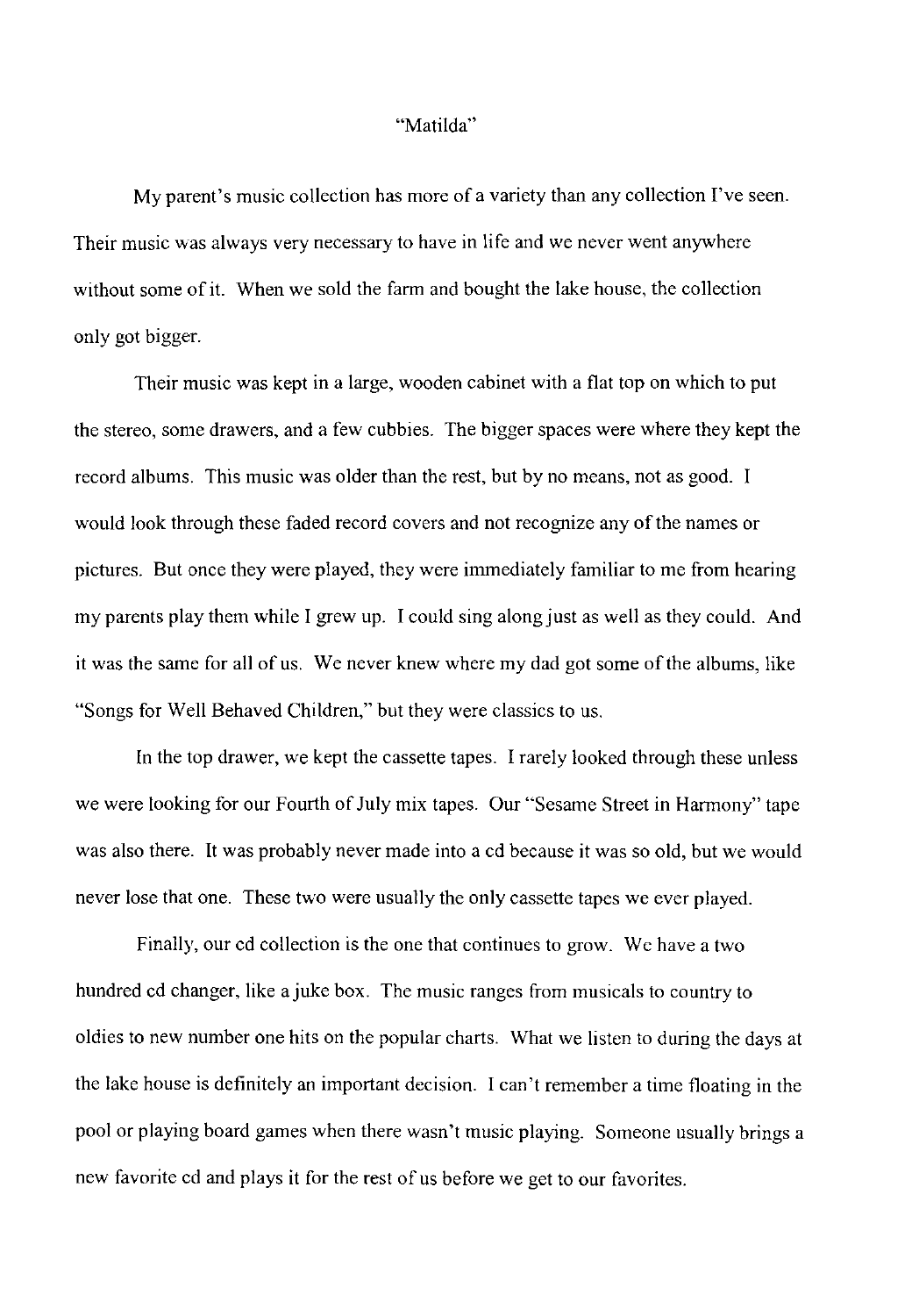Many of the songs that I know from growing up are songs that I have learned from my dad. Sometimes in the morning, my sisters and I would wake up to some of his favorites blasting through the house. His favorites would change daily. But he would explain to us why these songs were so great and why we should know them. He enjoyed a lot of soul, but also some kinds of music that I wouldn't even know how to describe. "Matilda" is one of those songs. Others might be "30,000 Pounds of Bananas" or "Dead Skunk." I feel that they're songs that no one else besides my family, especially my dad, would know or understand. But because he exposed us to this music, it is now music that we will always love, too. And he can sing the lyrics completely wrong if he wants, because it is the memories of the music that matter.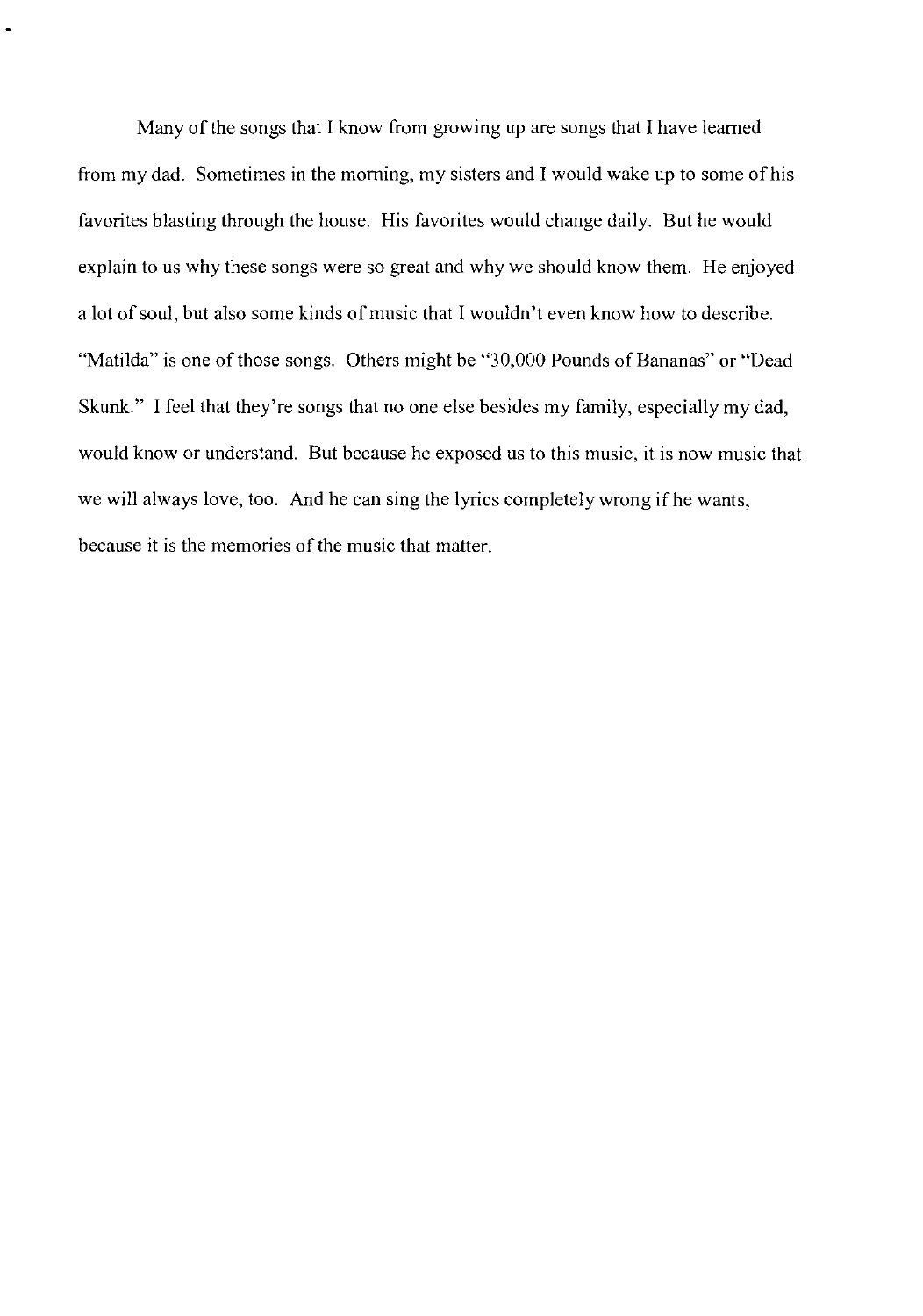### "Who Am I?"

If there is a musical showing downtown any time of the year, someone in our family will most likely have tickets to see it. We have always been a family who loves stage shows, especially with a soundtrack. The three "blue eyes" (my dad, Kerry, and me) enjoy them a little more than the three brown eyes (my mom, Joe, and Becky), but not by much. Usually the tickets come as Christmas or birthday presents. But sometimes my mom will just make sure we keep a certain date open because she has made plans to see the latest show that's out.

The night will start with either a dinner at a restaurant or just meeting at my parent's house. Everyone comes over dressed up, a little early so mom doesn't get frantic about our being late. If anyone were ever late to an event, mainly church, that person was in the doghouse for the rest of the day, not to mention having frazzled mom for the day as well. Shows usually start somewhere around 7:30, so we would leave somewhere around 6:45 to be there with enough time to settle in our seats and maybe get a drink. My dad was always the driver for nighttime events. He would pull the car around to the front so we wouldn't all have to get in the garage. We would drive a few minutes before passing the night life of Lake Shore drive. There were always constant lights and cars and noises. What better place than Chicago to see a live show? Finally after parking in a huge parking garage, we fought our way through the crowd of smokers outside and then through the crowd of people buying merchandise inside. The downtown theaters were always very old buildings with fancy, decorative interiors. They would mainly have red carpets and gold light fixtures. And most of the people there were dressed up so I always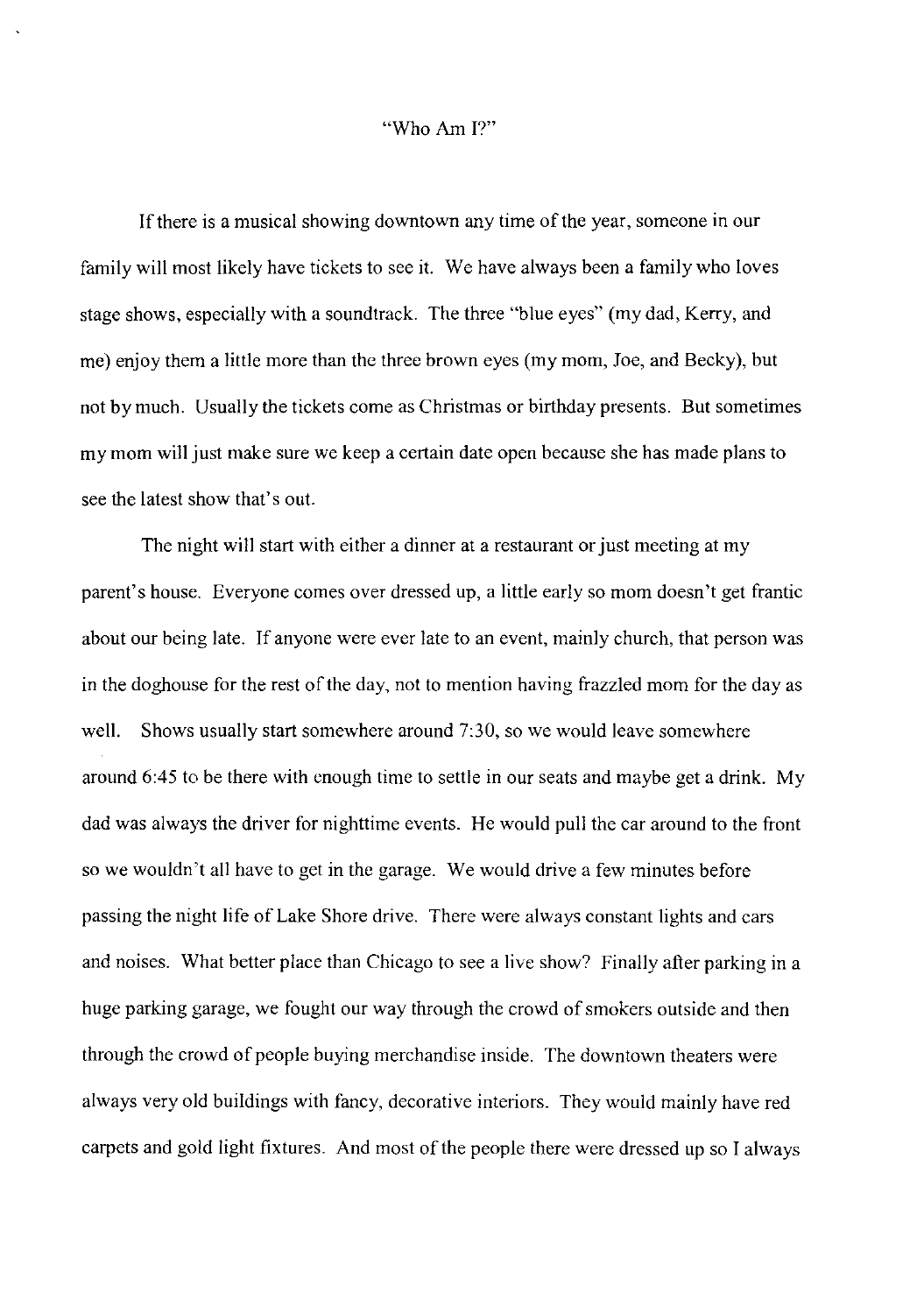felt that I should act proper when in a place like this. Finally, we would find our seats and browse through the playbills. Whispers and laughter were usually passed between us before the show actually started, and sometimes during the show as well. There was never a performance that didn't impress us and leave us humming the music at least for a few days.

One of my family's very favorite shows would have to be Les Miserables. I have seen it a total of three times and some of my family members have probably seen it more than that. I remember the first time my parents took me to see it because all my brothers and sisters had already experienced it and it was about time I did, too. I must have been younger than ten because the dress I wore was fluffy with yellow flowers on it. On the way there, my parents gave me the basic storyline of the show so I would not be completely confused. By the finale of the performance, I was in tears. I was so moved by the story and the live show and from then on, I claimed Les Mis as my favorite show ever. If we play the soundtrack of the show, which is often, there is a good chance that all six of us will be singing along.

"Who Am I?" is one of the classic songs of the play. The main character, Jean Valjean, has a very deep and distinct voice. Whenever my dad sings along with his solos, he tries to copy his same tone. In his mind, he does a very good job accomplishing this. The song is strong and proud and he enjoys pretending he is a man like Jean Valjean. If the phrase, "Who am I?" is ever mentioned in a conversation, it is likely that it may be repeated in the form of this song, along with the shouting of Jean's prison number-24601! This song captures my family's love for the performing arts, although any song from any show we've seen would do the same. And all of these songs would be found in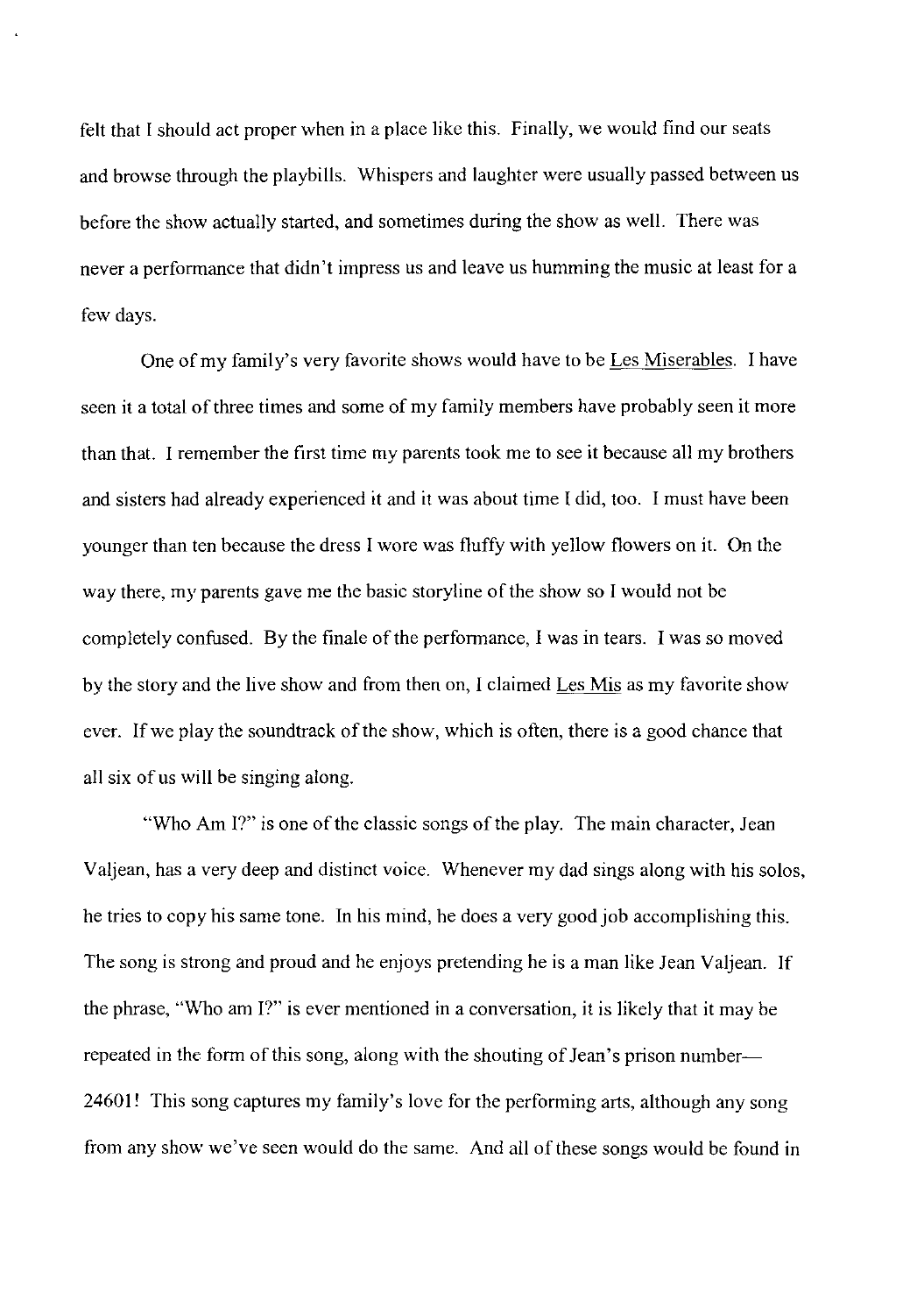all of our personal collections despite the teasing we may get from friends. They sometimes found it funny that we could all recite a line from Joseph and the Amazing Technicolor Dreamcoat or Fiddler On the Roof. No one else ever seemed to enjoy musicals as much as my family did.

 $\ddot{\phantom{0}}$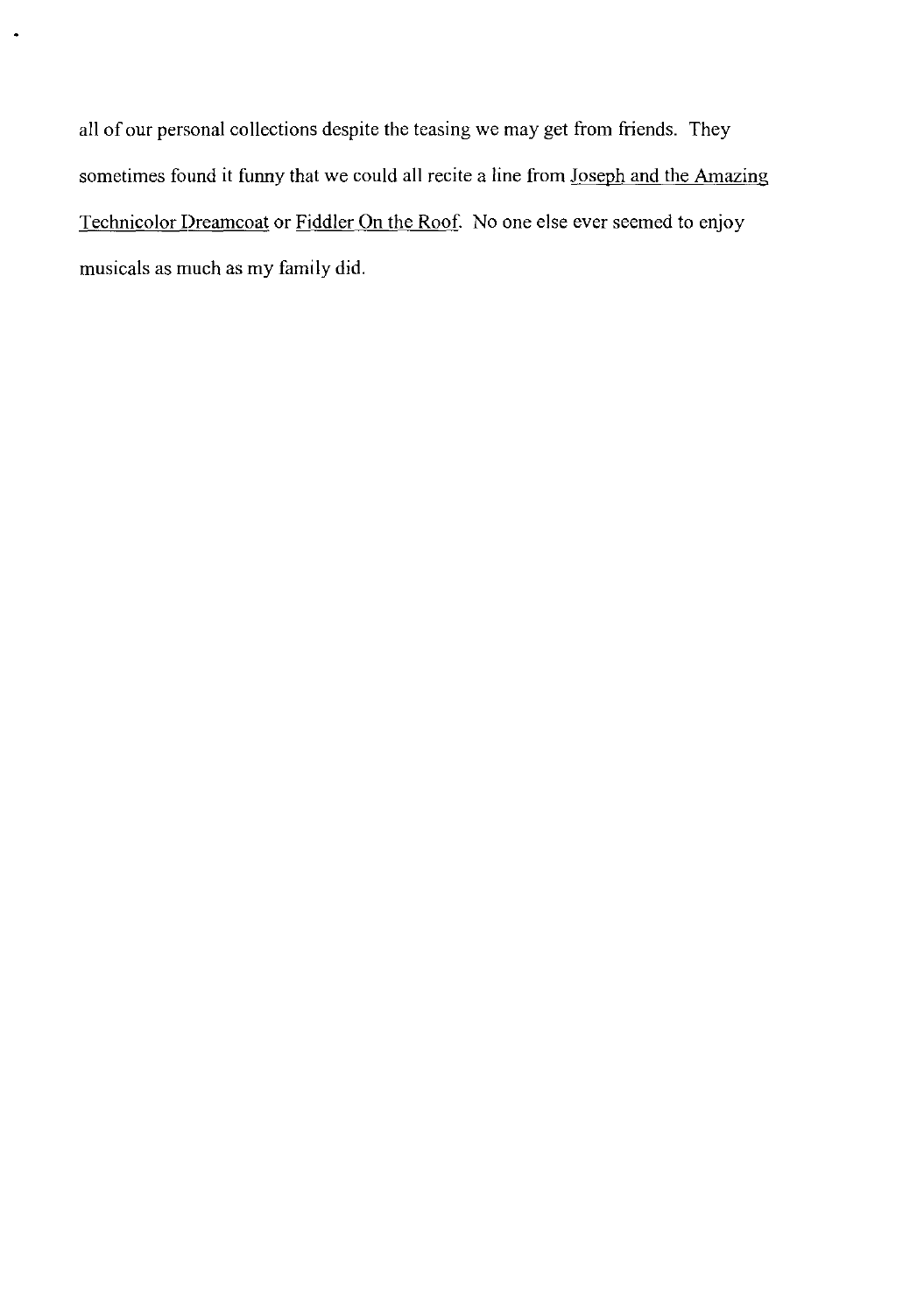# "I Can See Clearly Now"

We had left in the early a.m. from Chicago to be able to arrive at our O'Hare terminal nice and early. My mom had made sure the night before that we had our bags packed and our outfits laid out. It was December, so we had to dress warm, but we also had to be able to adjust our clothes to accommodate to the warm weather when we arrived. Basically, we had to wear layers. After we had unhappily awakened to get our bathroom stuff together and run around making sure last minute things were taken care of, we heard the taxis beep. There were two because six of us, plus Mary Kay, our old babysitter and family friend, were going. The ride was long because it was cold and the sun hadn't risen yet. But we couldn't help but be excited about where we would be later that day. We had never been to Jamaica' We could only imagine. By the time we hung around the airport for a few hours and got everything done we needed to, it was time to board. 1 had been sitting in the waiting chairs with my new portable cd player and listening to music that 1 knew no one else would want to hear since 1 was ten. Finally, they called our seats. No one had been nervous about the plane since the day we made our travel arrangements until right now. My dad and 1 have never liked to fly, and at that moment, my thoughts were, "Well, here we go. I can't back out now and I am getting on this scary plane." We walked down that walkway that leads to the door and it smelled the way it always does with the checkered carpet. I looked at my sister with wide eyes and clenched teeth in excitement. It seemed that the two of us were always together on family vacations. Sometimes someone would stay home or have to miss out on a trip, but Becky and 1 were always there and always together. We took our seats next to each other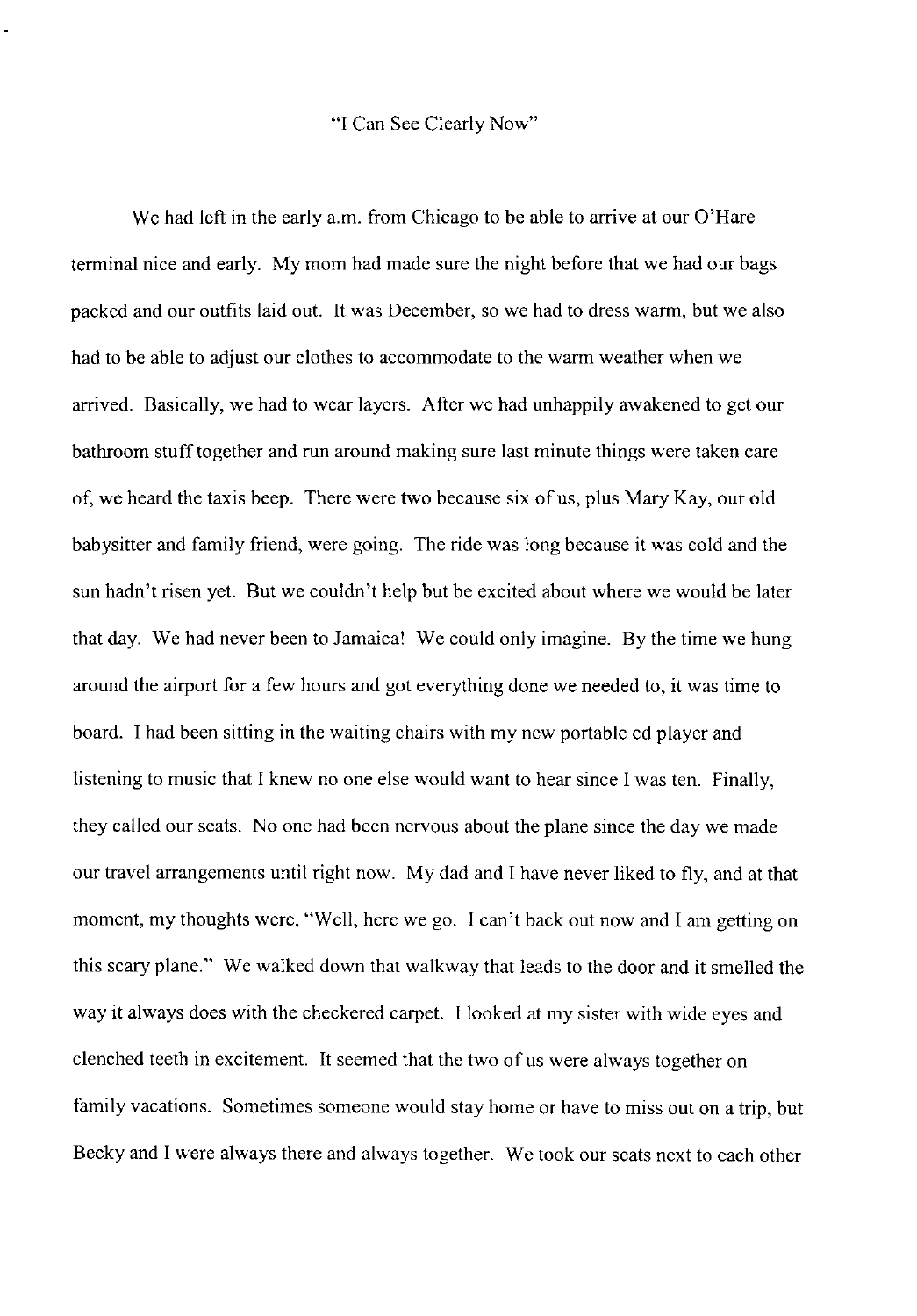and I got the window. We put everything away and couldn't help but be anxious for the plane to take off immediately. But it didn't, the way planes always take a while to leave even after everyone's boarded. Finally, we started to move.

It was 1992 and we were all on a plane on our way to paradise. The flight was just like any other. However, I do remember being able to see the shape of the state of Florida as we were soaring off above the ocean, leaving the U.S. I listened to my cd player or talked to Becky most of the time. Finally, we heard, "In about ten minutes, we will be reaching our destination, Negril, Jamaica." We could feel that we were getting lower because of our own stomach's dropping every few minutes, but we couldn't really tell by looking out the window. But we knew we were close. As we were landing, I saw things I've never seen become closer and closer. Becky turned to me and said, "Hey, listen to this song as we land." I put on her headphones and I heard the words, "I can see clearly now the rain is gone. I can see all obstacles in my way. Here is the rainbow I've been praying for. It's gonna be a bright, bright sunshiney day." As this was playing in what seemed like the soundtrack for my life since only I could hear it, it fit perfectly with what I saw. We were landing close to a beautiful beach with palm trees everywhere. The skies were beautiful blue and just the perfect amount of breeze was blowing. When we had entered the plane, we had been shivering from the cold, dark night in Chicago. Now we were here in this place that could only be described as flawless.

And the entire trip was pretty close to that, including the people. They were more friendly and generous than any people we had met. The music ran through our heads day and night and the food was amazing and always available. But the reality of the line, "it's gonna be a bright, bright sunshiney day" applied no matter what, and that was the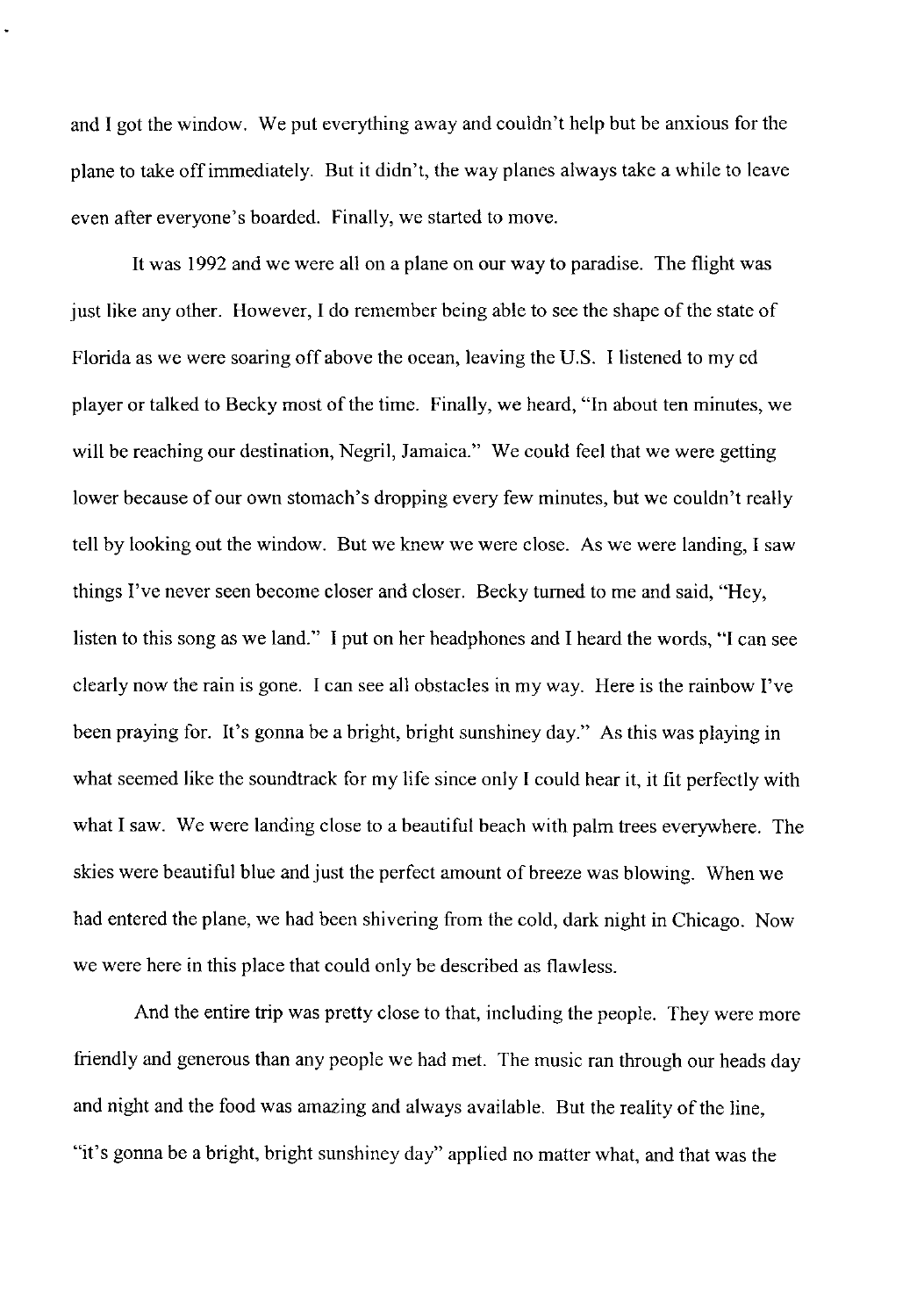best part. We were out on the beach every day with the turquoise water that would gradually tum to deep blue. The clouds would sail by faster than any I'd seen. And the sand was never too hot or uncomfortable. There was plenty of shade under trees for those who wanted it, and plenty of room to move chairs onto the shore, also. I was glad that Becky had shared that song with me because whenever I heard it, I could close my eyes and imagine this place much clearer with its help. It said everything that I was feeling at every moment of the trip.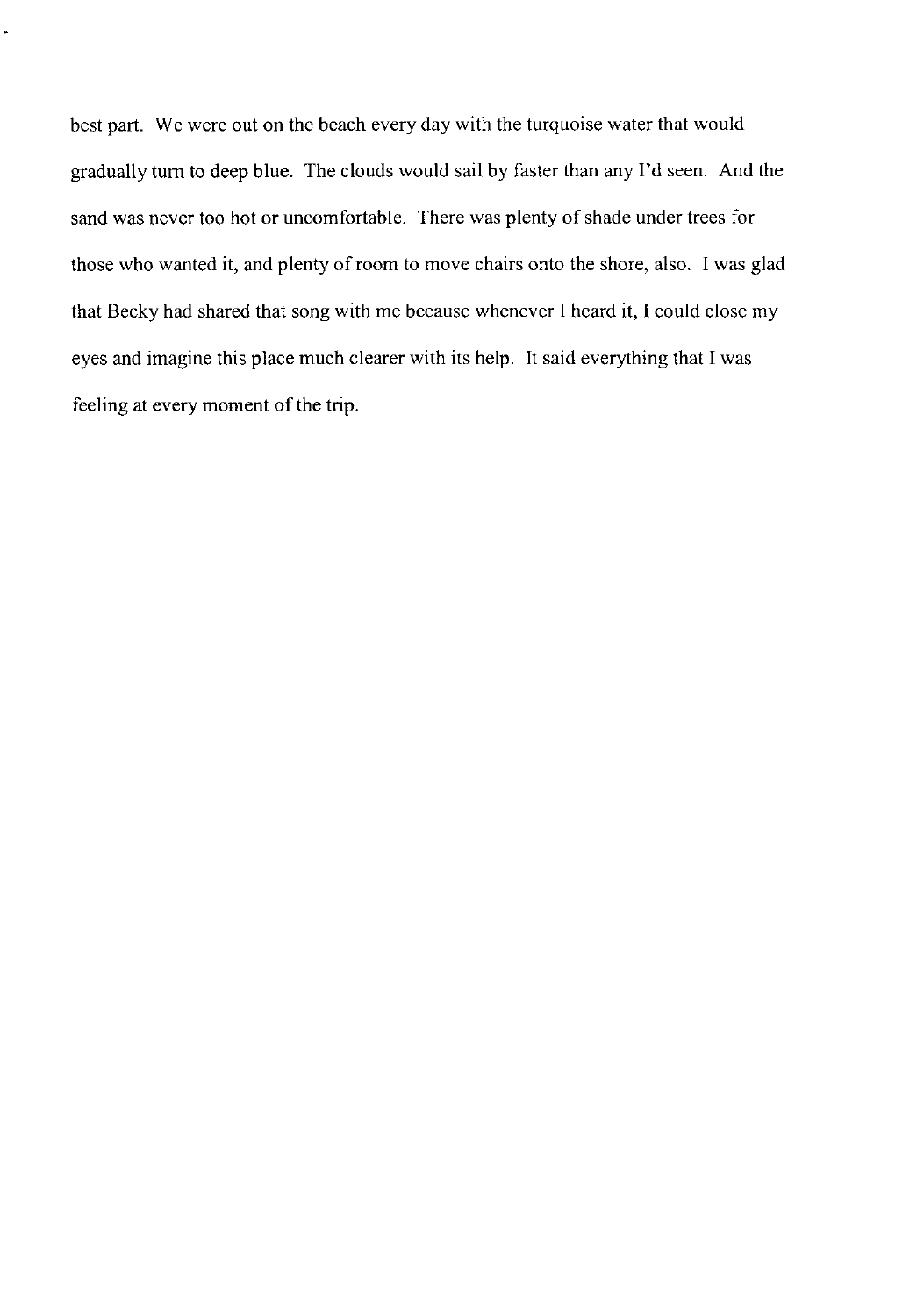### **"Piano Man"**

We were all sitting around the fireplace in the living room after coming home from a nice dinner. When we were at our lake house in Michigan, we usually went out for dinner on the weekends. My sisters and I were going upstairs to change into warmer clothes, while my dad was feeding the dog whatever we had put together in the doggie bag. My mom would start cleaning up the kitchen, even though she hadn't cooked in it that night. There was not much to do in New Buffalo, and it was very dark outside the house, so we decided to make our own party.

My brother has "played" the guitar for several years now, and he always brings it along when he knows he'll have someone to sing with him. That usually ends up being my sister, while the rest of us sing quietly, hopefully being blocked out by her voice. Sometimes if I've had a few drinks, I'll join in and be as loud as she is. "Alright, I've got the guitar. What do we want to play?" my brother asks. Random songs are requested, but he plays whatever he's been working on lately. We start playing songs, working through their middles, and most likely quitting before the end because we get mixed up. There are a few songs, however, that we can all sing and my brother can playas well. The room had one big couch and whoever got to share it with my dad was lucky. Everyone else had a chair that wasn't as comfortable, but still fit with the room. My dad would sit on either end of the couch, never the middle, with his feet up and his afterdinner snack in his hand or in a napkin, munching and humming along at the same time. Finally, he would reach into his pocket. He would pull out a small silver harmonica from his pocket. He never really learned how to play it, but always had one available in times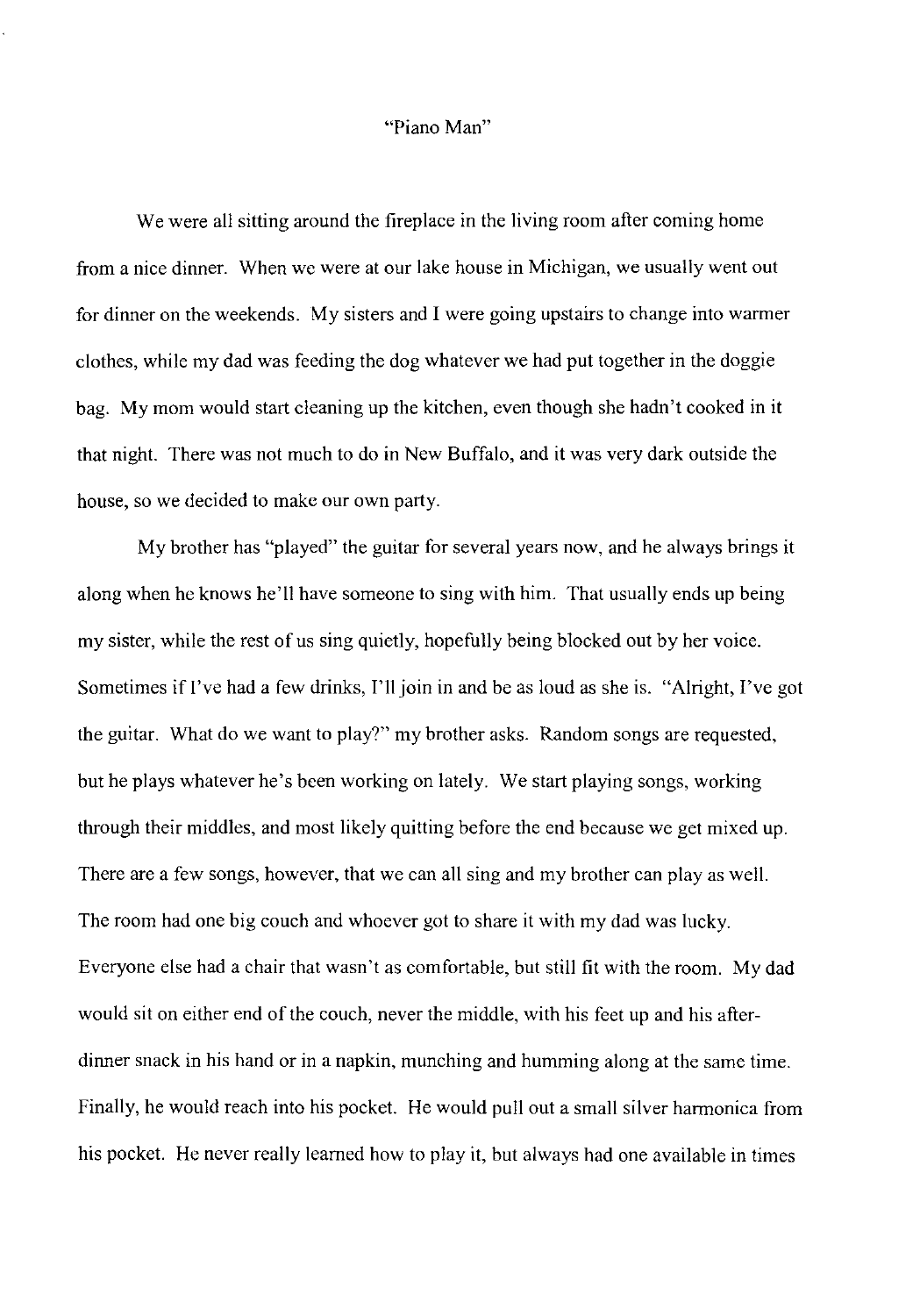like these. But no matter what song was playing or being sung, he always put the harmonica to his lips and played his best version of the opening melody of "Piano Man" by Billy Joel. That was really the only thing he did know how to play, and it wasn't always perfect. The funny part was that he believed that it was perfect. He placed his hands on the harmonica the way professionals do, and made his face look as ifhe were concentrating. **If** we made any sort of comment, he would just play it again, trying to prove that he did know what he was doing. It did always get better.

"Billy Joel music just always puts me in a better mood." My sister was commenting on how we have all grown up on Billy Joel for some reason, and how we all admire him. This is weird because we don't always have the same taste in music. We were on our way to our  $10^{th}$  concert of his, it seemed. And there was not a single show we would rather see. Inside, the arena was filled with people walking this way and that. There were stands everywhere selling shirts, cd's, and posters. We didn't need the cd's because we owned every one and his songs were already stuck in our heads from the car ride. We found our seats and patiently waited for the lights to go out. When they did, it was like waiting for someone we had known all our lives, but never yet met. But with all the screaming fans and huge stage, it was also the reality of waiting for a huge star that everyone there seemed to feel the same about. The first sound was just a loud ongoing bass and we were staring at the stage to see where he would come out from. "Oh my god, oh my god" was all we kept saying. Sometimes we wondered if people around us might think we were crazy and a little overexcited since we never sat down even when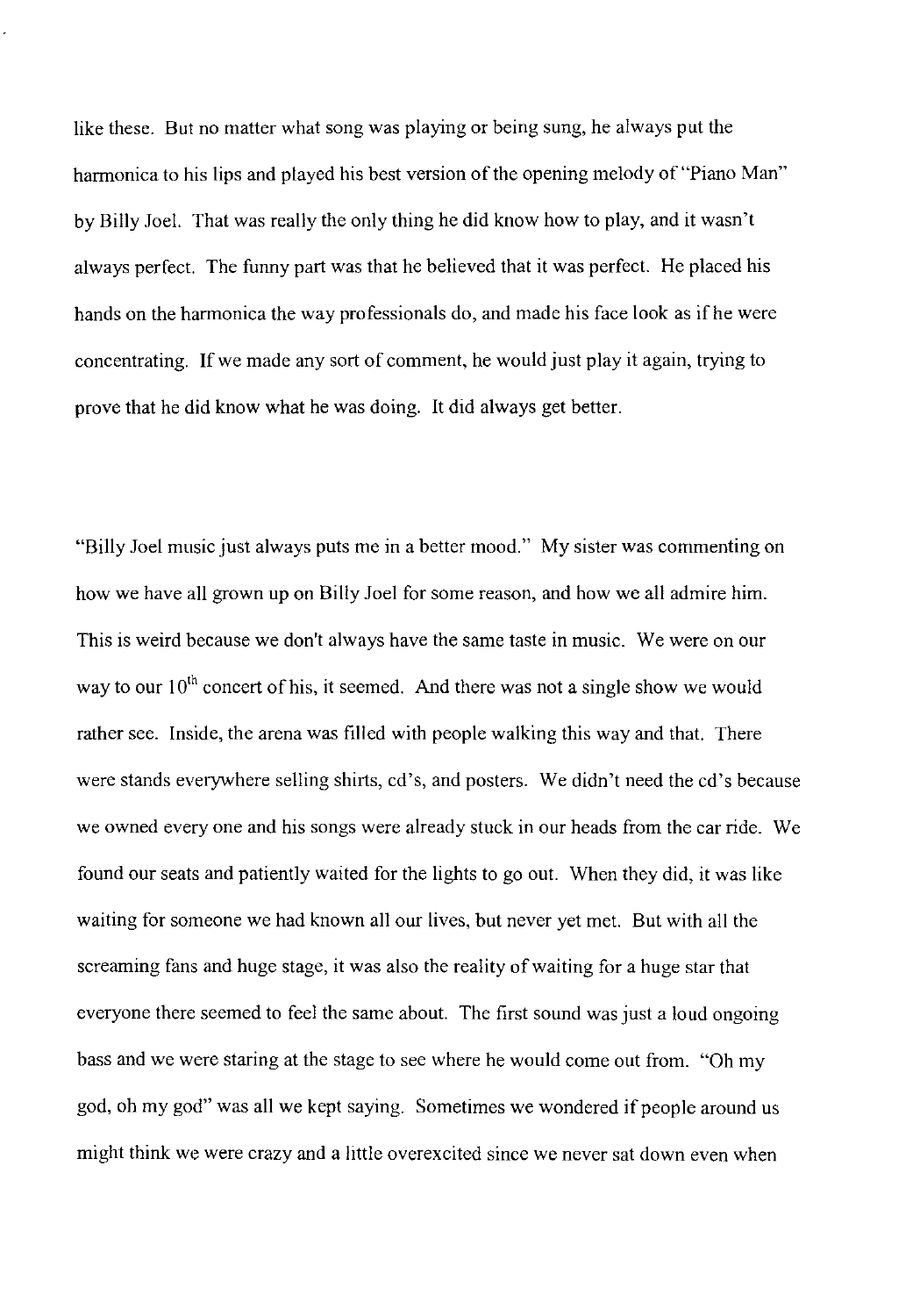everyone else did. Finally, the show began and a real song started. At that moment, there was nothing better in the world. We simply shook our heads at his greatness. And no matter where or when we've seen him perform, we always know when the show is ending. He sits down at his piano, and we hear the opening melody for "Piano Man." This is always his last song. We sing along, which turns out to be more of shouting than singing. At the end, we are so moved and in love with this man's music, that we may be amazed by him the whole ride home, commenting on each song. "Next time we go to the lake house, we are definitely putting on Billy Joel's Greatest Hits first."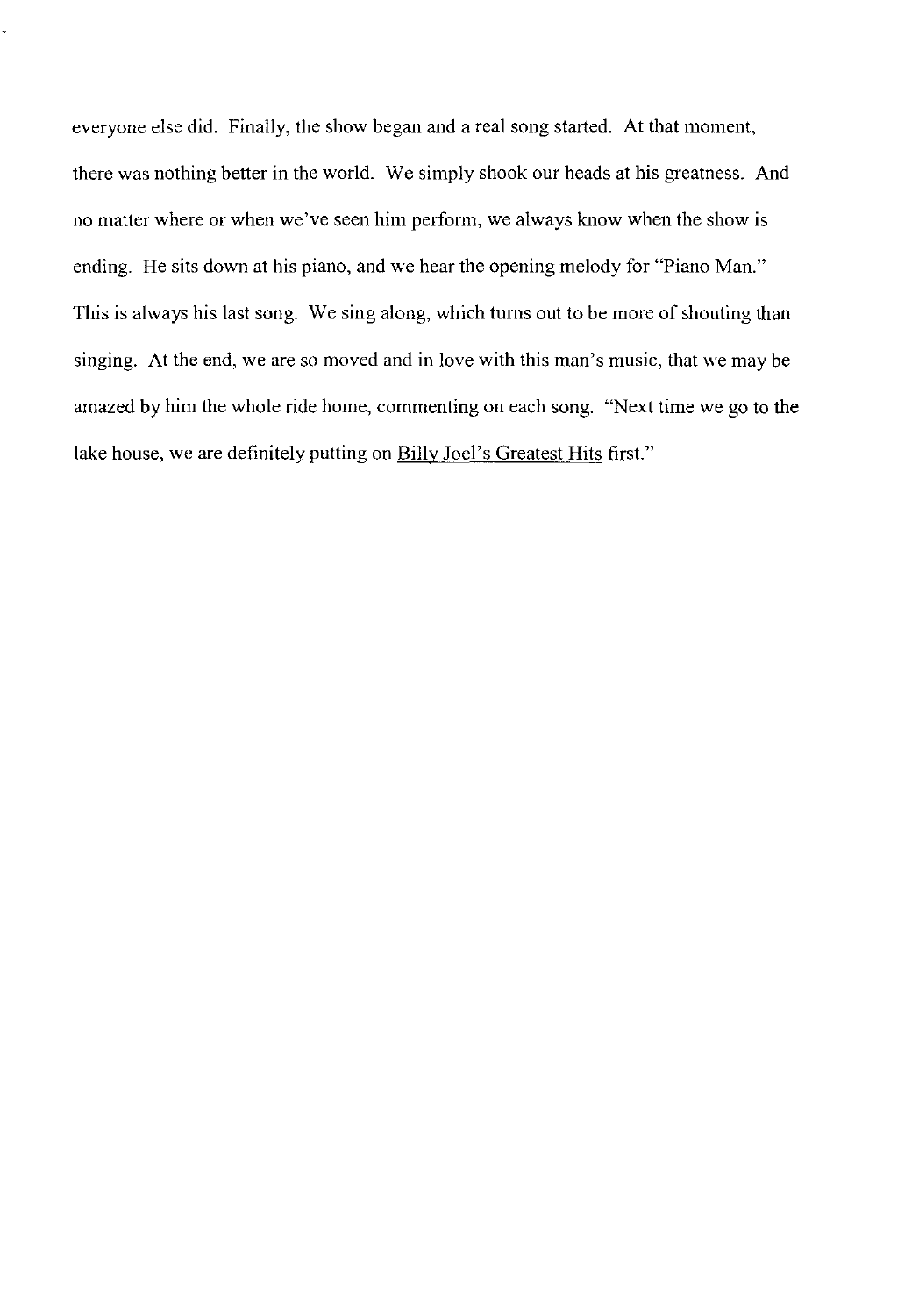## "Kiss Off'

It was one of those parties that was big enough that we had to move the dining room table over to make a dance floor. Those were the parties at our house that were usually the most fun. It started with my brother and ended with me. When all of us children of the family were in our teenage years and still living at home, we threw parties. Mom and dad went out of town a lot or would go to the lake house for a weekend. When they were gone, we always took full advantage. Friends usually enjoyed our parties the most because we had a lot of room and because of that dining room dance floor. When anyone walked in the front door, the living room was on the left and the dining room was right after it. It was always the nicest looking room because of the wooden floor and the built-in china cabinet. The walls were maroon with a grayish border. On the left underneath a stained glass window was my dad's desk. He had a business lamp on it and pictures of buildings stuck under the glass top. He never sat at it, but it's where we kept important things like restaurant menus and stamps. Across the room was the china cabinet. The dishes that we used for birthday dinners and holidays were kept there, and no one ever knew how they were arranged except my mom. On the countertop area of it were 8 x 10 pictures of everyone in the family. They consisted of school photos, sorority photos, and glamour shots. Just recently, we added one of all of us including my brother's wife and their first baby. The picture of my brother alone was from when he had been eighteen years old. He ha never got a new one taken, so it was about time he was in a recent one. Plus, we needed one of the whole family together. Underneath the countertop of pictures were more cabinets and drawers. The one on the left was our liquor cabinet that was not to be touched by any of the kids. There was a key to open it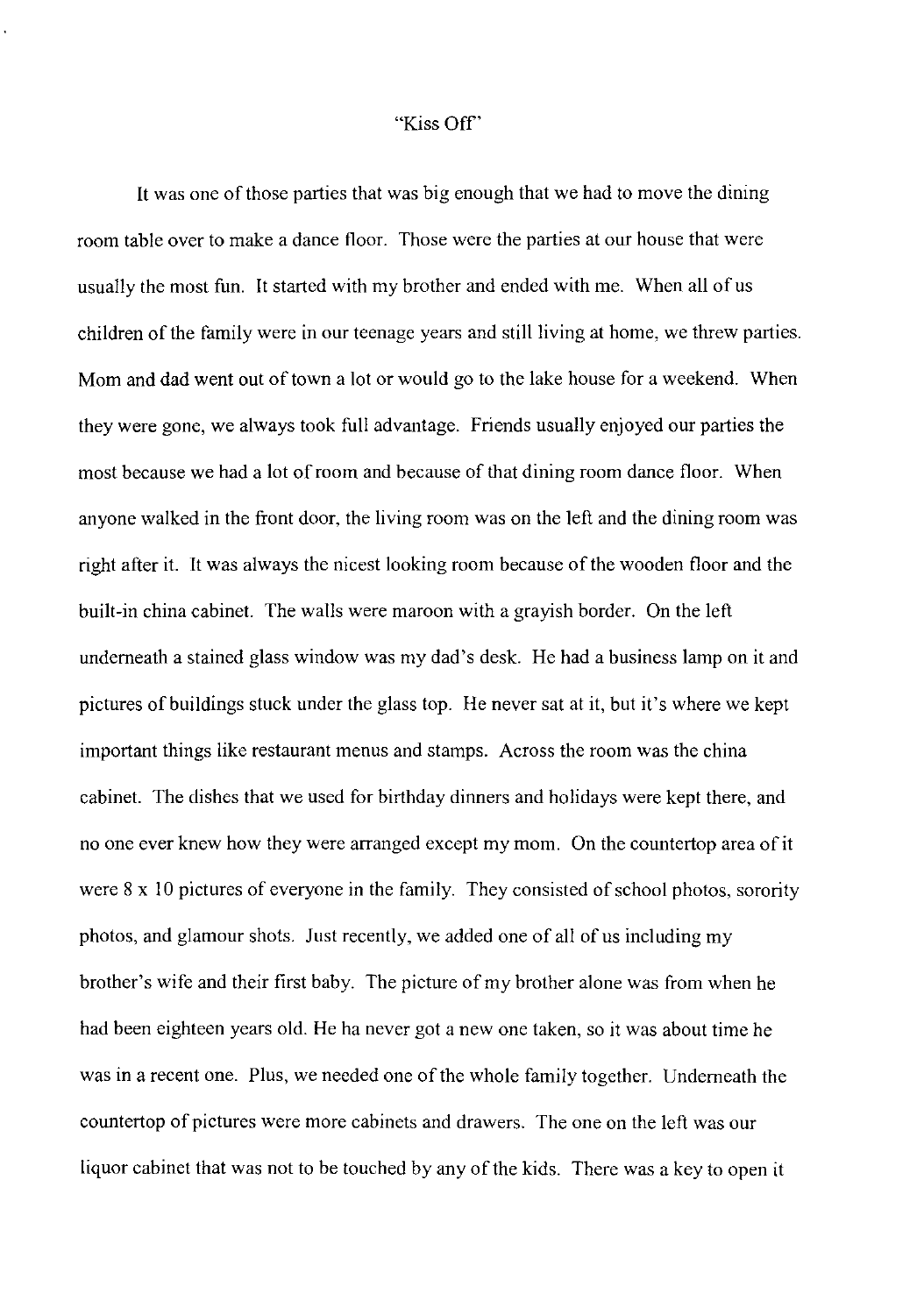that always hid behind one of the photos, but we all knew where it was. And to use it, you just had to stick it in the keyhole and pull. There was no secret or trick to it. The middle drawer was the "art drawer." That was where we kept our paper, glitter, glue, etc. We never really use that drawer anymore, but it seemed to be a favorite place to play when we were young. Finally, the big table in the middle of the room was mainly for fancy dinners. We pulled it open and added a middle part to it for special occasions. This was when our table cloths and candles got their use. But on a night like this when we were planning on partying, it was shoved aside to the wall across from the desk.

Tonight was the first time the whole family would be at the party and it wouldn't be a secret from anyone, especially mom and dad, because they were there too. It was sometime during Christmas break when everyone was home from school or just visiting mom and dad's house more often because of the holiday. The stereo next to the desk always got used to its full ability. A variety of music played all night, and thedj's switched frequently. Music was so important to our parties that we would have a few cd's or tapes made ahead of time with our own party music to make sure there was never silence. Once when Becky was taking the dj position, she accidentally stopped the music. Joe, being a brother, threw something at her and made her cry. We couldn't have the music stop!

Joe decided that for this party, he would get his guitar out for a while and we could sing and dance. He was just learning and he had been practicing this great song. The song was "Kiss Off' by Violent Femmes, and it started with a fast, sloppy guitar part that sounded pretty easy. I thought that might be why he had been trying to learn it. He put the song on the stereo and played along with it. He didn't sing very well, but sang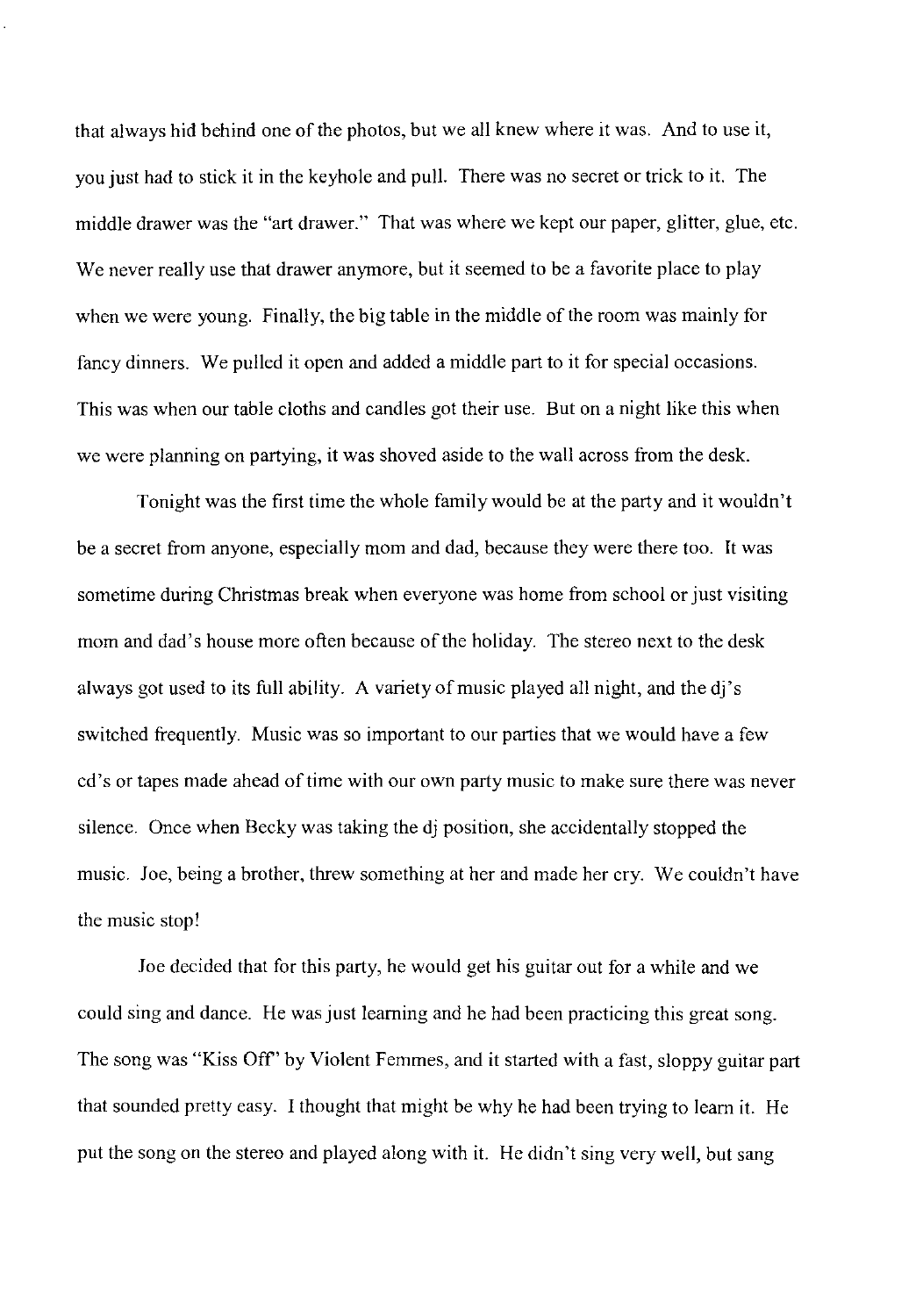anyway, which was okay with us. The song started and we danced and sang along with our close friends who were there too. The chorus of the song had a small background part that someone needed to sing for Joe. My sisters and I immediately stood next to him and started to be the background vocals for him. I had never heard the song, but quickly picked it up and didn't want to be left out, so I sang. We had turned it into a show! The next part of the song had a countdown from 1 to 10. For each number, my sisters and [ held up that many fingers and pushed our hands forward in sync with the music. Joe continued to sing, loving our assistance. I found out afterwards that he was learning this song because it was an angry love song and he felt that way about his girlfriend at the time. You could tell by the expression on his face that he wasn't just playing a favorite song, but feeling it as well.

My mom thought that we were all so cute and fun with our little performance. Soon after that, we visited my uncle in New York. She had us perform it again for him, which he loved because he was very musical also. That song definitely became one of my favorites and will always remind me of us, especially my brother.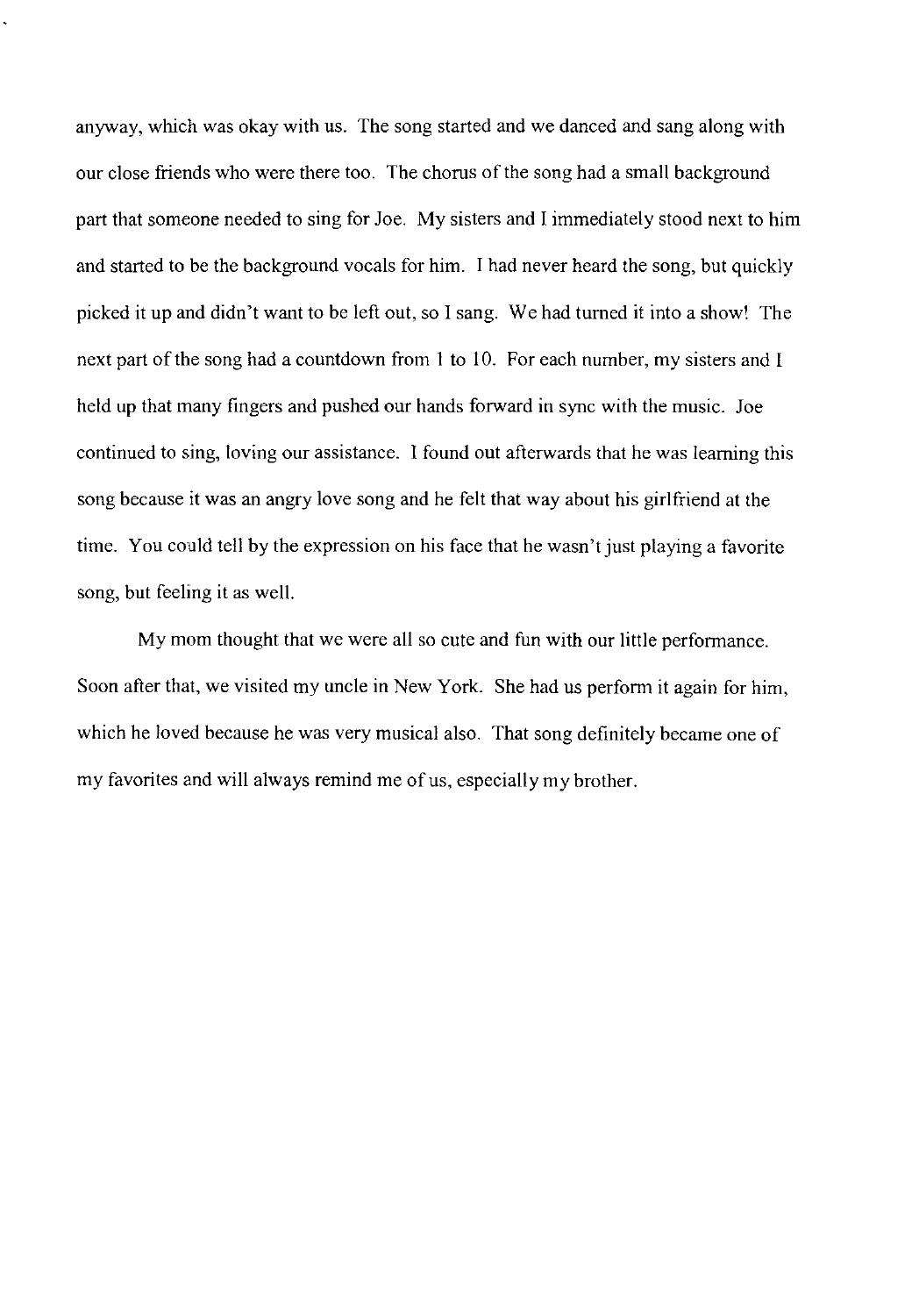### **"America"**

It was the Fourth of July. We had just gotten back from the Glascott's annual Fourth of July party. There was always a basketball tournament there that we were too scared to join because the boys played rough. It was way too serious for us anyway.

We were in Michigan, once again, because it was summer and we could enjoy the fireworks along the beach. The sun was setting. We were still in the house, showering and getting a little snack before we left. We knew we would be in for a long fun night. The coolers were brought out and everyone got to put in whatever their beverage of choice would be. We had to pack our necessities because the beach was across the street and down about a hundred stairs. Someone made sure to grab at least one flashlight to get back home at the end of the night. We also brought a few chairs and blankets so we wouldn't have to sit on the cold sand when the sun went down.

Finally, everyone had something in his or her hands. If not, my mom made sure they would find something to carry. We started walking. It was warm enough to wear shorts and a T-shirt, but there were too many mosquitoes not to cover up. We stepped across the rocks in our driveway out onto the street. The sun was almost gone so we saw the bright orange rays straight ahead and behind the lake in the distance. Looking down the road, we saw nothing but trees and a few hidden houses. We crossed the street and walked through a path that usually had the most bugs because it was about ten feet of brush. Finally, we passed the small five houses that were right before the stairs. Carrying all our stuff down them would be the hardest part, but once we were down them, it was time to relax. We set it all up and began to work on the fire that we had gathered wood for earlier in the day. The fireworks had already started and they were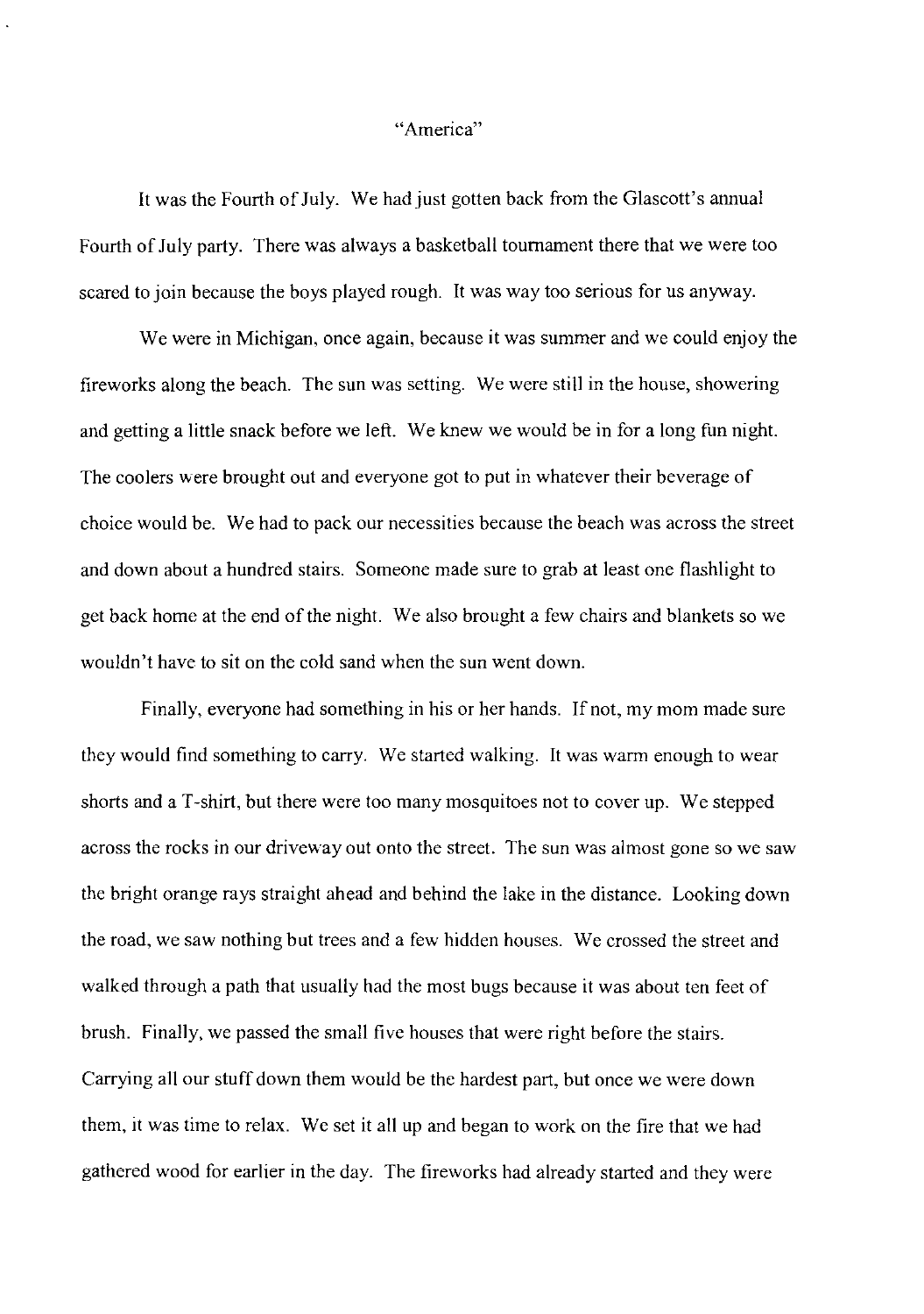going off to the left and right of us. The sun was set now, but the moonlight was almost as bright. It bounced off the lake water so much that it looked like there were two moons. The waves were small, but still made the perfect amount of noise. Along them, there were booms and whistles coming from all directions. Different colors and shapes were in the sky right next to us and as far down the beach as we could see. They lasted the entire night and into the early morning.

While we were enjoying the show of lights on our own private beach, we were having so much fun together, as always. Stories were told, jokes were shared, and sometimes songs were sung. We had our drinks, but the night was not complete without one more thing. For the Fourth of July, we had made our own soundtrack. Once, while we were in Disneyworld, we noticed that their fireworks were set to music. It was one of the coolest things we remembered about our trips there. So one year, we decided to make a tape of "America music" that we could listen to while we watched our own fireworks. Everyone helped get a good collection together. The tape included "The Star Spangled Banner," "God Bless the USA," and "Glory, Glory, Hallelujah," along with many others. We had never known there were so many songs about our country. For our party on the beach, which consisted of usually just the six of us and a few friends or spouses, we would play our tape. The songs mixed with the atmosphere made this holiday mean more to me than it ever had. Especially after September  $11<sup>th</sup>$ , 2001, some songs even brought a tear to my eye. I had never been so proud to be an American. But no matter what, we always had a grand finale song. My dad had been a big fan of Ray Charles for a long time. There was a version of "America" that he sang that had spirit and soul to go along with the night. We saved this song for last only because of how great it was. My dad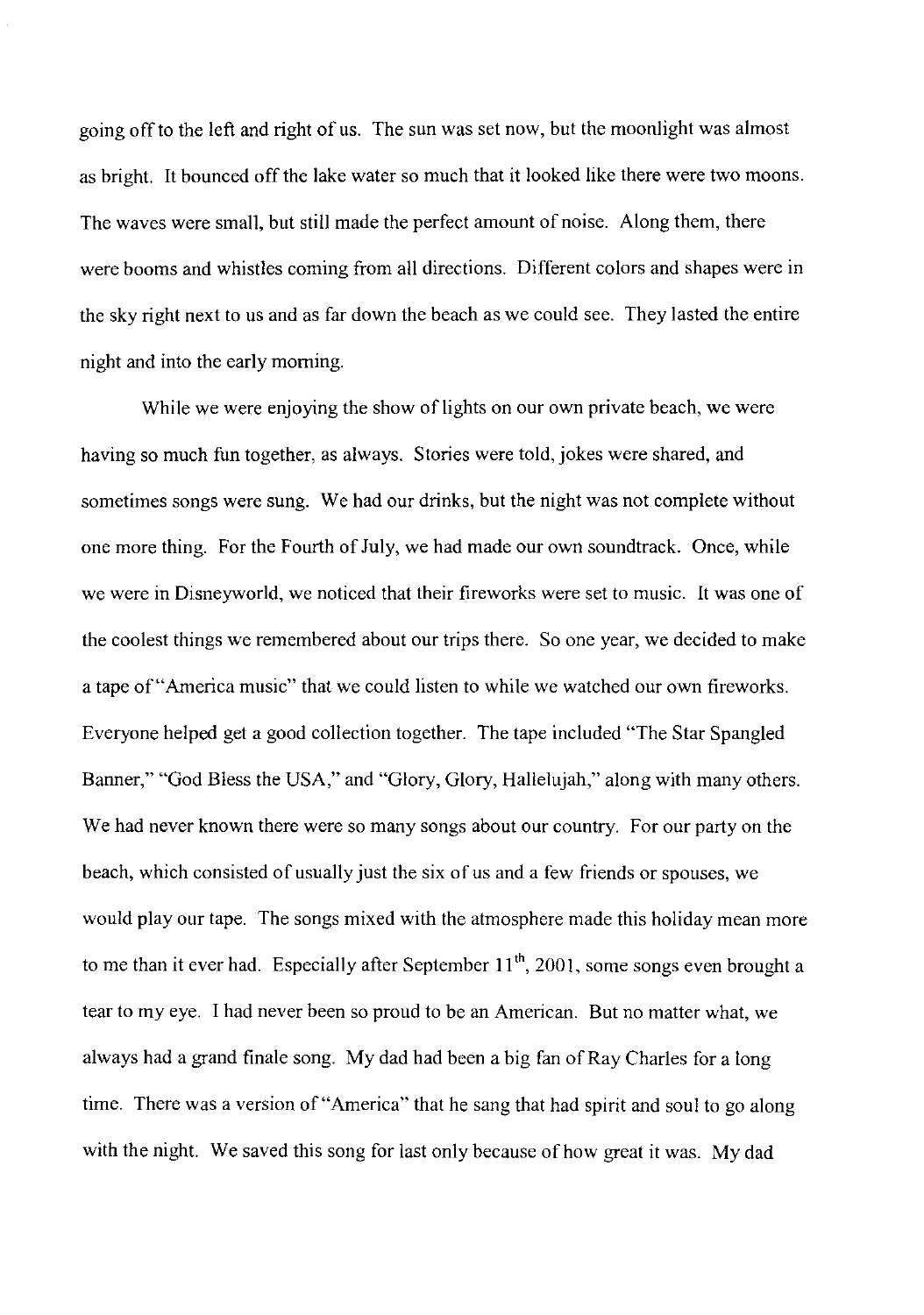would sing along with it and imitate Ray's voice as best he could. We all knew the words to the song, but we knew this version the best, including the "I'm talkin' about" and "ya know" additions he sang. The fourth of July was one of our favorite holidays. When we had the idea for the tape, we had made this holiday that much better. We could enjoy each other, the fireworks, the beach, and of course, the music.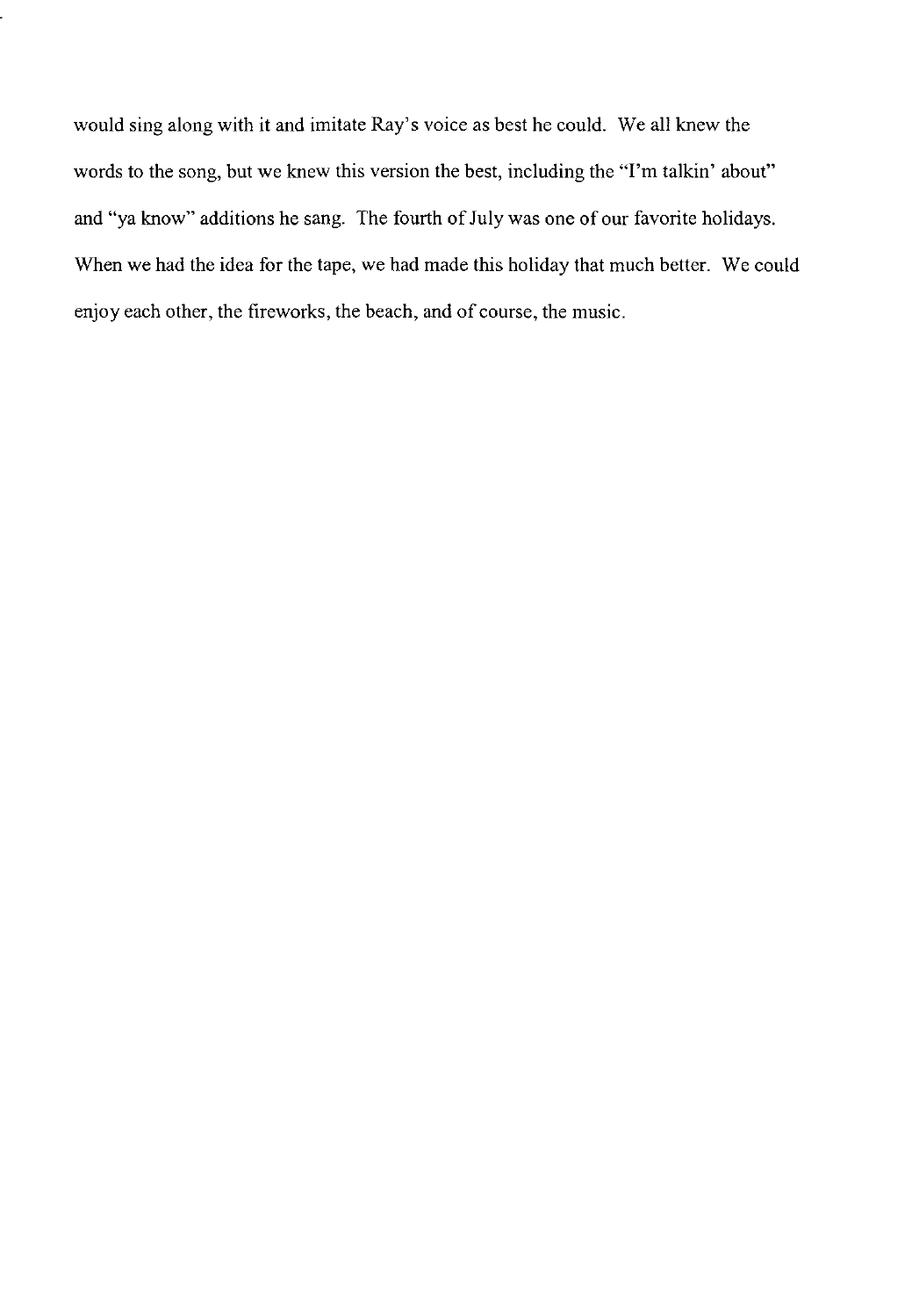# "One More Sleep 'Till Christmas"

Christmas, as it is to many families, is special to my family in our own way. For years while the four children all still lived in the house, Christmas morning was the most thrilling time of the year. The thought of going up to the third floor to see ten times the amount of presents that were there the night before was more exciting than anything else. The Christmas spirit had been building up since the day after Thanksgiving. In school, the prayer services were more frequent for the Advent season and there was often a Christmas singing show at the end of the semester in the gym. Everything was shown in the gym because we didn't have an assembly hall or an auditorium. There was one gym for the entire school, including the high school.

At home, the familiar annual decking of the halls was taking place. The tiny village was set up on the dining room cabinet. The white lights were hung on the front porch, the bushes, and all the windows. We never used color lights because my mom thought the white ones were prettier. The Christmas cards we had received in the mail were hung on the stair rails, sometimes all the way up to the top. The ones with pictures were hung near the bottom so everyone could see them. The pictures of buildings were taken down and replaced with bears in stockings or wreaths. The bathroom towels were switched from plain to Christmas patterns. And finally, the real tree was brought from the backyard all the way up to the third floor. My parents usually brought the tree up the stairs themselves unless someone's guy friend was visiting that day. Then the friend was told to help with no complaints tolerated. Decorating the tree was usually the girls' job. We would haul the boxes of ornaments up from the basement (or mom would do it for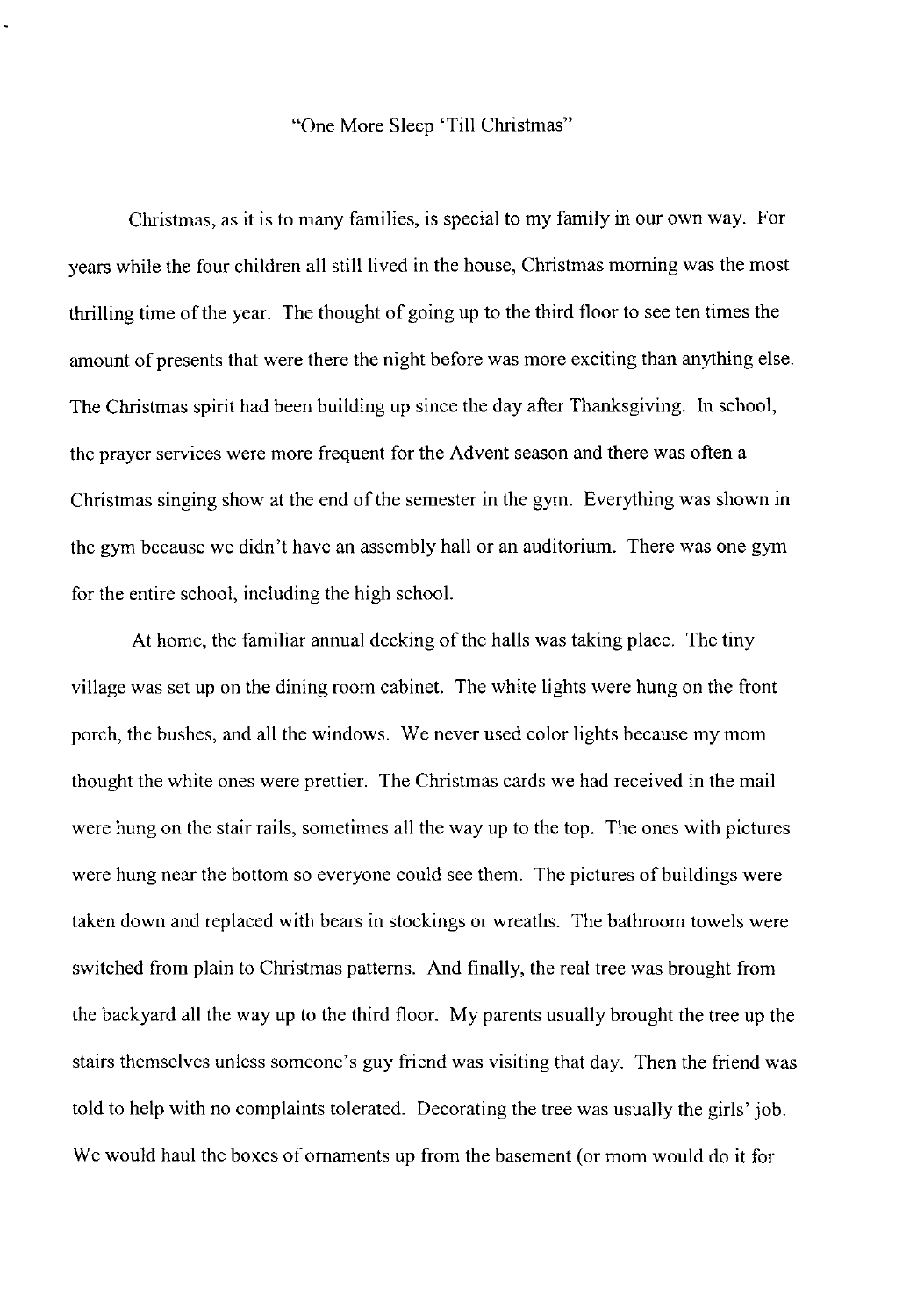us) and begin opening each one individually. "Hey, remember this one?" It seemed that everything we pulled out of the box had a story to go along with it. They had been collected over the years starting from the first tree my mom and dad ever got together as a married couple. In more recent years, my sister and I insisted that we watch The Muppet Christmas Carol while we decorate the tree. The Muppets had always been another favorite of ours. We had grown up with them and would always laugh at their comedy without fail. Sometimes we were even told that we were muppets ourselves by people outside of the family. This usually meant that we were being extra goofy and dangly in our movements, as if we were on strings or a stick. Their Christmas album with John Denver was the most popular music in our house at Christmas time.

When it was time to bake cookies, the girls gathered in the kitchen. We sat within the big yellow walls around the big white table. The bay window faced the backyard and allowed us to watch the snow falling. We sat around the table drinking hot chocolate that was actually hot and mixed with no lumps. It was only that way because our mom had made it for us and only moms can make things just right. While we were rolling the dough or shaking on the sprinkles, we always had Christmas music playing on the stereo in the dining room. The smell of Christmas filled the entire first floor. It was cold, but we didn't mind because it was Christmas cold. We had our slippers and sweats on, anyway. From the stereo, we would put on three cd's and hit shuffle for a Christmas mix. But our favorites were always the Muppets. There was one song, "One More Sleep 'Till Christmas" that meant a little more to us than the rest. Since we found the second Muppets Christmas album, we had to play this song every Christmas Eve before we went to sleep. And to hear it anywhere besides the dining room at Christmas time wouldn't be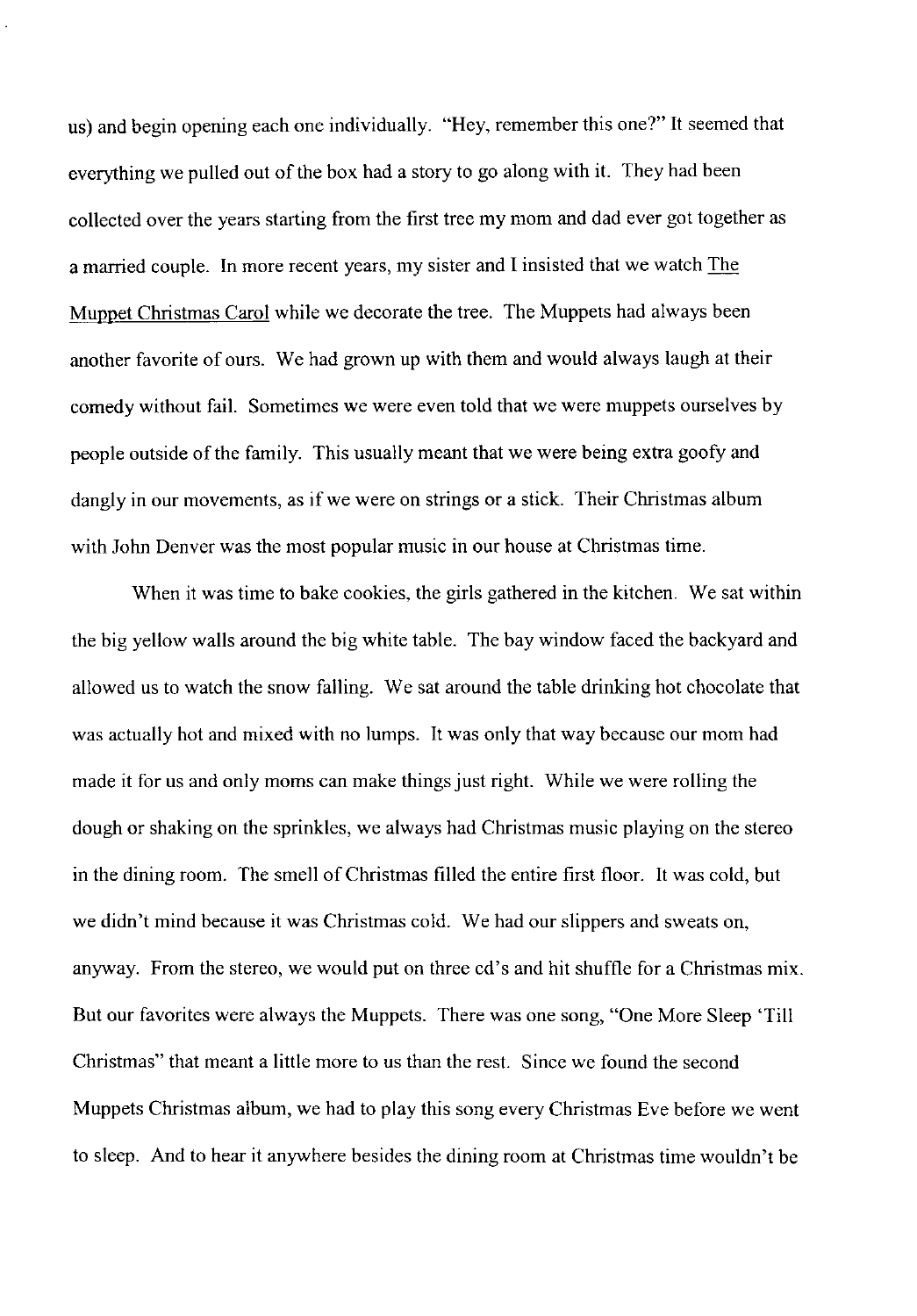right. That song and any of the Muppets Christmas songs meant being at home with my family when everyone was home from school and could spend the day drinking tea and snuggling under the blankets. When Christmas Eve would finally arrive, we would spend the evening eating a big dinner while listening to soft carols in the background. The immediate family was there, which added up to about fifteen people at the most. We like our holidays personal and close. Everyone sits at the same dinner table. At midnight, we would go to mass to end the night with the real meaning of Christmas. During "Silent Night," my mom would always cry. And now that the rest of us were all grown up, we would shed a tear or two also just because we knew how emotional it made our mom. Finally, after our walk across the alley back to our house, we played our song and went to bed.

"There's magic in the air this evening, magic in the air.

The world is at her best, ya know, when people love and care.

And everyone can feel it, the feeling's running deep.

After all, there's only one more sleep 'till Christmas."

Christmas morning before everyone grew up and moved out was a memory **I'll**  never forget. One by one, the four kids would wake up and crawl into our parents' bed. We were a family of only six still (before anyone had grown up and gotten married), and as soon as we were all shoved into the queen size bed, we were ready to run upstairs. It was always the most exciting for the two younger girls (my sister and I), but the spirit of Christmas would run through us all just the same as it still does. And no matter how old we get, the Muppets will always be our favorite Christmas music.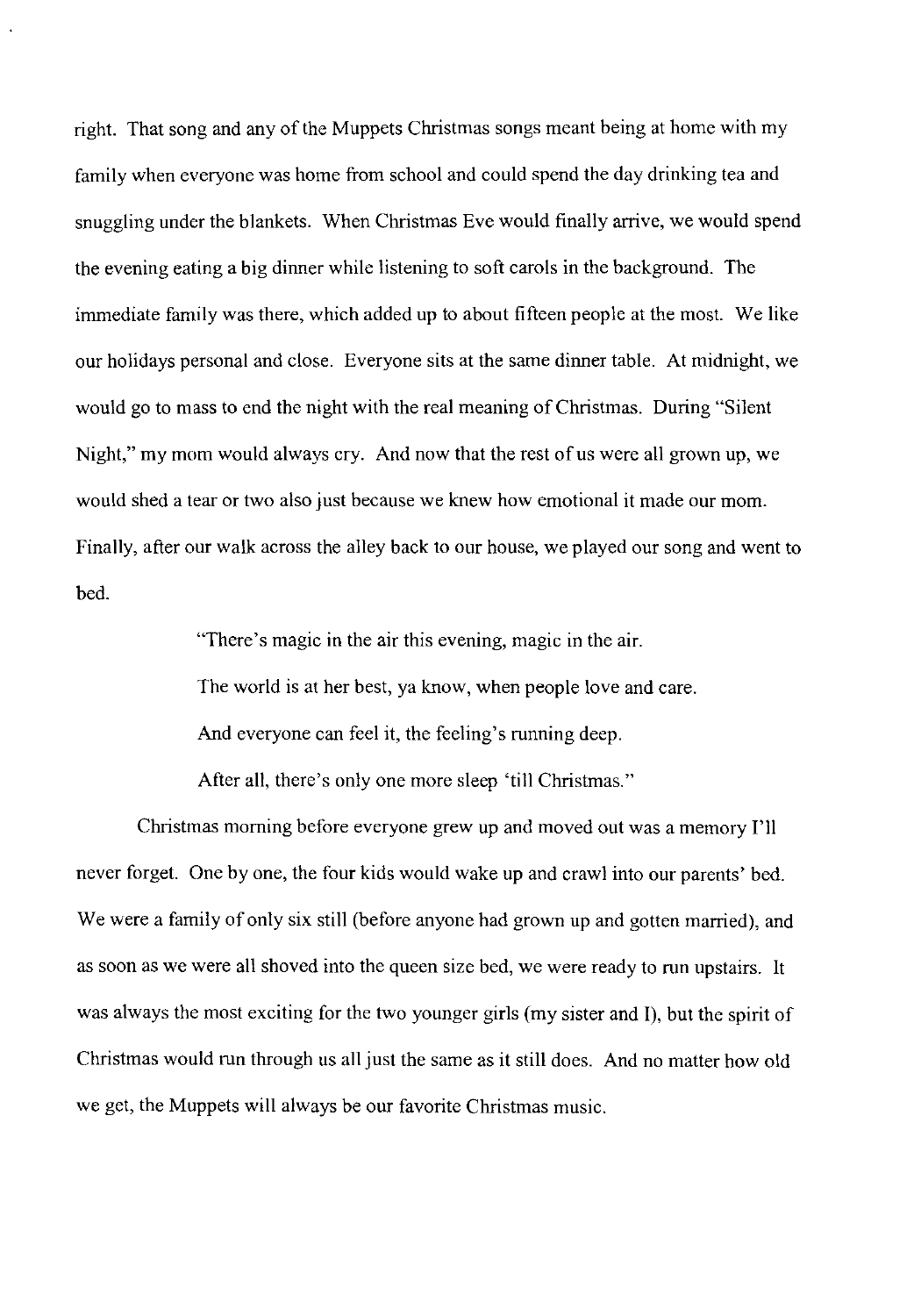# "Austin Powers Theme Song"

It was the beginning of the wedding reception and everyone had taken a seat. The room had dim lighting and large windows overlooking the city. The dance floor in the center area of the room seemed like it might be too small, but later turned out to be perfect. The bridesmaids and groomsmen had already been introduced and walked through the tall doors at the side of the room. Their names had been announced on a microphone by the DJ. who didn't know any of them, but sounded just as excited to see them. The parents already also proudly strutted through the doors as if showing off their children who would be passing through the doors after them. Finally, everyone who had been so excited and family that had been so emotional heard the words, "Introducing Mr. and Mrs. Joseph and Hildegard Wilcox!" The doors opened and there they were holding raised hands. Because the two of them were known for being a little goofy, they wanted to walk in to their reception a little differently. They had a "walk in" song picked out that they decided on just shortly before the reception. The opening music for "Austin Powers" began playing and they did their best to dance like the scene in the movie, dressed in their wedding gown and tuxedo. I remember thinking how cool my brother was because although I might have thought of an idea like this for myself, I don't know if I would ever go through with it. Everyone laughed, clapped, and took their seats. The rest of the night was filled with running around and a Jot of drinking and celebrating. And for every song, at least one person would say, "Oh, we have to go dance to this, I Jove this song!"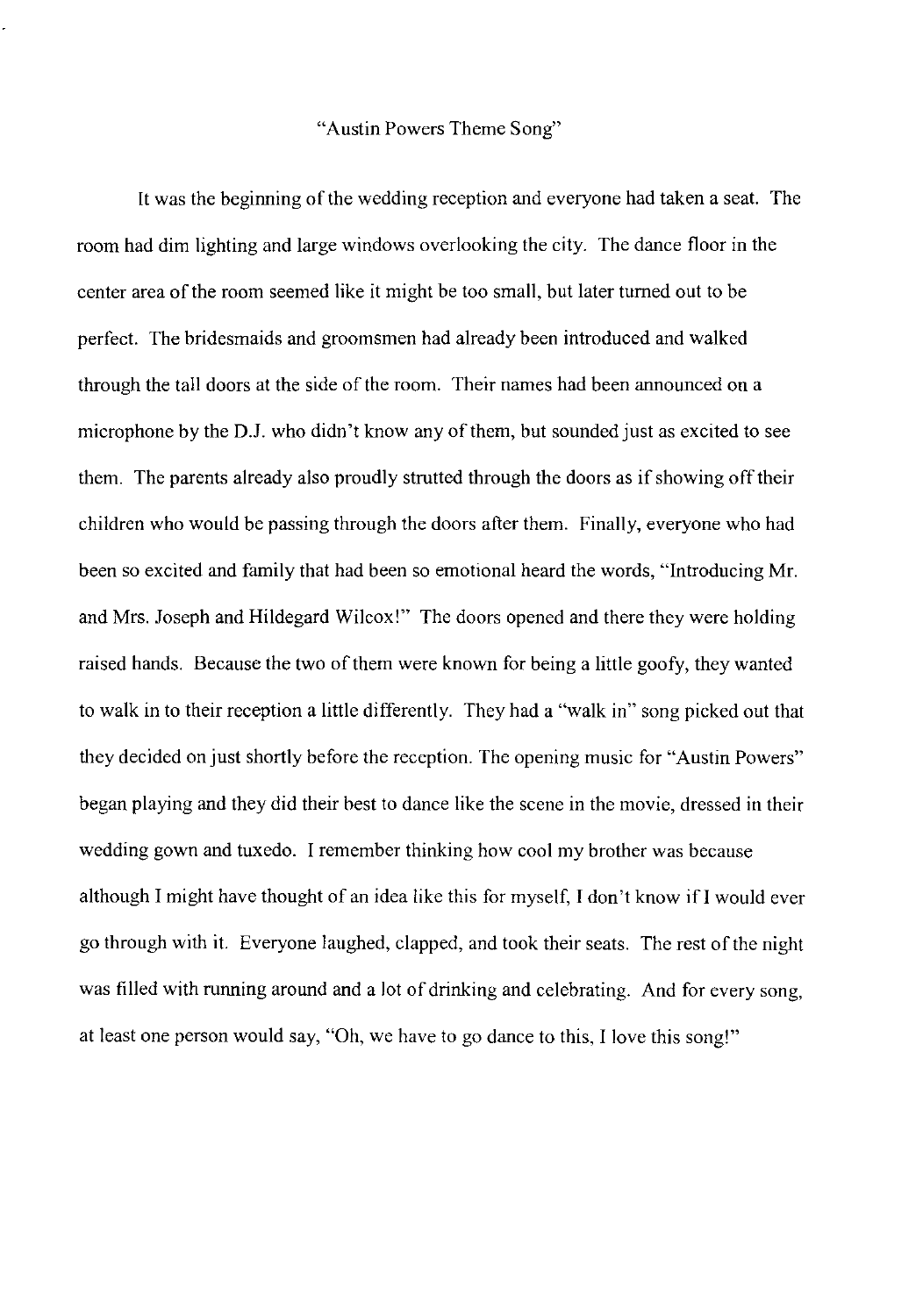My brother, my mother and 1 were sitting in my living room. "I can't believe you've never seen Austin Powers 3. We're watching it. It's so much better than the first two." Joe made me sit down and watch the movie from beginning to end. 1 didn't mind it much because hearing Joe laugh always makes me think that something must be really funny. The movie was so much more amusing to me because he was watching it, too. The next weekend was Halloween. My sister and 1 went to one of her friend's parties. We hurried in from the car because it was pretty windy and cold. You could tell it was Halloween even without all the people in costumes because of the smell in the air and the wet leaves on the ground. We walked in and saw our friends all dressed up. Some had been really creative and obviously spent time on their costumes, like the American Gothic portrait couple that stood in front of a frame that hung from the ceiling. Some had put their costume together that night it seemed, like the "motorcycle enthusiast" who wore a leather jacket. On Halloween, there always seemed to be people at the parties who didn't know anyone. And for some reason, that was okay on Halloween. After a while, we saw an "Austin Powers" come in. "Cool, look at Austin Powers, Beck. Who is that?" The guy, whoever he was, was fully dressed as Austin and doing the dance as he entered. He was not just dressed as Austin, but WAS Austin. But that style of dancing looked familiar to my sister and me so we looked a little closer. The teeth were fake and the wig looked real, so it was hard to tell. But once we heard his voice and his awful accent, we realized, "That's our brother!" Joe had come to our party' We had forgotten how much he loved Halloween and how he tried to make an appearance at every party possible. The costume was a hit and later that night we danced Austin Powers style down the streets of Chicago, crashing random parties. Some people enjoyed the leap along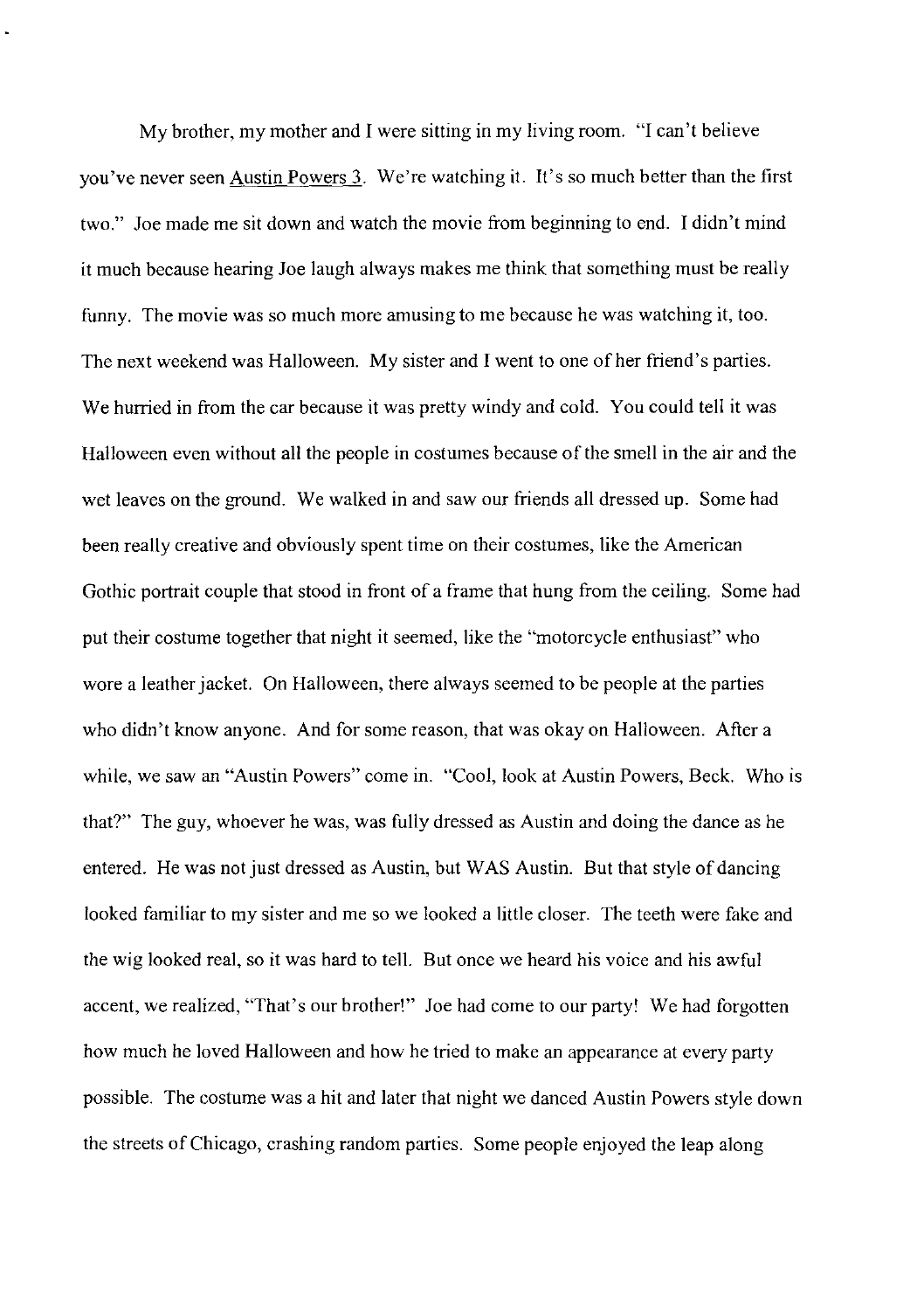with a "yeah, baby" in their face, but others had less of a sense of humor. After that night, Joe tried hard to find an Austin Powers ring for his cell phone, which he eventually got.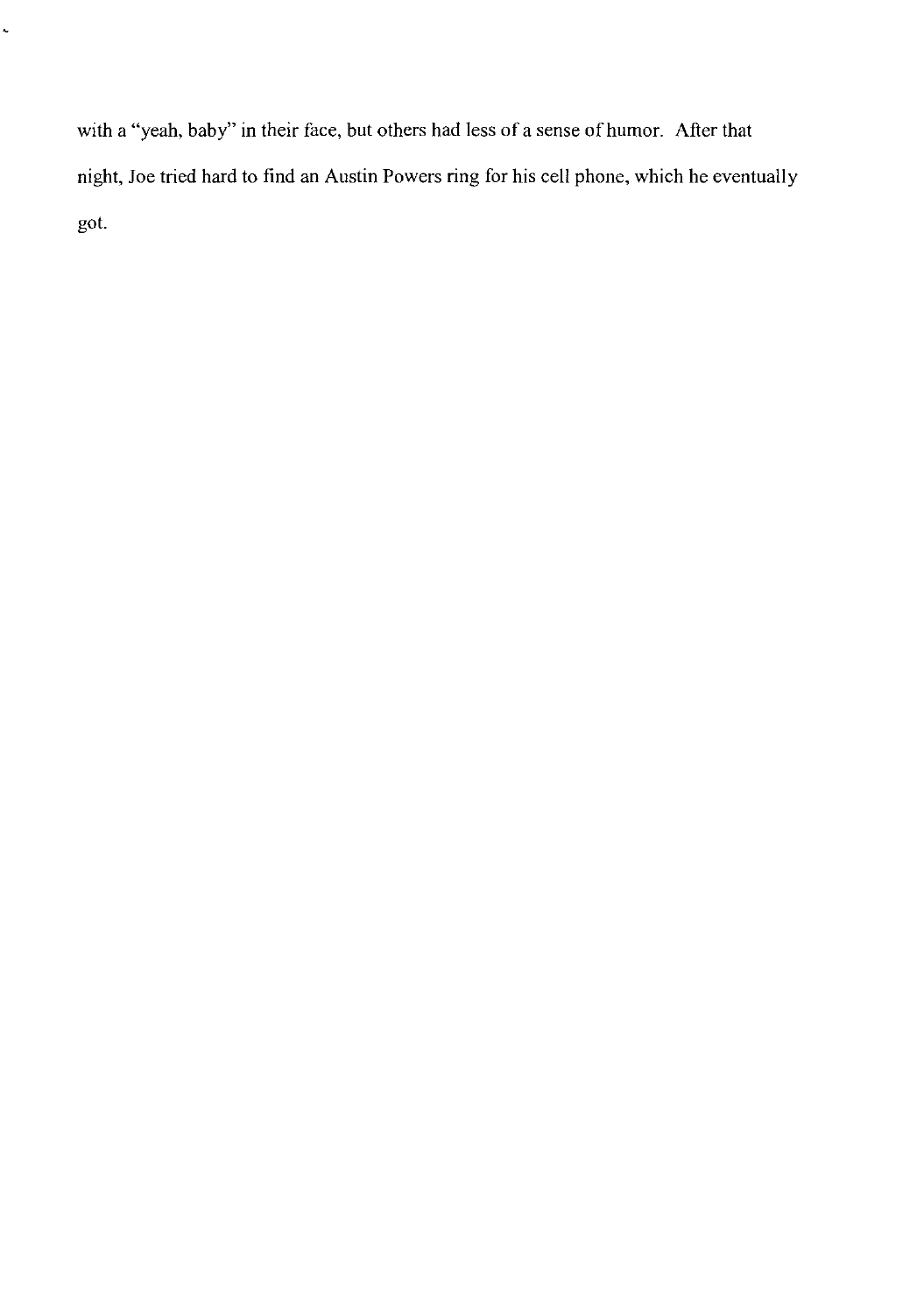### "Someone Saved My Life Tonight"

Sometimes a song's lyrics seem like they were specifically made for your life. There may be a line or two that give you chills when you hear them because they are so close to something you can relate to. At the Billy Joel and Elton John concert this past summer, Kerry Wilcox found that to be true.

My sister has always seemed to have trouble in love. She has found happiness before, but never in a relationship that lasted. As a freshman in high school, she dated a senior. When she was eighteen, she was engaged for a few days--with disapproving parents. And from then on, she has had many decent and likable boyfriends. A few Christmases ago, the four girls of the family had taken a trip to Disneyworld. While waiting for our bags, Kerry sat with a thoughtful and determined look on her face and said to me, "I'm going to find my husband this year." And this time, in 2002, it was looking as if maybe she had found him! Matt was the guy, and the two had been dating for a short while. They were both ready to settle down, so we knew the potential for their getting married.

The family was sitting at the lake house, going in and out from the pool to the kitchen all day. Whenever a car would arrive, we would jump up in excitement, hoping it was Kerry and Matt. Today was the day that he was proposing to her as a surprise while we all hung out at the lake house. Afterwards, they were going to meet us there to celebrate with the rest of the family, who already knew. Waiting, my other sister and I made a "congratulations" sign to hang for them to see when they walked in. It had very badly drawn stick figures of Kerry and Matt and a helicopter with a face. He was taking her on a helicopter tour of Chicago and proposing while in the air. The rest of us were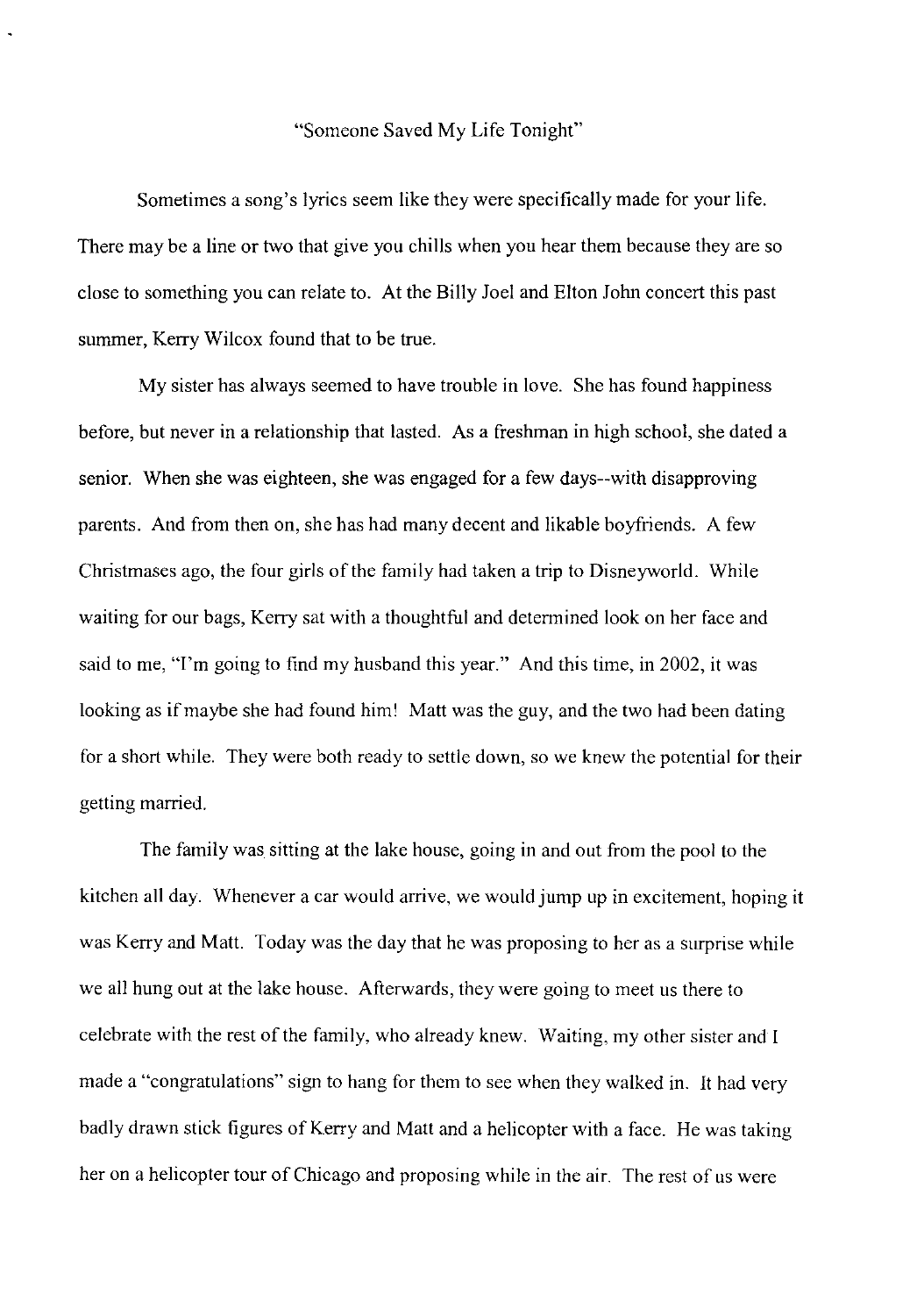discussing how we thought it might be going and moved on to how their wedding and even kids might look. Finally, they arrived. Cheers were shouted and hugs were given. The men joined in the celebrating, but only with handshakes and cigars. The proposal went smoothly and the engagement was hopefully going to work the same.

Sometime within the next few months, things unfortunately did not work out. The engagement was sadly, but understandably called off. It was about the same time that Kerry and I were at the concert. A certain song came on that we had always known, but never really listened to. He sang,

"Someone saved my life tonight, sugar bear.

You almost had your hooks in me, didn't ya dear?

You nearly had me roped and tied-

Altar bound, hypnotized.

Sweet freedom whispered in my ear,

'You're a butterfly' and butterflies are free to fly,

Flyaway, high away, bye bye"

It was almost scary how well these words went along with what she had been feeling and what we had all been feeling for her lately. Matt had almost got to keep her, and they were headed for the altar. Now, once again, she was as free as a butterfly because for one reason or another, this relationship didn't work out either. We both looked at each other and knew this would be her song from now on. Since this was an emotional concert already, we probably shed a tear or two as well. She was free again and it was for the best-at least for right now.